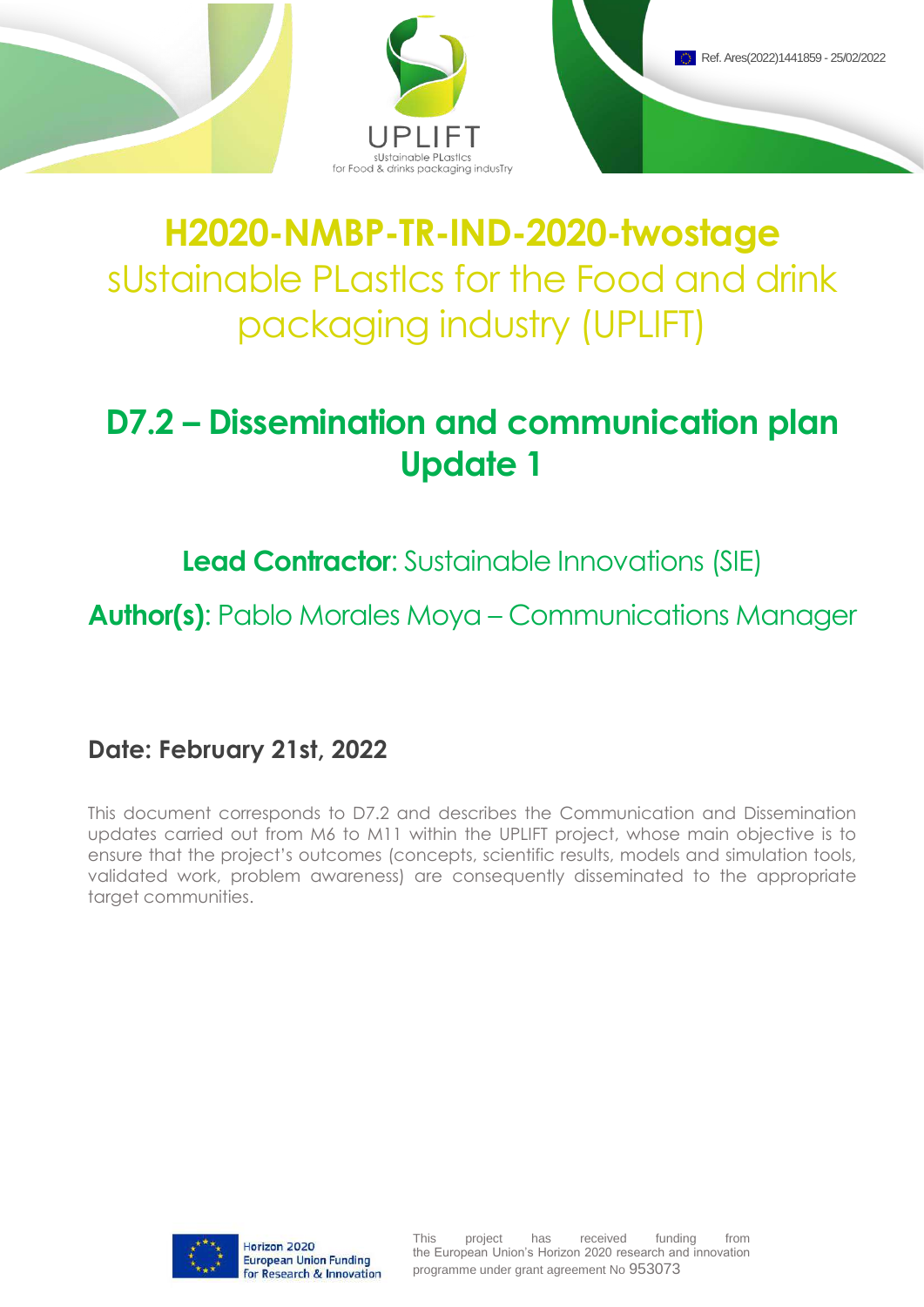





| <b>Project details</b> |                                    |                        |                             |
|------------------------|------------------------------------|------------------------|-----------------------------|
| Project                | <b>UPLIFT</b>                      | Start /                | 01/03/2021 (48 months)      |
| acronym                |                                    | <b>Duration</b>        |                             |
| <b>Topic</b>           | CE-BIOTEC-09-2020                  | Call                   | H2020-NMBP-TR-IND-2020-     |
|                        |                                    | identifier             | twostage                    |
| <b>Type of Action</b>  | - Research<br>RIA                  | and <b>Coordinator</b> | University of Aalborg (AAU) |
|                        | Innovation action                  |                        |                             |
| Contact                | Cristiano Varrone (cva@bio.aau.dk) |                        |                             |
| persons                |                                    |                        |                             |
| Website                | https://upliftproject.eu/          |                        |                             |

|                     | <b>Deliverable details</b>                                          |                                             |                |  |  |  |  |  |
|---------------------|---------------------------------------------------------------------|---------------------------------------------|----------------|--|--|--|--|--|
| <b>Number</b>       | 7.2                                                                 |                                             |                |  |  |  |  |  |
| <b>Title</b>        |                                                                     | <b>Communication and dissemination plan</b> |                |  |  |  |  |  |
| Work                |                                                                     |                                             |                |  |  |  |  |  |
| Package             |                                                                     |                                             |                |  |  |  |  |  |
| <b>Disseminatio</b> | <b>PU</b>                                                           | <b>Nature</b>                               | <b>PUBLIC</b>  |  |  |  |  |  |
| n level             |                                                                     |                                             |                |  |  |  |  |  |
| date<br>Due         | 12                                                                  | Submission                                  | February, 2022 |  |  |  |  |  |
| (M)                 |                                                                     | date (M)                                    |                |  |  |  |  |  |
| <b>Deliverable</b>  | <b>Pablo Morales Moya</b>                                           |                                             |                |  |  |  |  |  |
| responsible         | <b>Communications Manager, Sustainable Innovations Europe (SIE)</b> |                                             |                |  |  |  |  |  |
|                     | pablomorales@sustainableinnovations.eu                              |                                             |                |  |  |  |  |  |

|                                   | <b>Deliverable Contributors</b> |              |                        |                                            |  |  |  |  |  |  |  |
|-----------------------------------|---------------------------------|--------------|------------------------|--------------------------------------------|--|--|--|--|--|--|--|
|                                   | <b>Name</b>                     | Organisation | Role / Title           | E-mail                                     |  |  |  |  |  |  |  |
| <b>Deliverable</b>                | Pablo<br><b>Morales</b>         | <b>SIE</b>   | Communications         | pablomorales@<br>sustainableinnovations.eu |  |  |  |  |  |  |  |
| leader                            |                                 |              | Manager                |                                            |  |  |  |  |  |  |  |
| Contributing                      | Donato                          | <b>SIF</b>   | R&D Manager            | Donatoviggiano                             |  |  |  |  |  |  |  |
| Author(s)                         | Viggiano                        |              |                        | @sustainableinnovations.eu                 |  |  |  |  |  |  |  |
| <b>Reviewer(s)</b>                | <b>WP</b><br>Leaders            | All          |                        |                                            |  |  |  |  |  |  |  |
| Final<br>review<br>quality<br>and | Cristiano<br>Varrone            | AAU          | Project<br>Coordinator | cva@bio.aau.dk                             |  |  |  |  |  |  |  |
| approval                          | Cæsar<br>Szwebs                 | AAU          | Project<br>Management  | csz@bio.aau.dk                             |  |  |  |  |  |  |  |

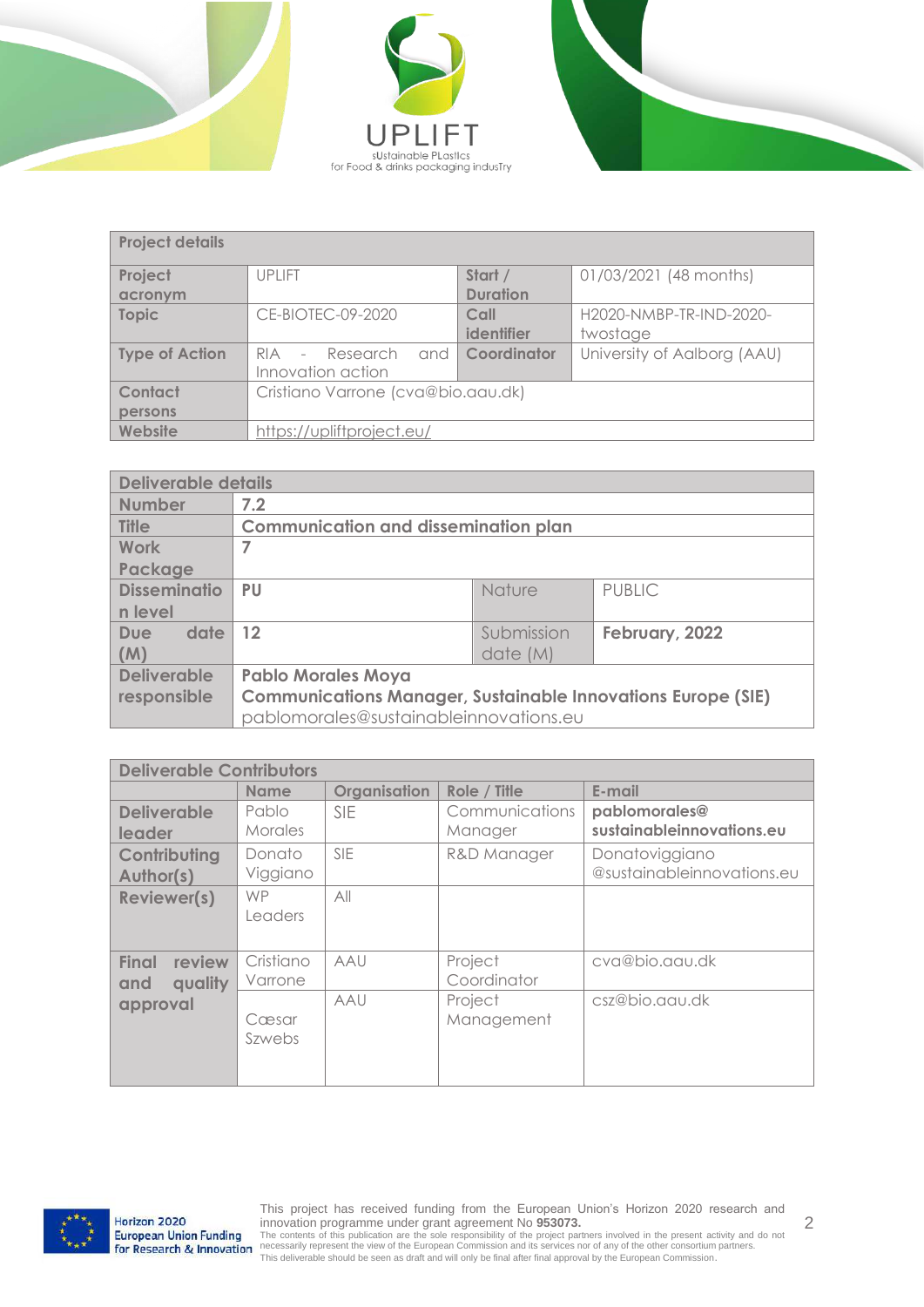





|             | <b>Document History</b> |           |                                              |  |  |  |  |  |  |  |
|-------------|-------------------------|-----------|----------------------------------------------|--|--|--|--|--|--|--|
| <b>Date</b> | Version                 | Name      | Changes                                      |  |  |  |  |  |  |  |
| 05/01/2022  | VO.1                    | Pablo     | The first version of the document            |  |  |  |  |  |  |  |
|             |                         | Morales   |                                              |  |  |  |  |  |  |  |
| 17/01/2022  | V <sub>0.2</sub>        | Donato    | <b>Quality check</b>                         |  |  |  |  |  |  |  |
|             |                         | Viggiano  |                                              |  |  |  |  |  |  |  |
| 11/02/2022  | VO.3                    | All       | General feedbacks, review<br>complete<br>and |  |  |  |  |  |  |  |
|             |                         | partners  | dissemination activities.                    |  |  |  |  |  |  |  |
| 18/02/2022  | V <sub>0.4</sub>        | Cristiano | <b>Final review</b>                          |  |  |  |  |  |  |  |
|             |                         | Varrone   |                                              |  |  |  |  |  |  |  |
| 21/02/2022  | V <sub>0.5</sub>        | Pablo     | <b>Final version</b>                         |  |  |  |  |  |  |  |
|             |                         | Morales   |                                              |  |  |  |  |  |  |  |



3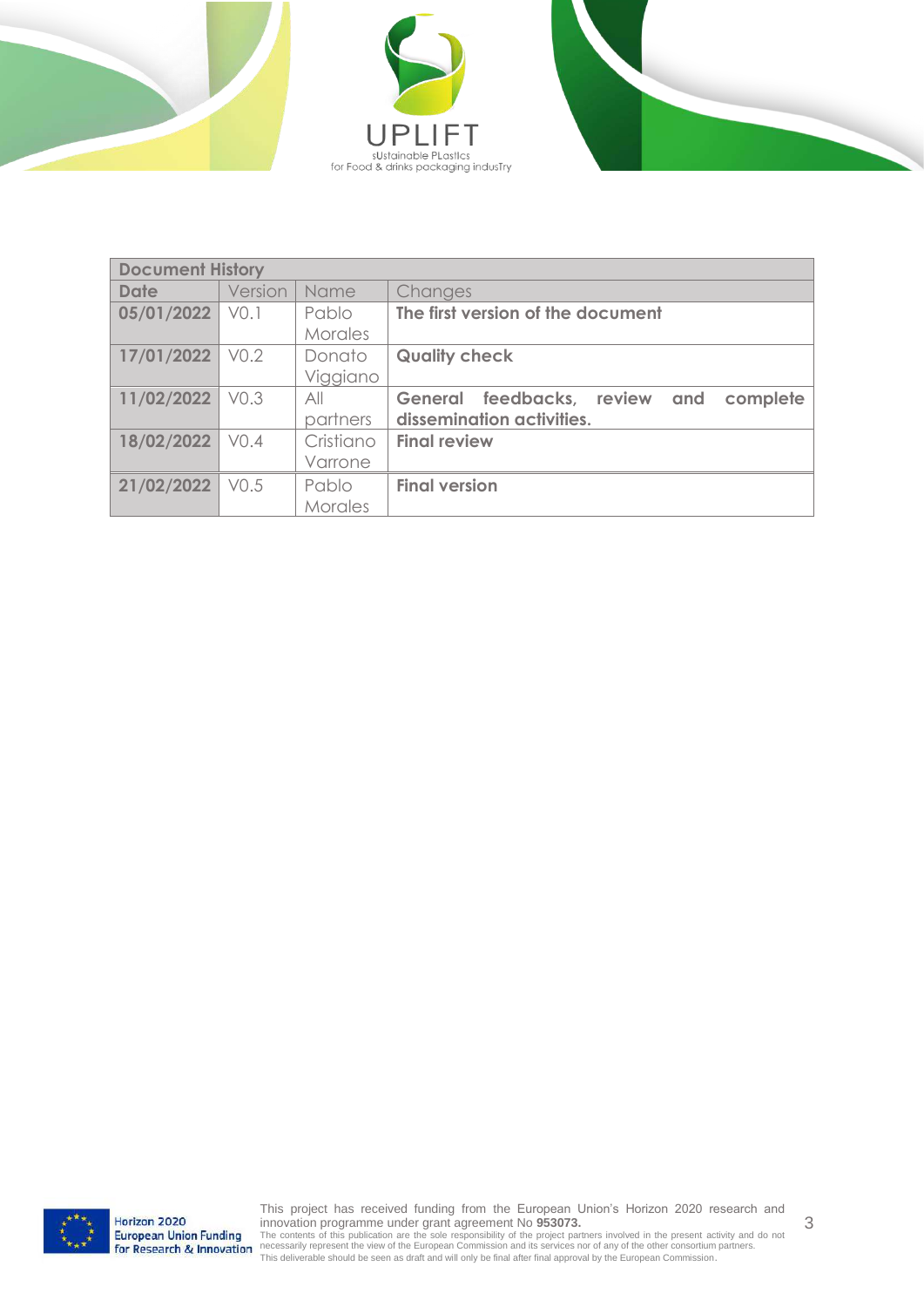



## TABLE OF CONTENTS

| 1.             |                                                                          |  |
|----------------|--------------------------------------------------------------------------|--|
| 2.             |                                                                          |  |
| 3.             | 3.1                                                                      |  |
|                | Objectives of Task 7.1 Dissemination and Communication strategy 7<br>3.2 |  |
| 4.             |                                                                          |  |
| 5 <sub>1</sub> |                                                                          |  |
|                |                                                                          |  |
|                |                                                                          |  |
|                |                                                                          |  |
|                |                                                                          |  |
|                |                                                                          |  |
|                |                                                                          |  |
|                |                                                                          |  |
|                |                                                                          |  |
|                |                                                                          |  |
| 6.             |                                                                          |  |
| 7.             |                                                                          |  |
| 8.             |                                                                          |  |
| 9.             |                                                                          |  |

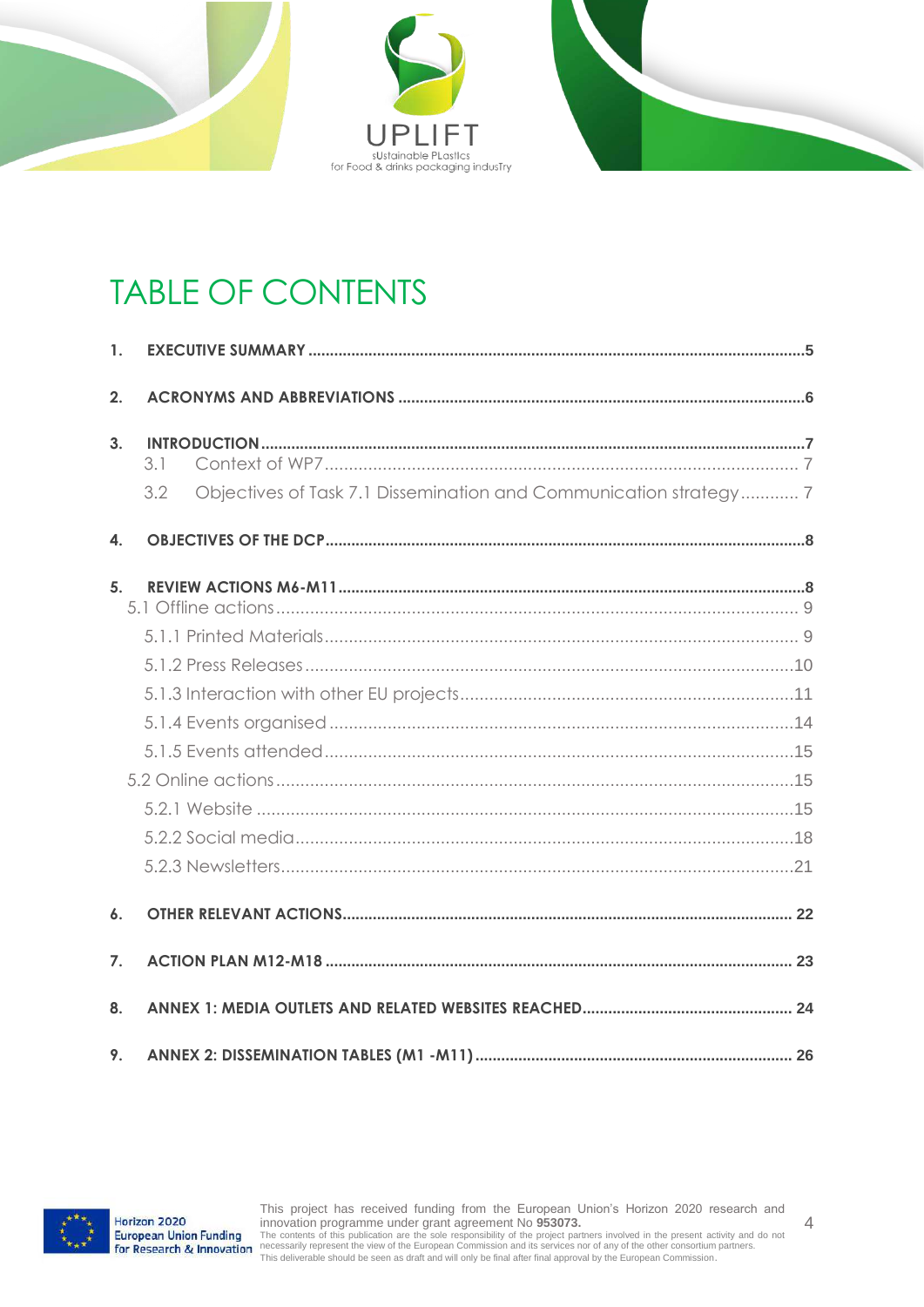



### <span id="page-4-0"></span>1. Executive summary

This document contains a detailed Dissemination and Communication Plan that outlines the project's audiences, key messages, and communication channels for dissemination. It also answers the questions WHO? WHAT? WHEN? HOW? and provides an integrated, accurate, and efficient dissemination strategy. In addition, it highlights the key messages, potential audiences, roles and responsibilities, and methods of communication to be used for the UPLIFT tool promotion.

Task 7.1aims at proactively promoting the UPLIFT project and its results by providing targeted information to various audiences. The promotion activities will be part of the dissemination and communication plan, and this document presents the first step in achieving the partial objective.

This dissemination and communication plan will be updated every six months, considering the project's development and a final version will be issued at the end of the UPLIFT project (M48).

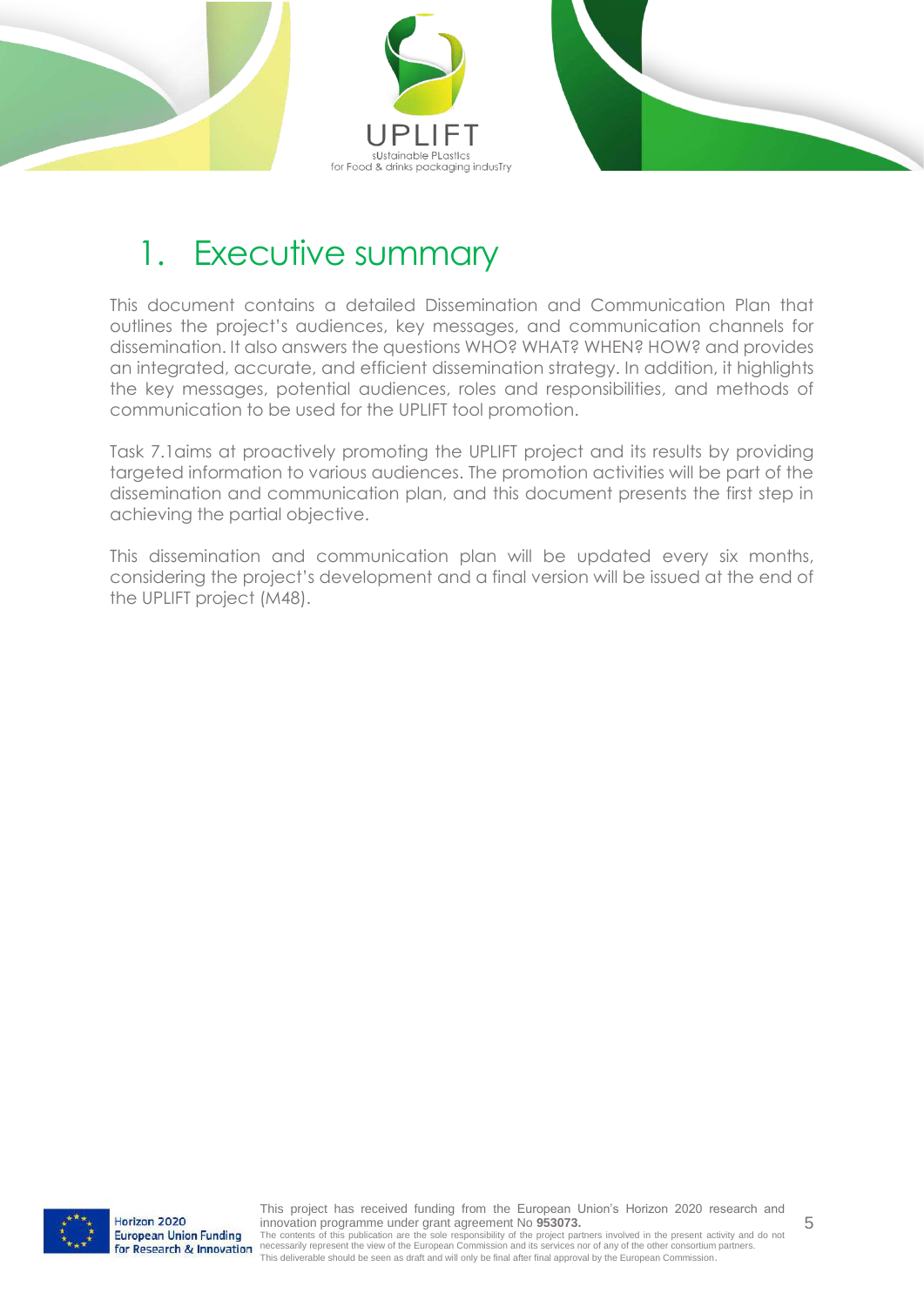



### <span id="page-5-0"></span>2. Acronyms and abbreviations

| <b>DCP</b>    | Dissemination and Communication Plan                                                      |
|---------------|-------------------------------------------------------------------------------------------|
| <b>WP</b>     | Work Package                                                                              |
| <b>EC</b>     | <b>European Commission</b>                                                                |
| <b>AAU</b>    | <b>Aalborg University</b>                                                                 |
| <b>SIE</b>    | Sustainable Innovations                                                                   |
| <b>PR</b>     | <b>Press Release</b>                                                                      |
| <b>NW</b>     | Newsletter                                                                                |
| <b>FZJ</b>    | Forschungszentrum Julich Gmbh                                                             |
| <b>DTU</b>    | Danmarks Tekniske Universitet                                                             |
| <b>ULUND</b>  | Lunds Universitet                                                                         |
| <b>BIO-MI</b> | Bio-Mi Drustvo S Ogranicenom Odgovornoscu Za Proizvodnju,<br>Istrazivanjej Razvoj         |
| <b>BBEPP</b>  | <b>Bio Base Europe Pilot Plant Vzw</b>                                                    |
| <b>HKI</b>    | Leibniz-Institut Fur Naturstoff-Forschung Und Infektionsbiologie<br>Ev Hansknoll- Istitut |
| <b>UCD</b>    | University College Dublin,                                                                |
| <b>RWTH</b>   | Rheinisch-Westfaelische<br>Technische Hochschule Aachen                                   |
| <b>VFB</b>    | Is Vestforbraeding                                                                        |
| <b>TM</b>     | Trade Media                                                                               |
| <b>GP</b>     | <b>General Public</b>                                                                     |

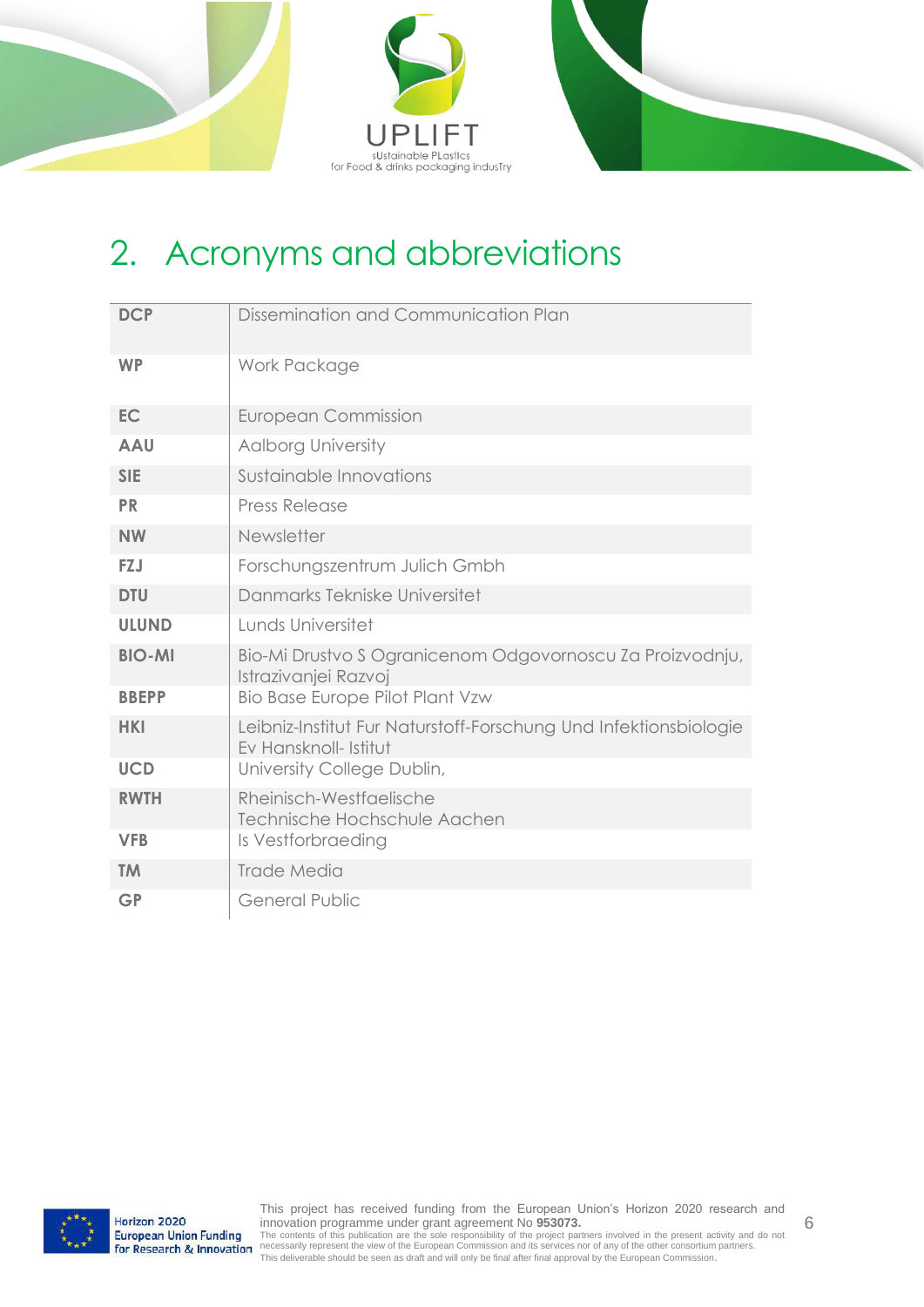



## <span id="page-6-0"></span>3. Introduction

This document is the UPLIFT project (contract no. 953073) second Communication & Dissemination Plan corresponding to D7.2 (M11) led by SUSTAINABLE INNOVATIONS (SIE). Throughout this document, a complete description of the activities carried out during the month 6 (M6) to month12 (M11) period in terms of Communication and Dissemination will be further explained.

Likewise, the Communication and Dissemination strategy for the upcoming period will be included. All partners contribute to dissemination and communication activities in line with the aims and goals of the plan.

#### <span id="page-6-1"></span>3.1 Context of WP7

The main objective of this WP is to maximise the impact of the project results during its lifetime and after the project's end. More in detail, the specific objectives are:

- To promote, among European citizens, the awareness regarding the upcycling capacity of products and materials in the food & drink packaging industry
- To raise awareness on the lowest environmental impact and high economic feasibility of UPLIFT solutions
- To build a strong network of stakeholders interested in the project results
- To ensure effective knowledge transfer of UPLIFT's outcomes
- To enable future exploitation by monitoring the market and business opportunities of plastic upcycling

#### <span id="page-6-2"></span>3.2 Objectives of Task 7.1 Dissemination and Communication strategy

A detailed Dissemination & Communication Plan (DCP) outlining the project's target audiences, strategies for engaging the target audience, and activities was produced in M6 of the project. This document represents its updated version in M11. The document addresses the approach to dissemination and communication from month M6 forward. An upcoming version will reflect the work in terms of dissemination and communication in deliverable 7.3 which will include the activities carried out from month 12 (M12) to month 18 (M18).

- DCP.01 First Draft of the DCP M6 (August 2021).
- DCP.02 Updated version of the DCP M11 (February 2022).



Horizon 2020

7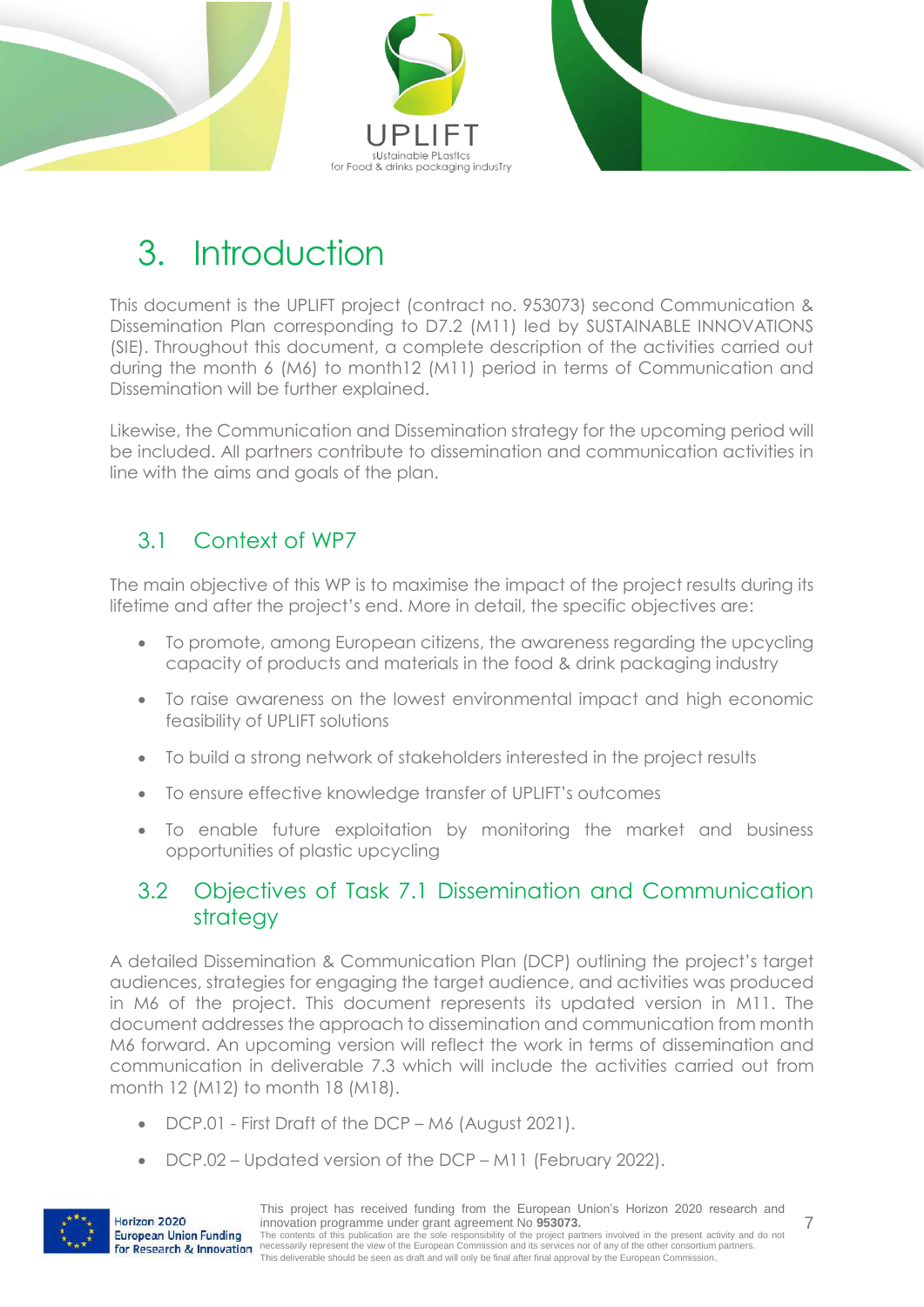



- DCP.03 Updated version of the DCP M18 (August 2022).
- DCP.04 Updated version of the DCP M24 (February 2023).
- DCP.05 Updated version of the DCP M30 (August 2023).
- DCP.06 Updated version of the DCP M36 (February 2024).
- DCP.07 Updated version of the DCP M42 (August 2024).
- DCP.08 Updated version of the DCP M48 (February 2025).

## <span id="page-7-0"></span>4. Objectives of the DCP

The main objective of the UPLIFT dissemination strategy is to ensure that the project's outcomes (concepts, scientific results, models and simulation tools, validated work, problem awareness) are consequently disseminated to appropriate target communities.

A multistep and multichannel approach will be used in the UPLIFT dissemination strategy in order to reach and engage different stakeholders and target groups with adjusted information for needs and interests. Awareness will be raised to all possible project beneficiaries.

The key specific objectives to achieve the UPLIFT goals are:

- To raise awareness among the plastics industry and end-users.
- To show the benefits that UPLIFT outcomes will bring to society (services, employment, economy, environment).
- To facilitate interaction and information exchange with relevant stakeholders (plastics scientists, chemists, engineers…).
- To pave the commercial uptake of the UPLIFT technologies by building a stakeholder network interested in the project.
- To raise capacity building among the industrial sector, the scientific community, and relevant stakeholders.
- To build synergies with other similar and relevant projects.

### <span id="page-7-1"></span>5. Review actions M6-M11

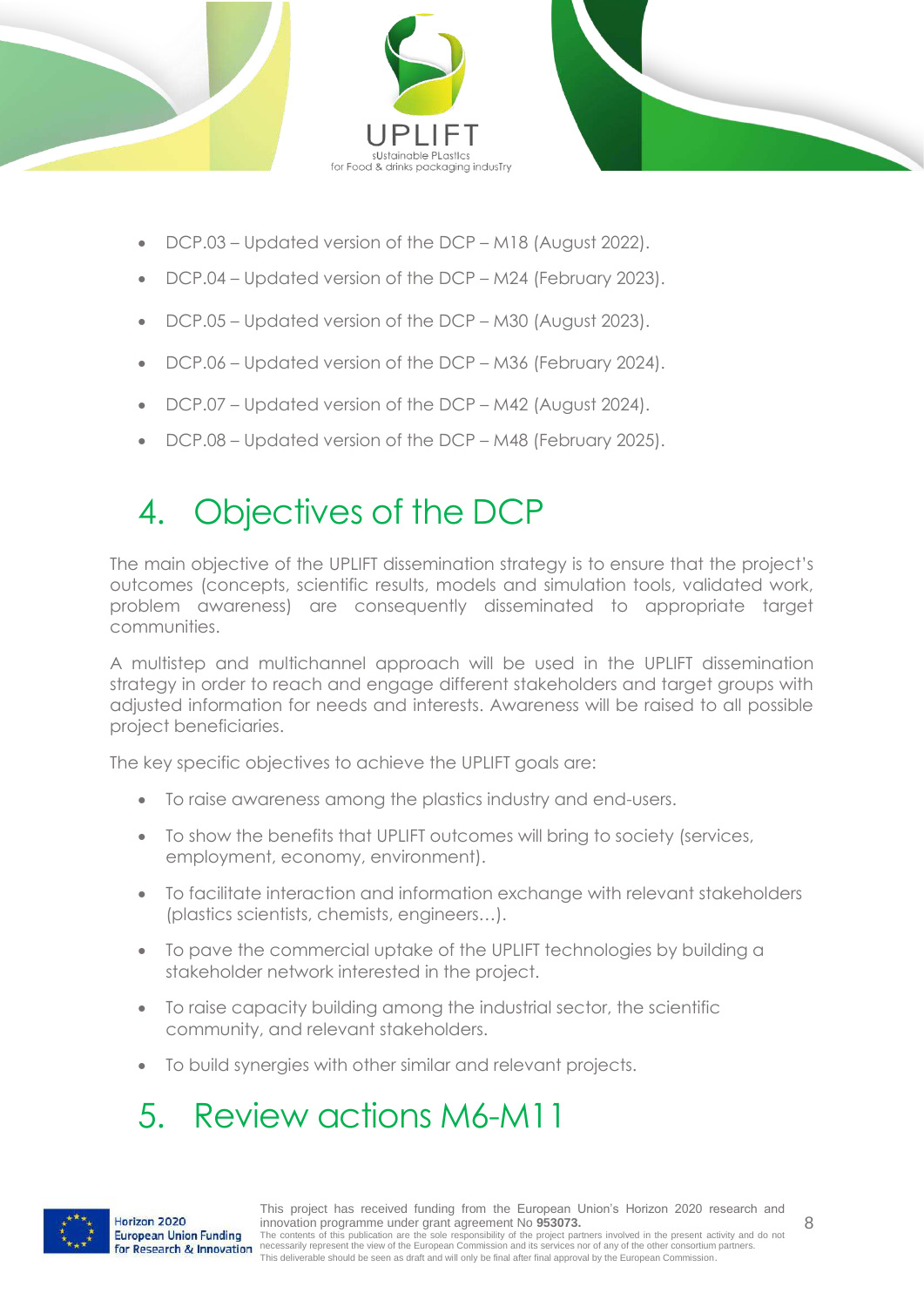

### <span id="page-8-0"></span>5.1 Offline actions

#### <span id="page-8-1"></span>5.1.1 Printed Materials

At the beginning of the project, UPLIFT produced a series of printed documents (brochure, poster, factsheet, and roll-up) to be distributed at the events attended by partners.

Due to COVID-19, the distribution of these materials has been widely affected. Nevertheless, partners were encouraged to share with stakeholders the online versions, made available on the website.

From its side, AIMPLAS presented the project poster in September at the [EQUIPLAST](https://upliftproject.eu/uplift-at-the-equiplast/) conference, the International Plastics, and Rubber Event with more than 15000 visitors and more than 650 brands in the framework of plastics and rubbers field. AIMPLAS also showcased the project in different events such as [ECOFIRA,](https://ecofira.feriavalencia.com/en/listado-expositores-2021/) [ECOMONDO,](https://en.ecomondo.com/) [PRS FAIR,](https://www.tradefairdates.com/Plastics-Recycling-Show-Europe-PRS-M9779/Amsterdam.html) [Multilayer Flexible Packaging,](https://www.ami.international/events/event?Code=C1147) and [Oral Seminar on Plastics Recycling.](https://www.plasticsrecyclingseminar.com/en/)



#### *Image 5.1.1.1: UPLIFT at the EQUIPLAST event.*

### **UPLIFT AT THE INTERNATIONAL PLASTICS AND RUBBER EVENT, EQUIPLAST**



Horizon 2020 European Union Funding for Research & Innovation

This project has received funding from the European Union's Horizon 2020 research and innovation programme under grant agreement No **953073.** The contents of this publication are the sole responsibility of the project partners involved in the present activity and do not<br>necessarily represent the view of the European Commission and its services nor of any of the This deliverable should be seen as draft and will only be final after final approval by the European Commission.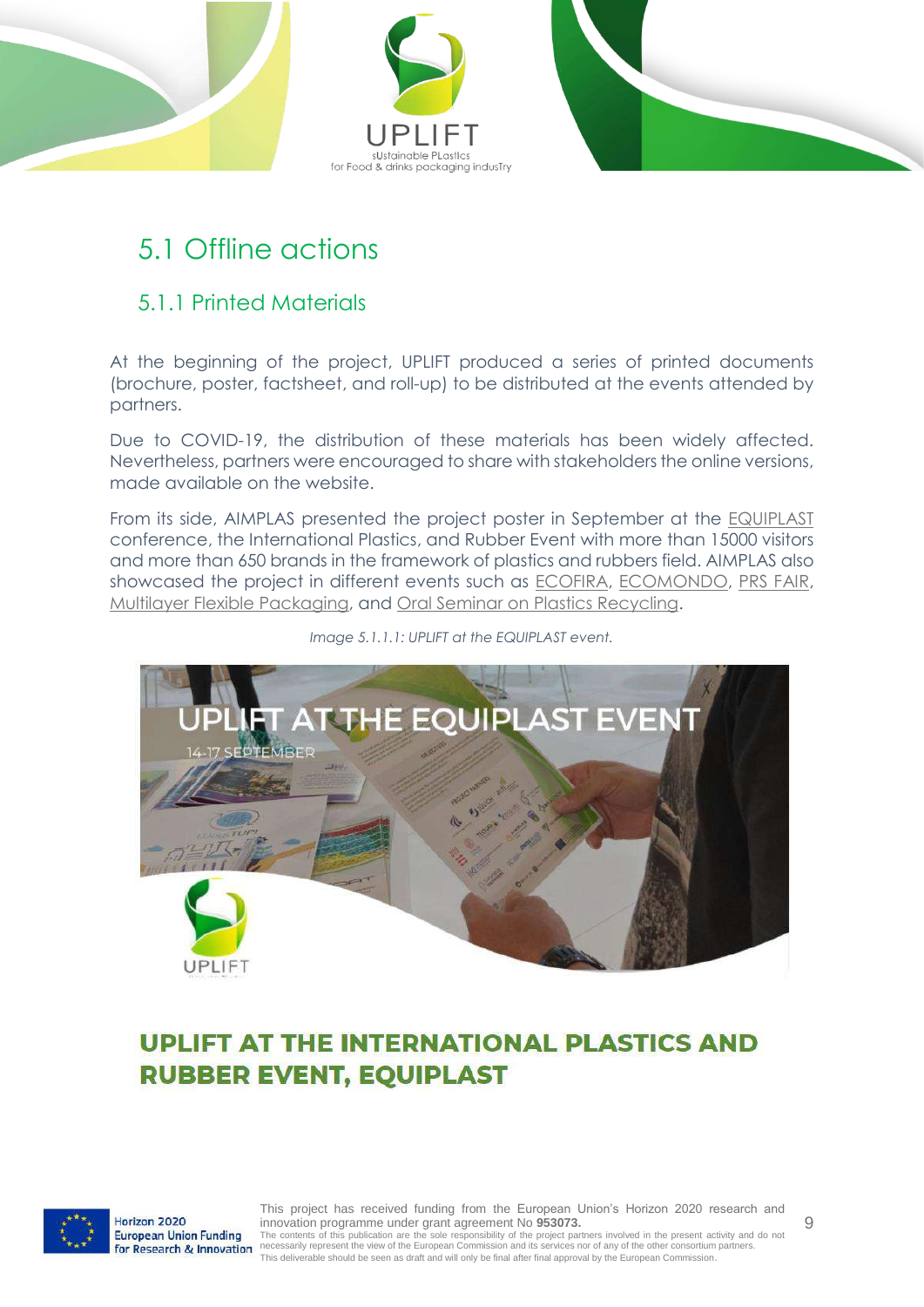



In November, Sustainable Innovations distributed around 80 brochures during the [EXPOFOOD Service](https://expofoodservice.com/) which took place from the 24th to 25th of November in Spain.

*Image 5.1.1.2: Pablo Morales Moya, Communications Manager at SIE at the EQUIPLAST event.*



To try to increase the participation in face-to-face events, due to COVID-19, UPLIFT consortium partners have reinforced online participation in events, newsletters release, email contacts, online meetings, and have been involved in joint actions with similar projects and initiatives, to guarantee that KPIs are achieved. Concrete actions are described below, and more details can be found in Annex 2 (dissemination tables).

#### <span id="page-9-0"></span>5.1.2 Press Releases

As outlined in the Grant Agreement section 2.2 and the first version of the communication plan D7.1, a press release was issued at the beginning of the project (M1).

The consortium partners contributed as well in this last period to the dissemination, and they also issued their press releases. The total impacts for this type of communications reached 14 outlets in total, including media, consortium partners, and related projects portals, as shown in Annex 1.

Moreover, as part of the [joint workshop](https://upliftproject.eu/uplift-joint-workshop/) that the UPLIFT project in collaboration with [PRESERVE](https://www.preserve-h2020.eu/) and [UPPE-T](https://uppet.eu/) held on October 20, 2021 (see paragraph 5.1.4), a [second press](https://upliftproject.eu/wp-content/uploads/2021/09/PR-UPLIFT-JOINT-WORKSHOP.pdf) 

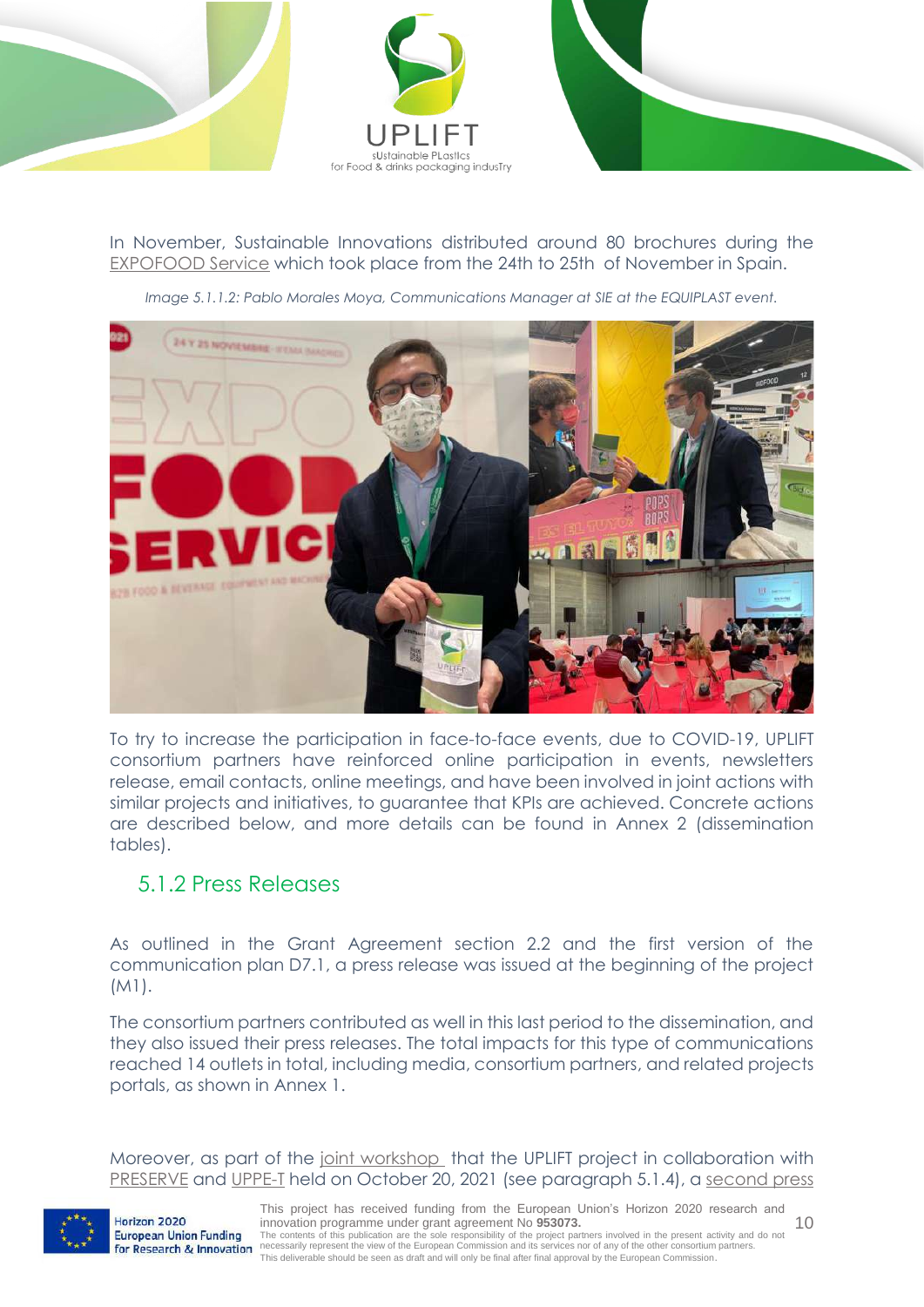



[release](https://upliftproject.eu/wp-content/uploads/2021/09/PR-UPLIFT-JOINT-WORKSHOP.pdf) was launched in order to reinforce and increase the number of registrations and attendees to the workshop:

*Image 5.1.2: UPLIFT second press release*



#### <span id="page-10-0"></span>5.1.3 Interaction with other EU projects

UPLIFT is committed to engaging with related initiatives to boost the project results' impact. A series of actions have been carried out in this regard.

In the first place, a [new section](https://upliftproject.eu/related-projects/) on the website has been included, mentioning a summary of each related project.

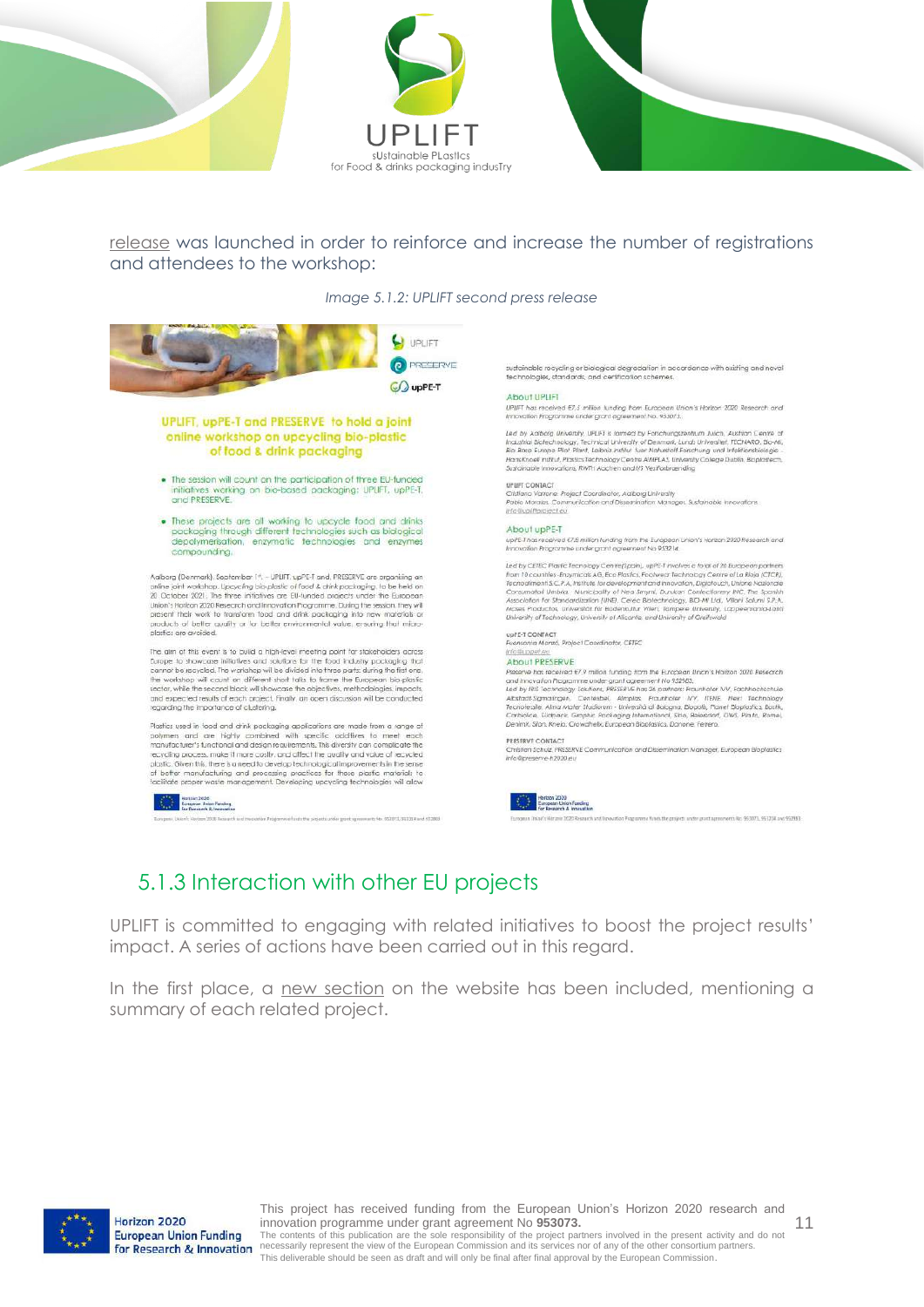





#### *Image 5.1.3.1 : Uplift Related projects section*





that setup winnight booking the circular use of the town producting to e escala una minima contenente por consum una se suo summa passeggina;<br>- virifing frame line summa misualism (famili cometi, Ominad respelling) to:<br>- suverbinning specificity sinutuation frame and suggestig projects.

 $\begin{minipage}[t]{0.9\textwidth} \begin{tabular}{p{0.8cm}} \hline \textbf{a} & \textbf{a} & \textbf{b} & \textbf{c} & \textbf{c} & \textbf{c} & \textbf{c} & \textbf{c} & \textbf{c} & \textbf{c} & \textbf{c} & \textbf{c} & \textbf{c} & \textbf{c} & \textbf{c} & \textbf{c} & \textbf{c} & \textbf{c} & \textbf{c} & \textbf{c} & \textbf{c} & \textbf{c} & \textbf{c} & \textbf{c} & \textbf{c} & \textbf{c} & \textbf{c}$ 

 $\label{thm:main} The density of the form is a group of the action is given in the form of the  
dimensional map of multiplicity as mapping as a map of a map.$ 

(e) provided and cations will demonstrate PRISTING up and my 

## miy-up 降塑再造

The main rate of MM UP (MMad plastics biodiver site The prints plane of MAC UP (IATA) and painting booking militarist and UP<br>speling control respectively. The state of the state and the speed of<br>speed and the state of the state of the state of the state of<br>the state of the

 $\label{eq:optimal} \begin{minipage}[t]{0.0\textwidth} \begin{minipage}[t]{0.0\textwidth} \begin{itemize} \color{blue}{\textbf{0.0\textwidth}} \begin{itemize} \color{blue}{\textbf{0.0\textwidth}} \begin{itemize} \color{blue}{\textbf{0.0\textwidth}} \begin{itemize} \color{blue}{\textbf{0.0\textwidth}} \begin{itemize} \color{blue}{\textbf{0.0\textwidth}} \begin{itemize} \color{blue}{\textbf{0.0\textwidth}} \begin{itemize} \color{blue}{\textbf{0.0\textwidth}} \begin{itemize} \color{blue}{\textbf{0.0\textwidth}} \begin{item$ created mixed platfox (no velable biography using heavily of the relation from the annual contract of the problems

**SECTIONS:** 

 $\frac{1}{2}$ 

 $\epsilon$  -section.

concerts.

a burnis

v have,

 $\rightarrow$  Content S

 $...$ 

*S* upPE-T

-<br>- In Europe, a triply problemate them success that approximated<br>- insurance time of the state of the during that during the state of the state

digestrees.

 $\begin{tabular}{l|p{0.5em}|} \hline & $a=0.7$ &\hline \end{tabular} \begin{minipage}{0.95\textwidth} \begin{tabular}{l} \hline $a=0.7$ &\hline \end{tabular} \end{tabular} \begin{tabular}{l} \hline $a=0.7$ &\hline \end{tabular} \end{tabular} \begin{minipage}{0.95\textwidth} \begin{tabular}{l} \hline $a=0.7$ &\hline \end{tabular} \end{tabular} \begin{minipage}{0.95\textwidth} \begin{tabular}{l} \hline $a=0.7$ &\hline \end{tabular} \end{minipage} \$ 

 $\label{eq:reduced} \begin{minipage}[t]{0.0\textwidth} \begin{minipage}[t]{0.0\textwidth} \begin{itemize} \begin{itemize} \begin{itemize} \begin{itemize} \end{itemize} \end{itemize} \end{itemize} \end{minipage}[t]{0.0\textwidth} \begin{minipage}[t]{0.0\textwidth} \begin{itemize} \end{itemize} \end{minipage}[t]{0.0\textwidth} \begin{itemize} \begin{itemize} \end{itemize} \end{itemize} \end{minipage}[t]{0.0\textwidth} \begin{minipage}[t]{0.0\textwidth} \begin{itemize} \end{itemize} \end{minipage}[t]{0$ 

aroldou pleninsi



 $\label{thm:main} \begin{minipage}[t]{0.9\textwidth} \begin{tabular}{l} \textbf{R} model \emph{or} \emph{a} \emph{a} \emph{b} \emph{a} \emph{b} \emph{b} \emph{b} \emph{b} \emph{c} \emph{b} \emph{b} \emph{c} \emph{b} \emph{c} \emph{b} \emph{d} \emph{b} \emph{d} \emph{b} \emph{d} \emph{b} \emph{d} \emph{d} \emph{d} \emph{d} \emph{b} \emph{e} \emph{d} \emph{b} \$ hydrolysis depotymentation reaction Duch reaction and up to know economically orthostal dustrial and also norther at tachwaicigical<br>constants that DEMETO finally active.



This project has received funding ham the Surapeart Material Husterin 2020 research and isalah eropama usa динационный члаботь







Horizon 2020 **European Union Funding** for Research & Innovation

This project has received funding from the European Union's Horizon 2020 research and innovation programme under grant agreement No **953073.**

The contents of this publication are the sole responsibility of the project partners involved in the present activity and do not<br>necessarily represent the view of the European Commission and its services nor of any of the This deliverable should be seen as draft and will only be final after final approval by the European Commission.

12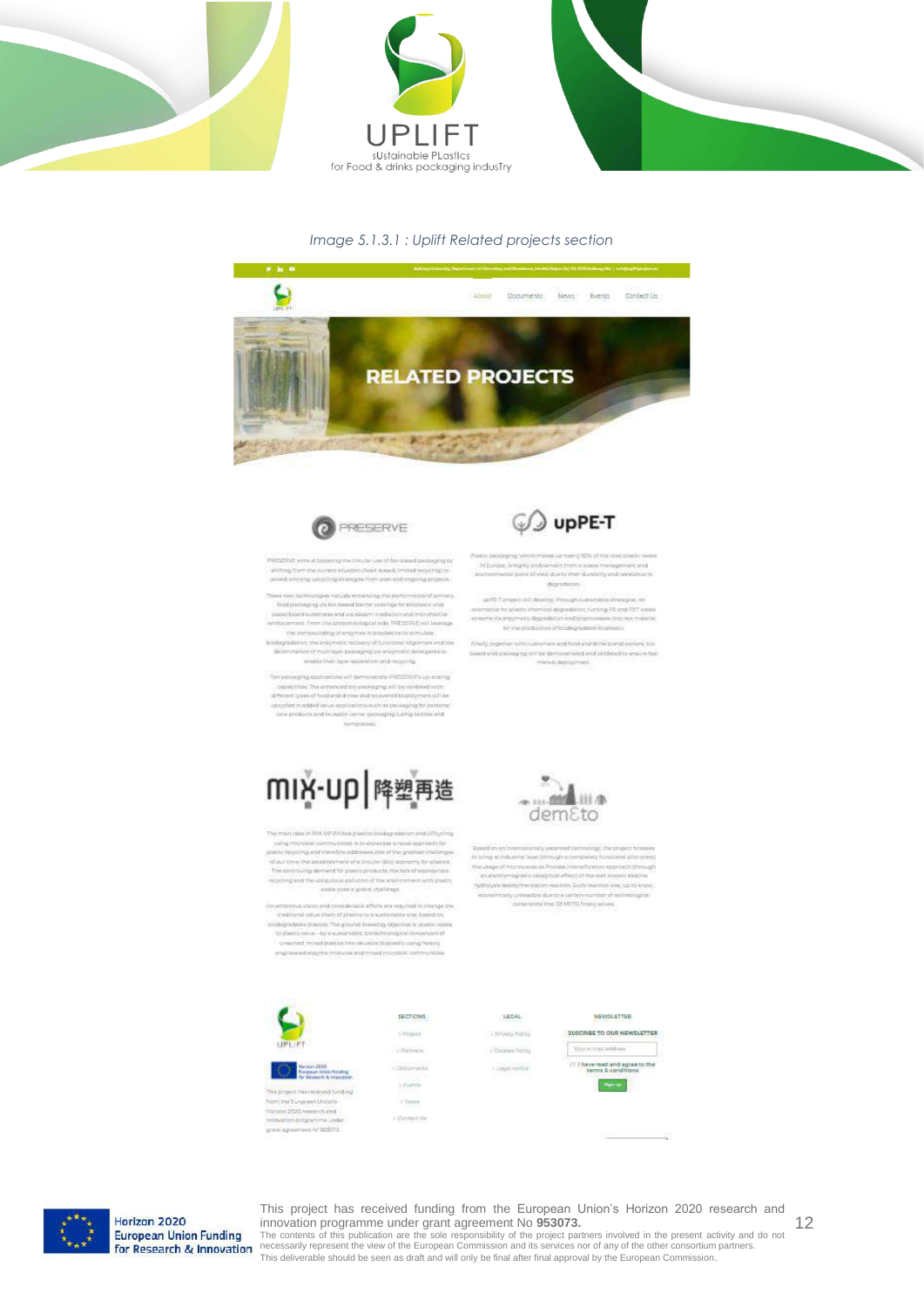

In addition to this section, the UPLIFT project led a total of seven [monthly meetings](https://upliftproject.eu/uplift-relatedproject-uppet-preserve/) where the [PRESERVE Project](https://www.preserve-h2020.eu/) and the [UPPE-T Project](https://uppet.eu/) participated. The three BIOTECH09 projects have explored different synergies and dissemination opportunities, such as a social media strategy to increase the number of followers on Twitter, sharing relevant dissemination opportunities, social media cross follow and the organisation of a joint workshop in the framework of upcycling bio-plastic of food & drink packaging.

#### *Image 5.1.3.2 : Example of social media post from the three EU projects.*



Finally, UPLIFT's project coordinator, Cristiano Varrone was invited to the [MIX-](https://upliftproject.eu/uplift-invited-to-the-mix-ups-guest-lecture/)UP's [Guest Lecture](https://upliftproject.eu/uplift-invited-to-the-mix-ups-guest-lecture/) where he was able to showcase the overall concept of the project as well as the objectives, methodology, and impacts, emphasising the process from biorefineries to renewable building blocks for plastics.

*Image 5.1.3.3 : Cristiano Varrone at the MIX-UP guest lecture* 





Horizon 2020 **European Union Funding** for Research & Innovation

This project has received funding from the European Union's Horizon 2020 research and innovation programme under grant agreement No **953073.**

The contents of this publication are the sole responsibility of the project partners involved in the present activity and do not<br>necessarily represent the view of the European Commission and its services nor of any of the This deliverable should be seen as draft and will only be final after final approval by the European Commission.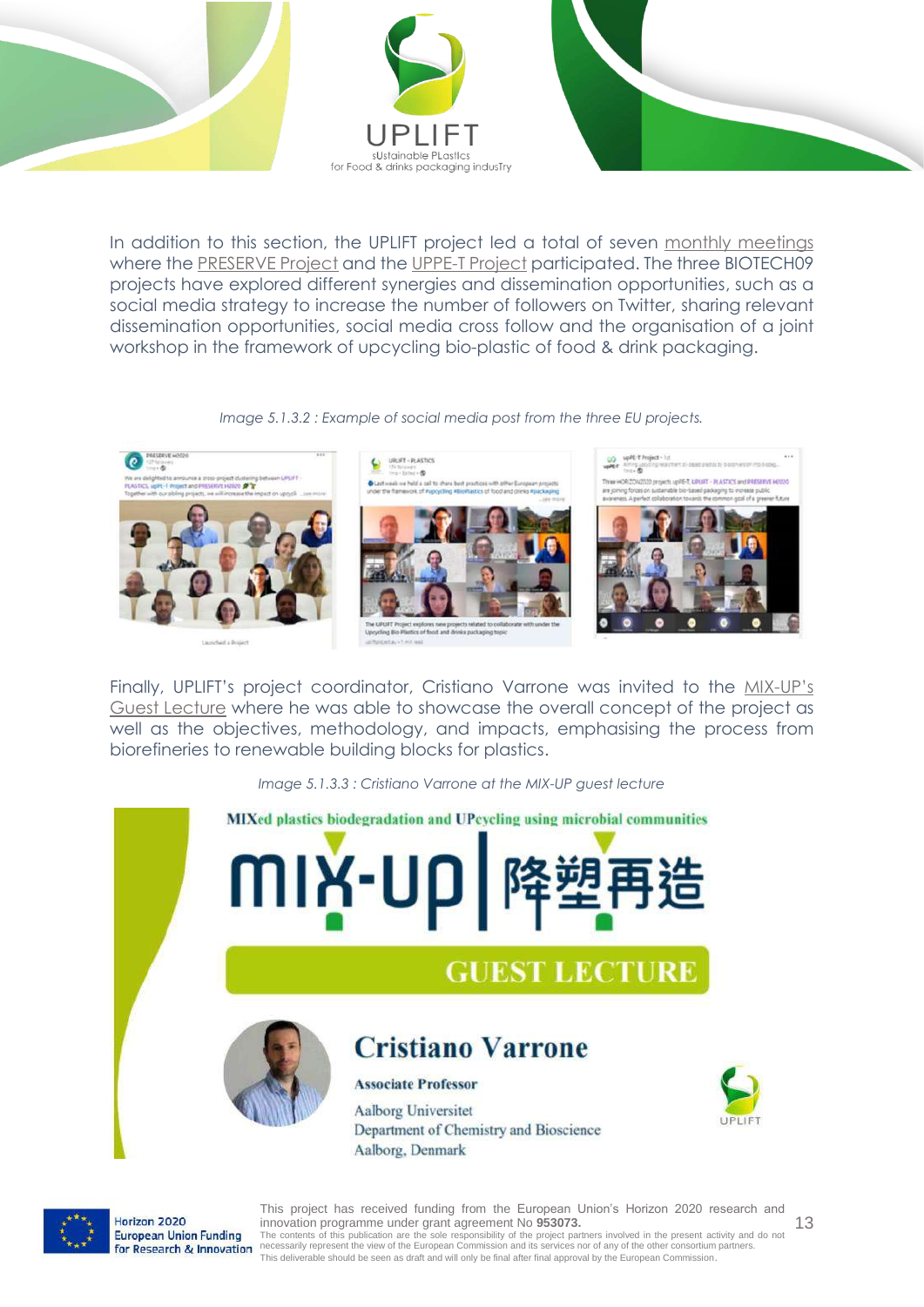



### <span id="page-13-0"></span>5.1.4 Events organised

On October 20, the UPLIFT project held a workshop in collaboration with the UPPE-T project and the PRESERVE project in the framework of upcycling bio-plastic of food & drink packaging to guarantee the project outcomes are disseminated. During three months, the event was highly promoted through the social media channels of each project. The event gathered a wide range of experts where around **150 attendees** could enjoy different approaches to implement new sustainable solutions for transforming food and drink packaging into new materials or products of better quality or for better environmental value, ensuring that micro-plastics are avoided.

The aim of this event was to build a high-level meeting point for stakeholders across Europe to showcase initiatives and solutions for the food industry packaging that cannot be recycled. The workshop counted on the presence of Hasso von Pogrell, managing director of European Bioplastics and Aleksandra Branković, senior researcher for the Institute for Development and Innovation in Belgrade. The session was divided into three parts: during the first one, the workshop counted on different short talks to frame the European bio-plastic sector and the plastic policy framework, while the second block showcased the objectives, methodologies, impacts, and expected results of each project. Finally, an open discussion was conducted regarding the importance of clustering.

The workshop was recorded and widely spread out across our social media channels and the recording was uploaded to the [UPLIFT YouTube channel.](https://www.youtube.com/watch?v=hegmcK7xfmw)

**UPCYCLING BIO PLASTIC** OF FOOD & DRINK PACKAGING **ONLINE WORKSHOP OCTOBER 20 2021** 10:00 - 13:00 (CET) PRESERVE CO upPE-T

*Image 5.14: Joint workshop poster*



Horizon 2020

This project has received funding from the European Union's Horizon 2020 research and innovation programme under grant agreement No **953073.** The contents of this publication are the sole responsibility of the project partners involved in the present activity and do not<br>necessarily represent the view of the European Commission and its services nor of any of the This deliverable should be seen as draft and will only be final after final approval by the European Commission.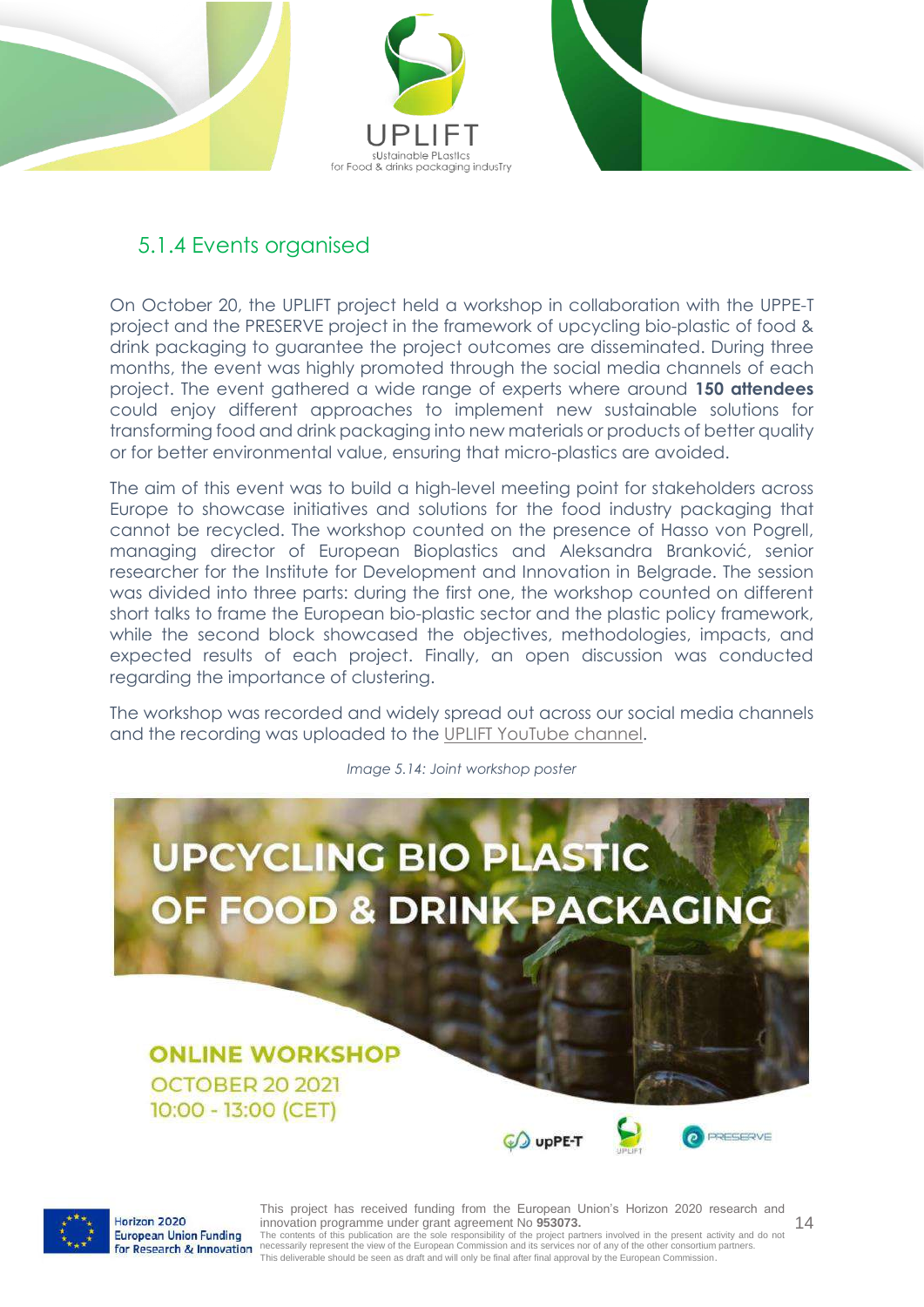

#### <span id="page-14-0"></span>5.1.5 Events attended

During the second semester of the project (M6-M11), the different UPLIFT consortium members have attended 8 events to disseminate the project to internal and external audiences.

- [EQUIPLAST Event](https://upliftproject.eu/uplift-at-the-equiplast/) AIMPLAS, September 2021.
- ECOFIRA AIMPLAS, October 2021.
- [Plastic recyclability and circular economy online conference](https://upliftproject.eu/uplift-plastic-recyclability-circularity-economy-conference/) DTU and ULUND, October 2021.
- ECOMONDO AIMPLAS, October 2021.
- EXPOFOOD Service SIE, November 2021.
- Plastics Recycling Show Europe PRS AIMPLAS, November 2021.
- Multilayer Flexible Packaging AIMPLAS, November 2021.
- International Seminar on Plastics recycling AIMPLAS, December 2021.

### <span id="page-14-1"></span>5.2 Online actions 5.2.1 Website

<span id="page-14-2"></span>Since the official release of the website on M3, UPLIFT partners have contributed widely to its update by providing information on milestones, giving interviews, consolidating dissemination materials, etc.

As a living platform, the website has evolved from M6 to M11 to include the related initiatives section as explained before, the first project video on the homepage, to upload the latest scientific papers on the documents section, to inform about the latest project advancement and outcomes in the News section, and to upload the submitted deliverables and the available project documents.

Regarding the News section, to date it counts on 16 news listed below:

- <https://upliftproject.eu/uplift-to-improve-the-recycling-of-plastics/>
- <https://upliftproject.eu/kick-off-meeting-uplift-plastics-project/>
- <https://upliftproject.eu/uplift-relatedproject-uppet-preserve/>



Horizon 2020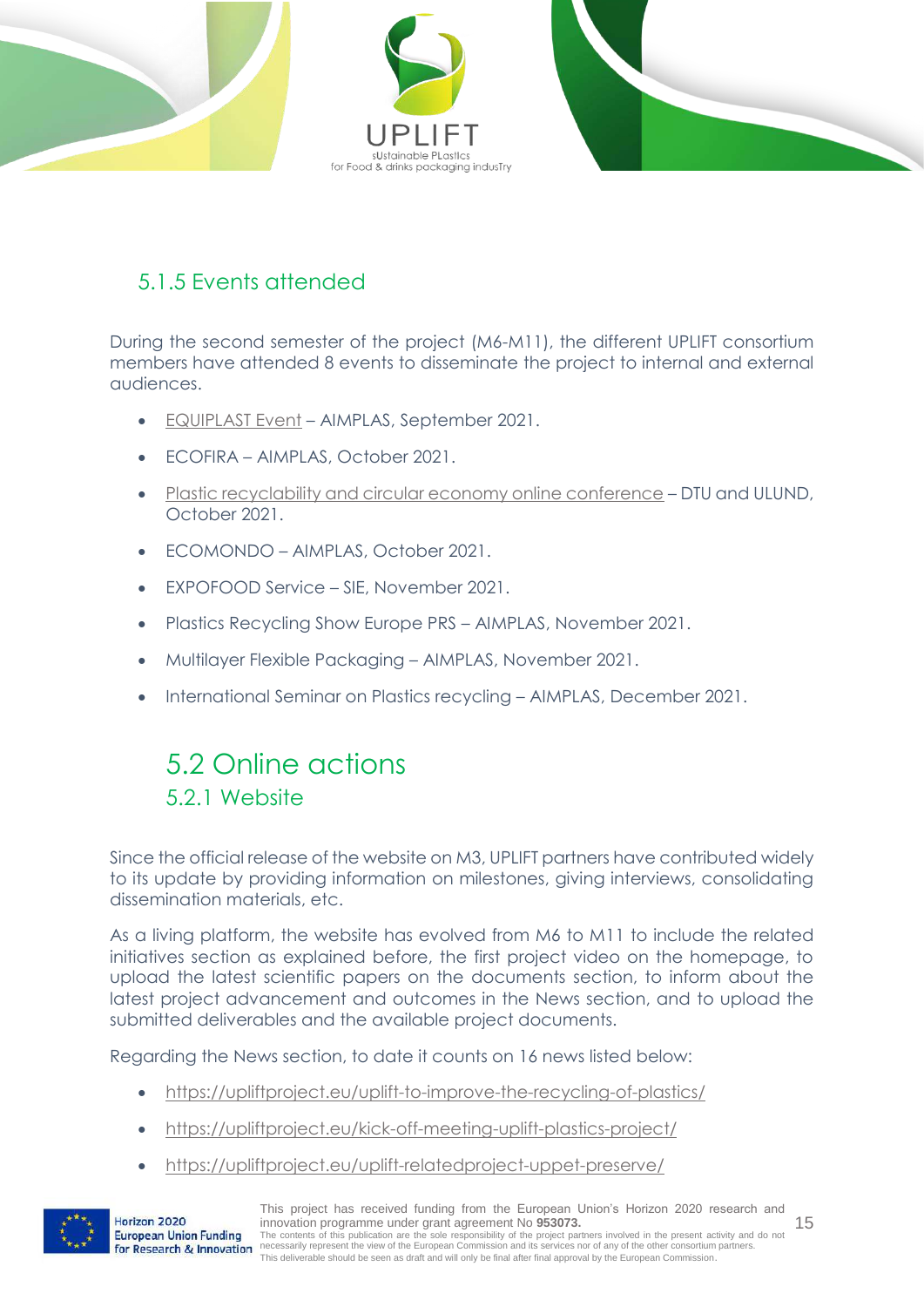



- [https://upliftproject.eu/uplift-international-conference-biocatalysis-non](https://upliftproject.eu/uplift-international-conference-biocatalysis-non-conventional-media/)[conventional-media/](https://upliftproject.eu/uplift-international-conference-biocatalysis-non-conventional-media/)
- <https://upliftproject.eu/uplift-subscribe-newsletter/>
- <https://upliftproject.eu/uplift-food-packaging-forum-webinar/>
- <https://upliftproject.eu/uplift-interview-aimplas/>
- <https://upliftproject.eu/uplift-interview-dtu/>
- <https://upliftproject.eu/uplift-interview-acib/>
- [https://upliftproject.eu/uplift-plastic-recyclability-circularity-economy](https://upliftproject.eu/uplift-plastic-recyclability-circularity-economy-conference/)[conference/](https://upliftproject.eu/uplift-plastic-recyclability-circularity-economy-conference/)
- <https://upliftproject.eu/uplift-at-the-equiplast/>
- <https://upliftproject.eu/uplift-joint-workshop/>
- <https://upliftproject.eu/uplift-interview-bbepp/>
- <https://upliftproject.eu/uplift-invited-to-the-mix-ups-guest-lecture/>
- <https://upliftproject.eu/interview-biomi/>

Likewise, during this period the following documents have been uploaded to the UPLIFT's website:

- [Deliverable 7.1 Communication & Dissemination Plan](https://upliftproject.eu/wp-content/uploads/2021/11/D7.1-%E2%80%93-Dissemination-and-communication-plan_.pdf)
- [Kick-Off Meeting Press Release](https://upliftproject.eu/wp-content/uploads/2021/05/KOM_Press_Release_UPLIFT_Plastic_Upcycling_Circular_Economy.pdf)
- [Joint Bioplastics Workshop Press Release](https://upliftproject.eu/wp-content/uploads/2021/09/PR-UPLIFT-JOINT-WORKSHOP.pdf)
- [Newsletter 1](https://mailchi.mp/eb297738c5ec/d7xgvonp6b-4822406)
- [Newsletter 2](https://mailchi.mp/aef3392c39f7/d7xgvonp6b-4900510)
- [Brochure](https://upliftproject.eu/wp-content/uploads/2021/11/Brochure-UPLIFT_compressed.pdf)
- [Poster](https://upliftproject.eu/wp-content/uploads/2021/11/Poster-UPLIFT_compressed.pdf)
- [Factsheet](https://upliftproject.eu/wp-content/uploads/2021/05/factsheet.pdf_compressed.pdf)
- [Roll Up](https://upliftproject.eu/wp-content/uploads/2021/11/RollUp-UPLIFT_compressed.pdf)
- [Logo](https://upliftproject.eu/wp-content/uploads/2021/05/logo-uplift-png.png)
- [Project Presentation](https://upliftproject.eu/wp-content/uploads/2021/11/UPLIFT-Project-Presentation_compressed.pdf)

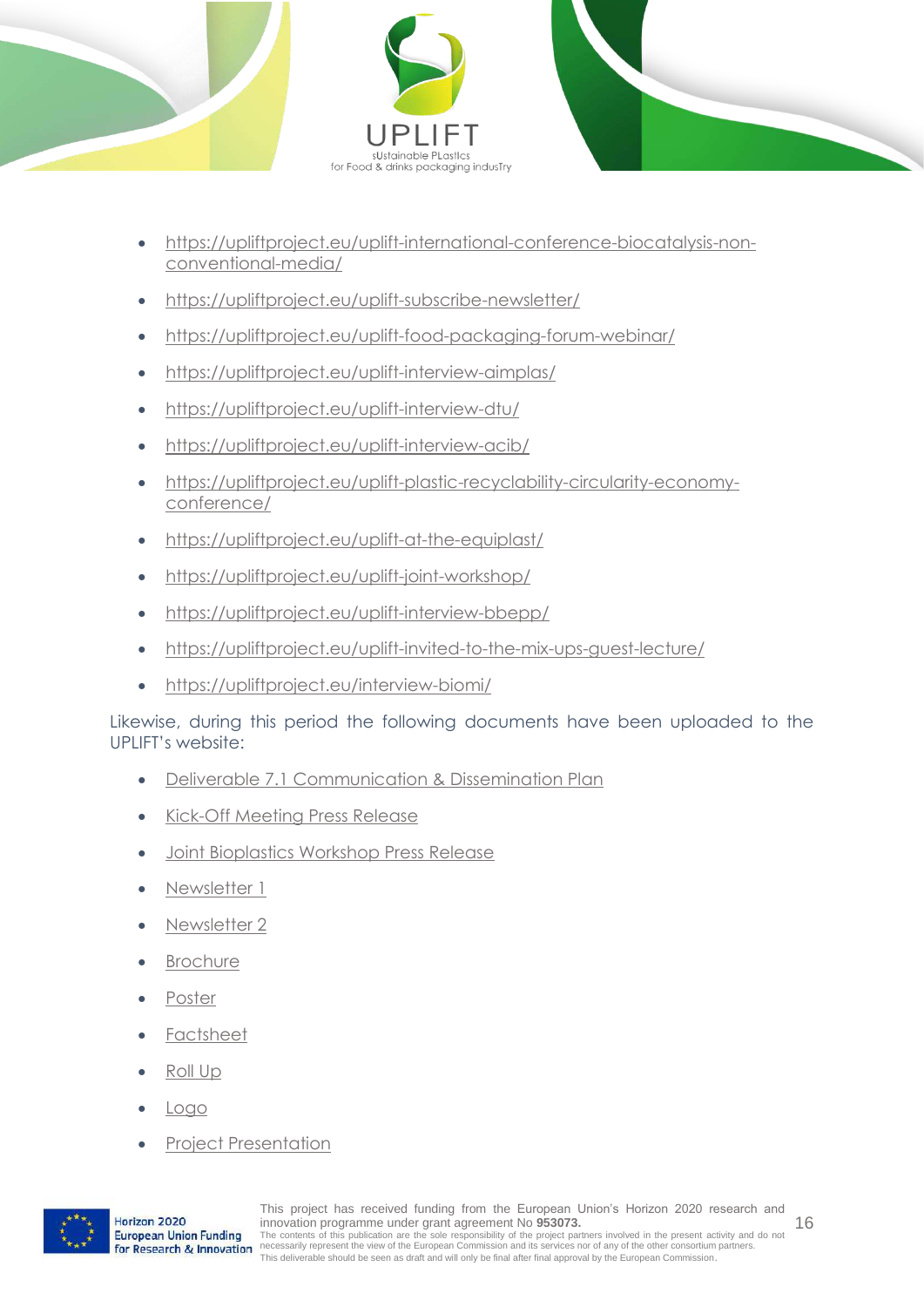

- [Rational Protein Engineering to Increase the Activity and Stability of IsPETase](https://upliftproject.eu/wp-content/uploads/2021/11/Rational-Protein-Engineering-Increase-Activity-and-staility-IsPETase.pdf)  [Using the PROSS Algorithm](https://upliftproject.eu/wp-content/uploads/2021/11/Rational-Protein-Engineering-Increase-Activity-and-staility-IsPETase.pdf)
- Assessing the Economic Viability of the Plastic Biorefinery Concept and Its [Contribution to a More Circular Plastic Sector.](https://upliftproject.eu/wp-content/uploads/2021/11/Assessing-Economic-Viability-of-Plastic-Biorefinery-Concept.pdf)



*Image 5.2.1.1: Documents section*



Horizon 2020 **European Union Funding** for Research & Innovation

17 This project has received funding from the European Union's Horizon 2020 research and innovation programme under grant agreement No **953073.**

The contents of this publication are the sole responsibility of the project partners involved in the present activity and do not<br>necessarily represent the view of the European Commission and its services nor of any of the This deliverable should be seen as draft and will only be final after final approval by the European Commission.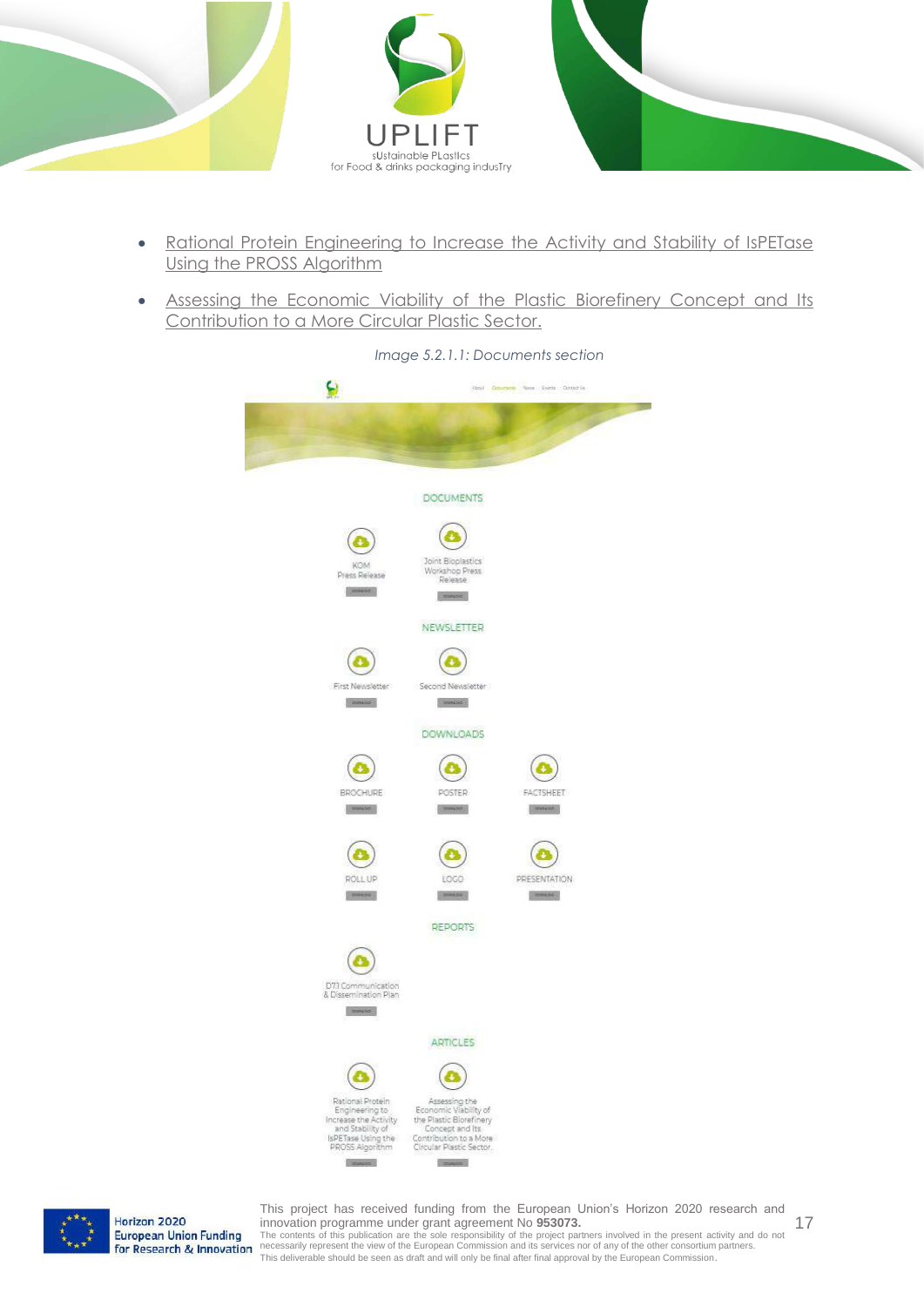

In the M6-M11 period of the project, UPLIFT has gained 1300 unique visitors on its website, with an average session duration of 2 minutes 58 seconds and 3454 unique page views in total.

Common session duration is usually between 1 and 2 minutes, the average session of 2:58 minutes achieved indicates high visitor engagement and interest in the project.



*Image 5.2.1.2: Google Analytics for UPLIFT Web site (M6-M11).*

#### <span id="page-17-0"></span>5.2.2 Social media

The first social media channels (LinkedIn and Twitter) were put in place by SIE in M1, while the YouTube platform was established in M4.

#### LinkedIn

UPLIFT's presence on LinkedIn has reached 310 followers by M11 after 46 updates (posts).

The engagement rate of this platform (number of interactions with post-likes, comments, shares) has reached 6.39% (more than 3% is usually considered excellent performance).

The number of impressions (views) has grown during the M6-M11 period, reaching by February 2022 a total of 12159.

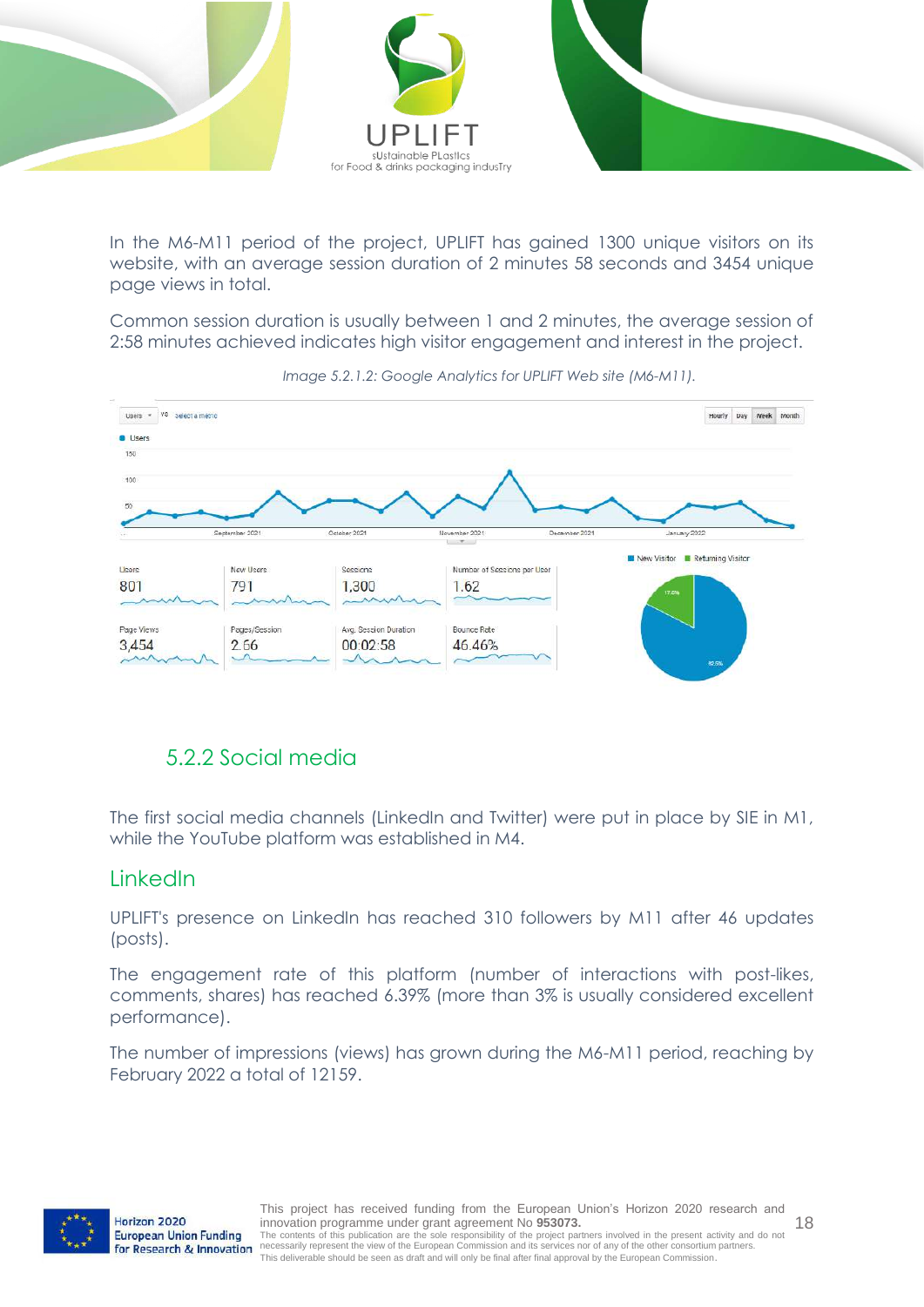





#### **Twitter**

As of February 2022, UPLIFT has 151 followers on this social media channel after 46 tweets. The contents on the profile have generated 12200 views from M6 until M11. The current engagement rate for Twitter is 2.61% (over 0.5% is considered good performance). In summary, a total of 12000 views have been reached in this social media network by M11.



#### Your Tweets earned 7.9K impressions over this 91 day period





Horizon 2020 European Union Funding for Research & Innovation

This project has received funding from the European Union's Horizon 2020 research and innovation programme under grant agreement No **953073.** The contents of this publication are the sole responsibility of the project partners involved in the present activity and do not<br>necessarily represent the view of the European Commission and its services nor of any of the This deliverable should be seen as draft and will only be final after final approval by the European Commission.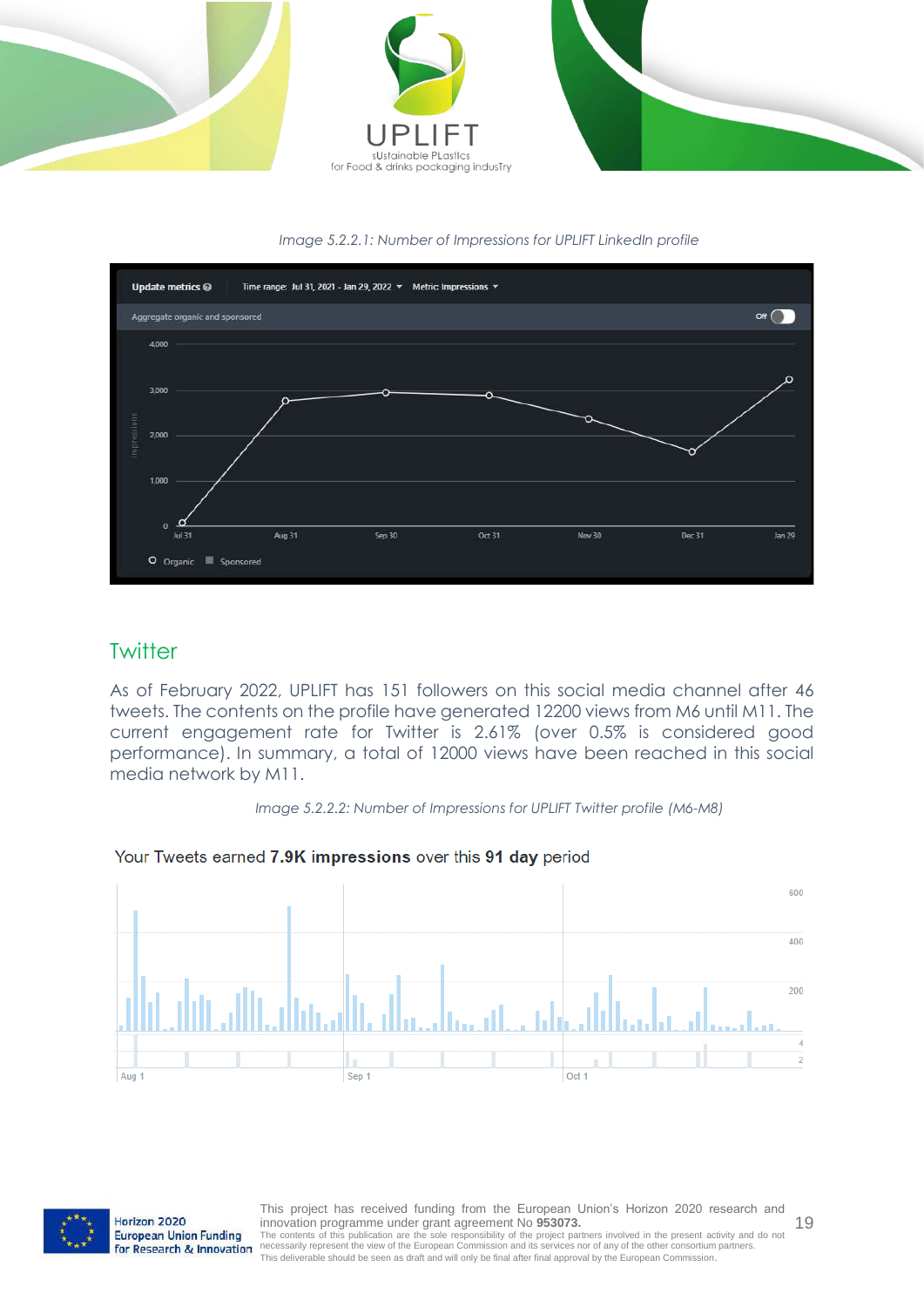

*Image 5.2.2.3: Number of Impressions for UPLIFT Twitter profile (M9-M11).*



#### YouTube

At least two videos were expected to be produced along with the project life. To date, UPLIFT has made 6 videos public. All videos have more than 300 views to date.

The first project video was released in September 2021 and uploaded to the official YouTube channel. Since then, other videos were produced, containing interviews with consortium members and recording of workshops and webinars.



*Image 5.2.2.4: UPLIFT Official video*



Horizon 2020 European Union Funding for Research & Innovation

20 This project has received funding from the European Union's Horizon 2020 research and innovation programme under grant agreement No **953073.**

The contents of this publication are the sole responsibility of the project partners involved in the present activity and do not<br>necessarily represent the view of the European Commission and its services nor of any of the This deliverable should be seen as draft and will only be final after final approval by the European Commission.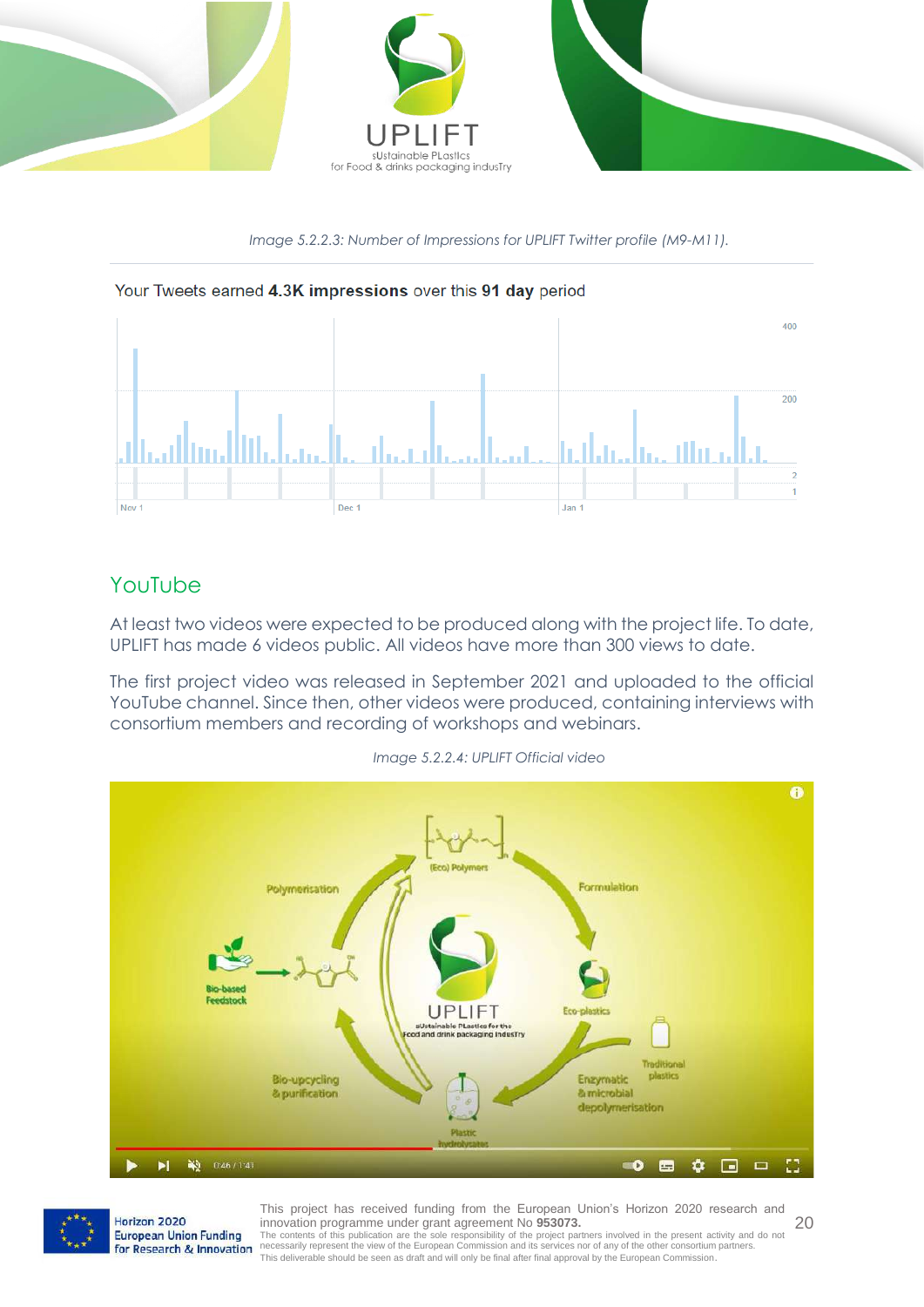

#### <span id="page-20-0"></span>5.2.3 Newsletters

As mentioned in the Grant Agreement, it was expected that eight newsletters would be released during the project life.

The [first newsletter](https://mailchi.mp/eb297738c5ec/d7xgvonp6b-4822406) (M4) included the main information of the project such as the methodology, impacts, partners as well as the first press release and the communication materials. UPLIFT's [second newsletter](https://mailchi.mp/aef3392c39f7/d7xgvonp6b-4900510) (M10) contained the recording of the joint workshop, information on the project progress, events attended and scientific papers published, and four interviews with UPLIFT consortium members.

As of M11, the Newsletter has 455 subscribers and 232 readers altogether among the two of them. An average of 150 readers per Newsletter.



*Image 5.2.3: Image of second UPLIFT Newsletter.* HAVE YOU ALREADY SEEN THE FIRST **SCIENTIFIC PAPERS?**  $\mathbf{c}$  $\bullet$ Assessing the **Dational Dentain** Economic Viability of<br>the Plastic Biorefinery Engineering to<br>Increase the Activity Concept and its and Stability of Contribution to a More sPETase Using the Circular Plastic Sector PROSS Algorithm UPLIFT AT THE INTERNATIONAL PLASTICS AND RUBBER EVENT, EQUIPLAST AT THE EQUIPLAST EVER er 17, the Inte Rubber Event, EQUIPLAST was held in Barcelona as a meeting point and science, through sustain ility, kno dissemination and digitalisation, with a focus on innovation, new materials and biotechnology. There, our partner AIMPLAS presented the UPLIFT project in their own stand where they carried out flyers and explained the scope of the project to the different stakeholders who attended the event UPLIFT AT THE PLASTIC RECYCLABILITY AND CIRCULAR ECONOMY ONLINE CONFERENCE **Raini Hatti-Kau Anders Egede Daugaard** DTU Chemical and Biochemical Engineering

On October 4, the Plastic recyclability and circular economy online conference counted on the presence of Anders Daugaard, Associate<br>Professor from the Technical University of Denmark and Rajni Hattl-Kaul, Professor from the Lund Elstowish

The session was revolving around plastics in a circular economy where researchers were invited to briefly present their work on specific topics such as<br>green building blocks for plastics of the future, design of plastics for .<br>nly and emerging recycling technologies circular econo

**READ MORE** 





and their main role in the protect

>Zsotta Kadár, Lena Decuyper, and Anoek Van Canneyt from Blo Base Eur Pilot Plant speak in this interview about the rale, experiations, and the activities they carry out within the UPLIFT PROJECT.

>Alessandro Pellis, from ACIB speaks in this interview about their main role >ARSSENDED PRIIS, NORT ACLES SPEAKS IN this interview about their main role.<br>In the UPLIFT project, their expectations, and the work they will carry out in<br>terms of depolymerization and deaning of plactics.

> Bolén Monte and Alberto Barranca from AIMPLAS speak in this interview about their work in developing new supply chains as well as the key tools for boosting the replicability and transferability of new business models and

>Anders Egede Daugaard, from Technical University of Denmark speaks about their main role in the UPLIFT Plastics project advising, managing and<br>developing the activities related to chemo-enzymatic polyester synthesis.

#### Visit our website and follow us on social media!

We will be gosting all the protect developments, actions and news on our ebsite and social media channels. Follow us to make sure you do not miss anything put!



And if you want to talk with us, you can send us an email to Info@upliftproject.eu We wa

21

This project has received funding from the European Union's Horizon 2020 research and innovation programme under grant agreement No **953073.**

Horizon 2020 European Union Funding for Research & Innovation

The contents of this publication are the sole responsibility of the project partners involved in the present activity and do not<br>necessarily represent the view of the European Commission and its services nor of any of the This deliverable should be seen as draft and will only be final after final approval by the European Commission.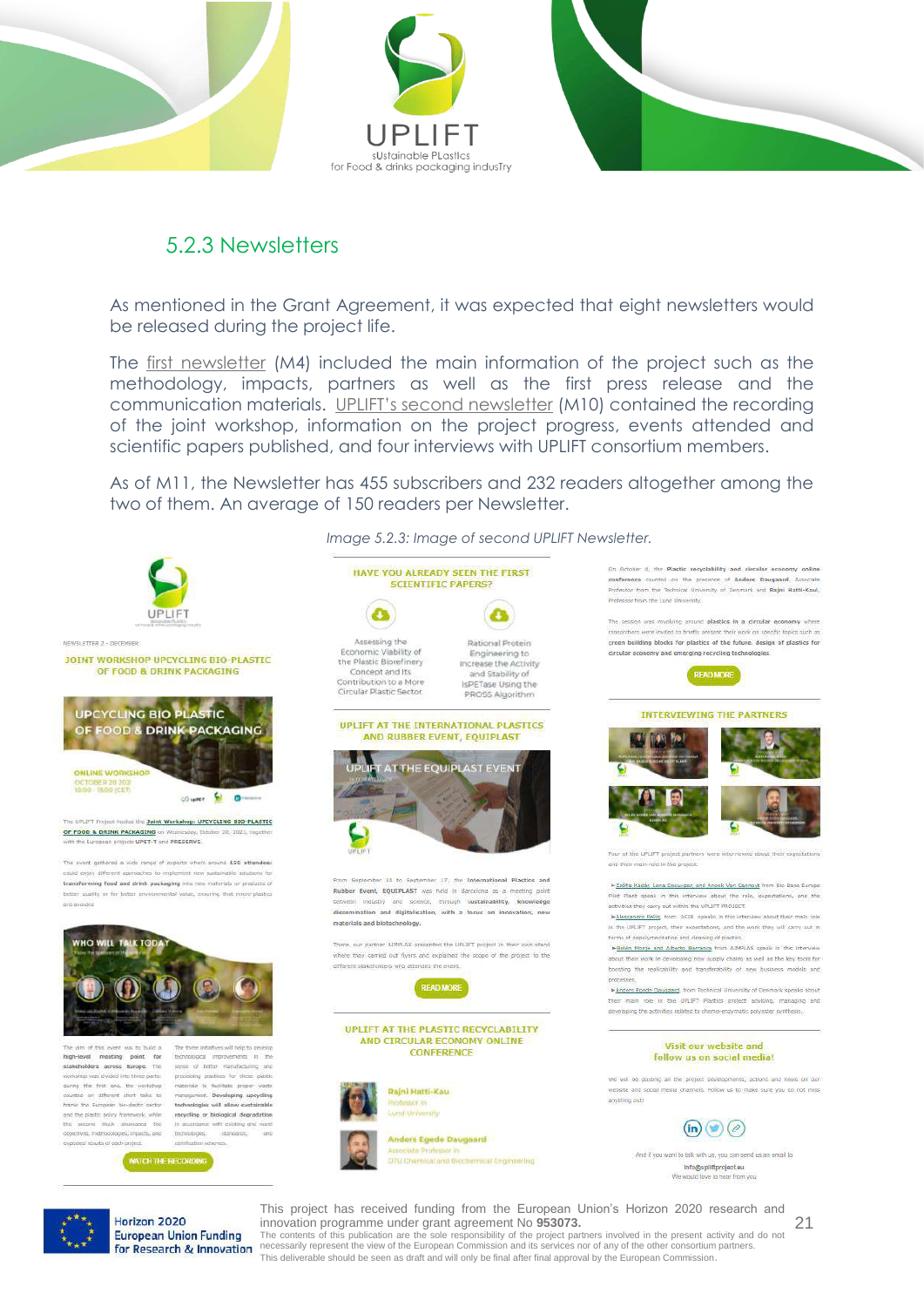



### <span id="page-21-0"></span>6. Other relevant actions

As stated in the Grant Agreement Article 29 "Unless it goes against their legitimate interests, each beneficiary must — as soon as possible — 'disseminate' its results by disclosing them to the public by appropriate means (other than those resulting from protecting or exploiting the results), including in scientific publications (in any medium)."

In compliance with this article, our partners have actively contributed to disseminating the UPLIFT project from the very beginning by different means: social media posts, attendance at conferences and shows, email campaigns, newsletters, press releases, etc. to good effect.

UPLIFT LinkedIn posts have been shared more than 30 times from M6-M11 and the partners were very supportive in this area. Likewise, consortium members have made more than 20 posts during M6-M11 about UPLIFT and contributed to retweeting.

Some partners have accounts on other media channels and they have disseminated the project as well over there.

Moreover, to increase UPLIFT visibility worldwide, SIE submitted the candidacy of UPLIFT to these international awards:

[The Sustainability Awards](https://www.linkedin.com/feed/update/urn:li:activity:6891706445981741056)



*Image 6.1: Sustainability Awards post.*



Horizon 2020 European Union Funding for Research & Innovation

This project has received funding from the European Union's Horizon 2020 research and innovation programme under grant agreement No **953073.** The contents of this publication are the sole responsibility of the project partners involved in the present activity and do not<br>necessarily represent the view of the European Commission and its services nor of any of the This deliverable should be seen as draft and will only be final after final approval by the European Commission.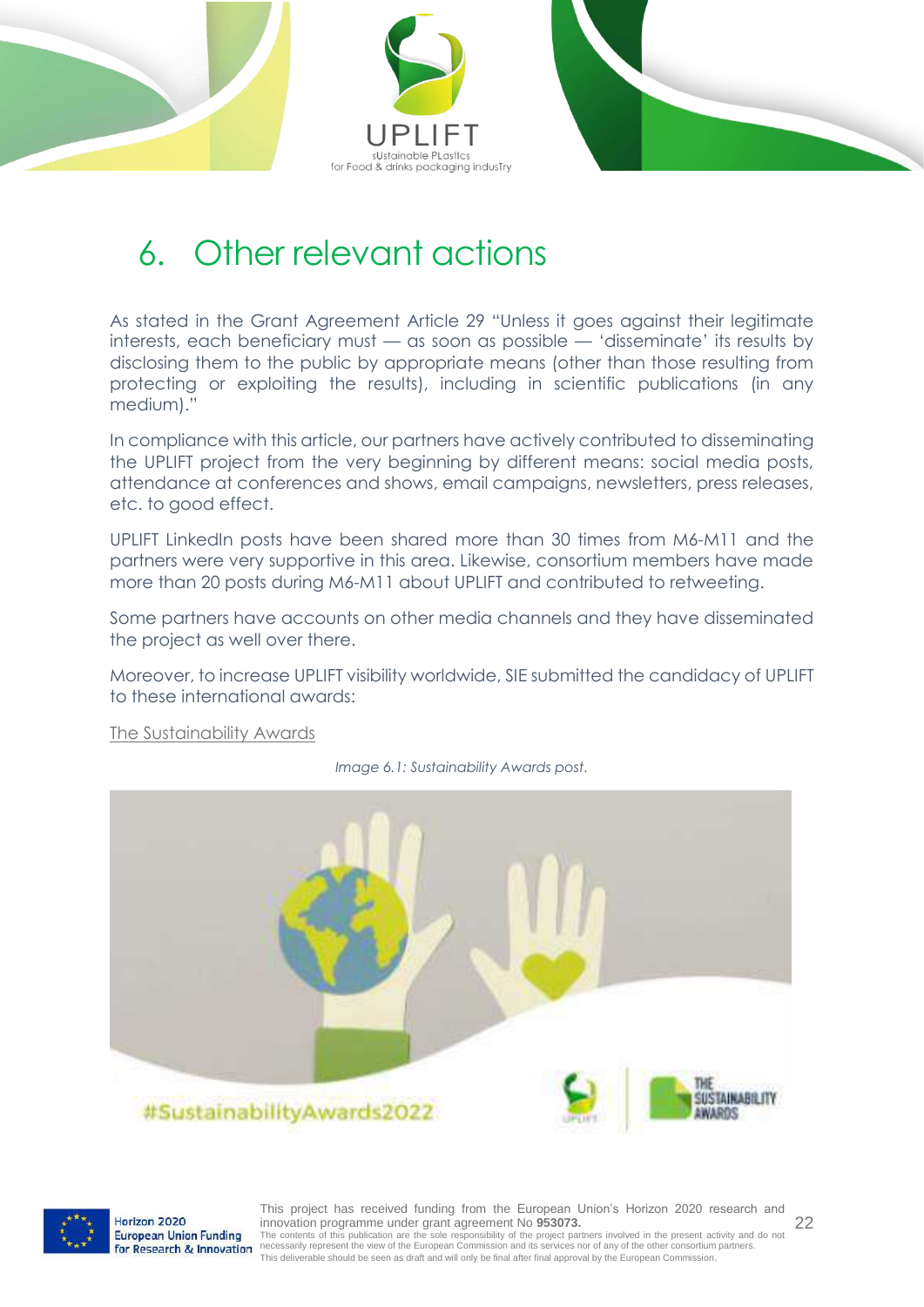



## <span id="page-22-0"></span>7. Action plan M12-M18

After a careful review of the actions implemented during the M6-M11 period in the UPLIFT communication and dissemination strategy, and the examination of the compliance with the KPIs established at the beginning of the project, in general terms, the strategy is proving to be effective. No major deviations have been found, so the main action guidelines will remain the same.

Due to the COVID-19 crisis, all consortium partners are working on impact mitigation strategies regarding the project activities and outcomes. In terms of communication and dissemination, this situation is likely to remain in a reduction in the number of conferences and events attended. In this case, the consortium partners are committed to continuing the contact with stakeholders by email, telephone, or online meetings and social media posts and we may hold webinars in the interim to help us to progress our work and engagement with the targeted community.

In cooperation with other projects, it is foreseen to develop joint activities, which will probably be conducted during this period.

Likewise, In the coming months, specially dedicated campaigns will be carried out and could include (but are not limited to): press releases, newsletters, website news, documents made available online, social media posts, etc.

These campaigns will be focused to raise awareness and engaging UPLIFT targeted stakeholders due to the upcoming achievements:

- Joint webinar-related projects on April 27, 2022.
- Follow up on the sustainability awards

• PhD Summer school organisation at AAU from August 22 to August 26 to gather all BIOTECH09 young researchers and create expertise and networking for the future EU experts in the field of plastic bioupcycling.

• Evaluate and consider with all the consortium members the application to the Horizon Results Booster.

As the COVID-19 situation persists, the originally planned physical events will, with great probability, move onto online versions.

The activity on social media will continue. Participation of the partners to maintain good performance in these platforms is a vital part of our approach to Dissemination and Communications. SIE is also committed to reinforcing the UPLIFT Newsletter campaigns, to attract as many stakeholders as possible to join the mailing list.



23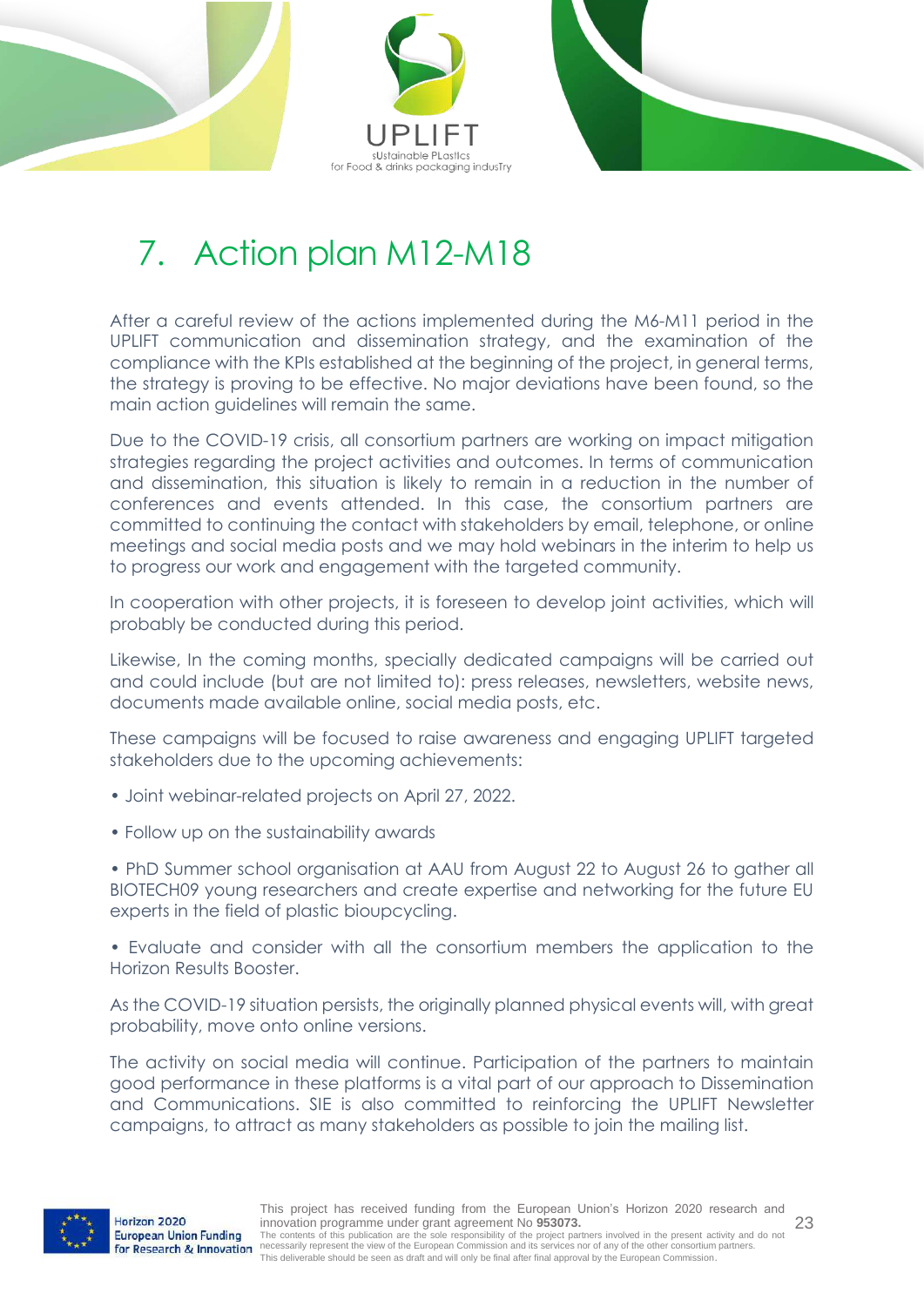

## <span id="page-23-0"></span>8. Annex 1: Media outlets and related websites reached

#### PARTNERS

- <https://sustainableinnovations.eu/upcycling-plastics-uplift/>
- [https://vbn.aau.dk/en/projects/sustainable-plastics-for-the-food-and-drink](https://vbn.aau.dk/en/projects/sustainable-plastics-for-the-food-and-drink-packaging-industry-up)[packaging-industry-up](https://vbn.aau.dk/en/projects/sustainable-plastics-for-the-food-and-drink-packaging-industry-up)
- <https://www.bio-mi.eu/index.php/en/projects/uplift>
- [http://www.bbeu.org/pilotplant/23-3-21-uplift-kicks-off-a-project-to-improve](http://www.bbeu.org/pilotplant/23-3-21-uplift-kicks-off-a-project-to-improve-the-recycling-of-plastics-for-the-food-and-drinks-packaging-industry/)[the-recycling-of-plastics-for-the-food-and-drinks-packaging-industry/](http://www.bbeu.org/pilotplant/23-3-21-uplift-kicks-off-a-project-to-improve-the-recycling-of-plastics-for-the-food-and-drinks-packaging-industry/)
- http://www.bbeu.org/pilotplant/uplift/
- [https://www.aimplas.es/blog/uplift-un-proyecto-para-impulsar-el-embalaje](https://www.aimplas.es/blog/uplift-un-proyecto-para-impulsar-el-embalaje-circular-de-plastico-en-el-sector-de-alimentos-y-bebidas/)[circular-de-plastico-en-el-sector-de-alimentos-y-bebidas/](https://www.aimplas.es/blog/uplift-un-proyecto-para-impulsar-el-embalaje-circular-de-plastico-en-el-sector-de-alimentos-y-bebidas/)
- <https://www.en.engineering.aau.dk/Cases/Plastic+packaging/>
- [https://www.bio.aau.dk/nyheder/vis-nyhed/uplift--a-project-to-improve-the](https://www.bio.aau.dk/nyheder/vis-nyhed/uplift--a-project-to-improve-the-recycling-of-plastics-for-the-food-and-drinks-packaging-industry--kicks-off.cid504169)[recycling-of-plastics-for-the-food-and-drinks-packaging-industry--kicks](https://www.bio.aau.dk/nyheder/vis-nyhed/uplift--a-project-to-improve-the-recycling-of-plastics-for-the-food-and-drinks-packaging-industry--kicks-off.cid504169)[off.cid504169](https://www.bio.aau.dk/nyheder/vis-nyhed/uplift--a-project-to-improve-the-recycling-of-plastics-for-the-food-and-drinks-packaging-industry--kicks-off.cid504169)

### EXTERNAL WEBSITES AND MEDIA

- [https://www.20minutos.es/noticia/4629852/0/uplift-un-proyecto-para](https://www.20minutos.es/noticia/4629852/0/uplift-un-proyecto-para-impulsar-el-embalaje-circular-de-plastico-en-el-sector-de-alimentos-y-bebidas/)[impulsar-el-embalaje-circular-de-plastico-en-el-sector-de-alimentos-y](https://www.20minutos.es/noticia/4629852/0/uplift-un-proyecto-para-impulsar-el-embalaje-circular-de-plastico-en-el-sector-de-alimentos-y-bebidas/)[bebidas/](https://www.20minutos.es/noticia/4629852/0/uplift-un-proyecto-para-impulsar-el-embalaje-circular-de-plastico-en-el-sector-de-alimentos-y-bebidas/)
- [https://www.recycling-magazine.com/2021/03/23/new-project-to-improve](https://www.recycling-magazine.com/2021/03/23/new-project-to-improve-recycling-of-plastics-for-food-and-drinks-packaging-industry/)[recycling-of-plastics-for-food-and-drinks-packaging-industry/](https://www.recycling-magazine.com/2021/03/23/new-project-to-improve-recycling-of-plastics-for-food-and-drinks-packaging-industry/)
- [https://www.europapress.es/eseuropa/noticia-ue-uplift-proyecto-impulsar](https://www.europapress.es/eseuropa/noticia-ue-uplift-proyecto-impulsar-embalaje-circular-plastico-sector-alimentos-bebidas-20210323134752.html)[embalaje-circular-plastico-sector-alimentos-bebidas-20210323134752.html](https://www.europapress.es/eseuropa/noticia-ue-uplift-proyecto-impulsar-embalaje-circular-plastico-sector-alimentos-bebidas-20210323134752.html)
- [https://www.agro-chemistry.com/news/uplift-tackles-problematic-plastics](https://www.agro-chemistry.com/news/uplift-tackles-problematic-plastics-recycling/)[recycling/](https://www.agro-chemistry.com/news/uplift-tackles-problematic-plastics-recycling/)
- [https://industrytalks.es/aimplas-y-sustainable-innovations-socios-espanoles-en](https://industrytalks.es/aimplas-y-sustainable-innovations-socios-espanoles-en-un-proyecto-para-impulsar-el-embalaje-circular/)[un-proyecto-para-impulsar-el-embalaje-circular/](https://industrytalks.es/aimplas-y-sustainable-innovations-socios-espanoles-en-un-proyecto-para-impulsar-el-embalaje-circular/)
- [https://cordis.europa.eu/article/id/429499-uplift-a-project-to-improve-the](https://cordis.europa.eu/article/id/429499-uplift-a-project-to-improve-the-recycling-of-plastics-for-the-food-and-drinks-packaging-indus)[recycling-of-plastics-for-the-food-and-drinks-packaging-indus](https://cordis.europa.eu/article/id/429499-uplift-a-project-to-improve-the-recycling-of-plastics-for-the-food-and-drinks-packaging-indus)



Horizon 2020

European Union Funding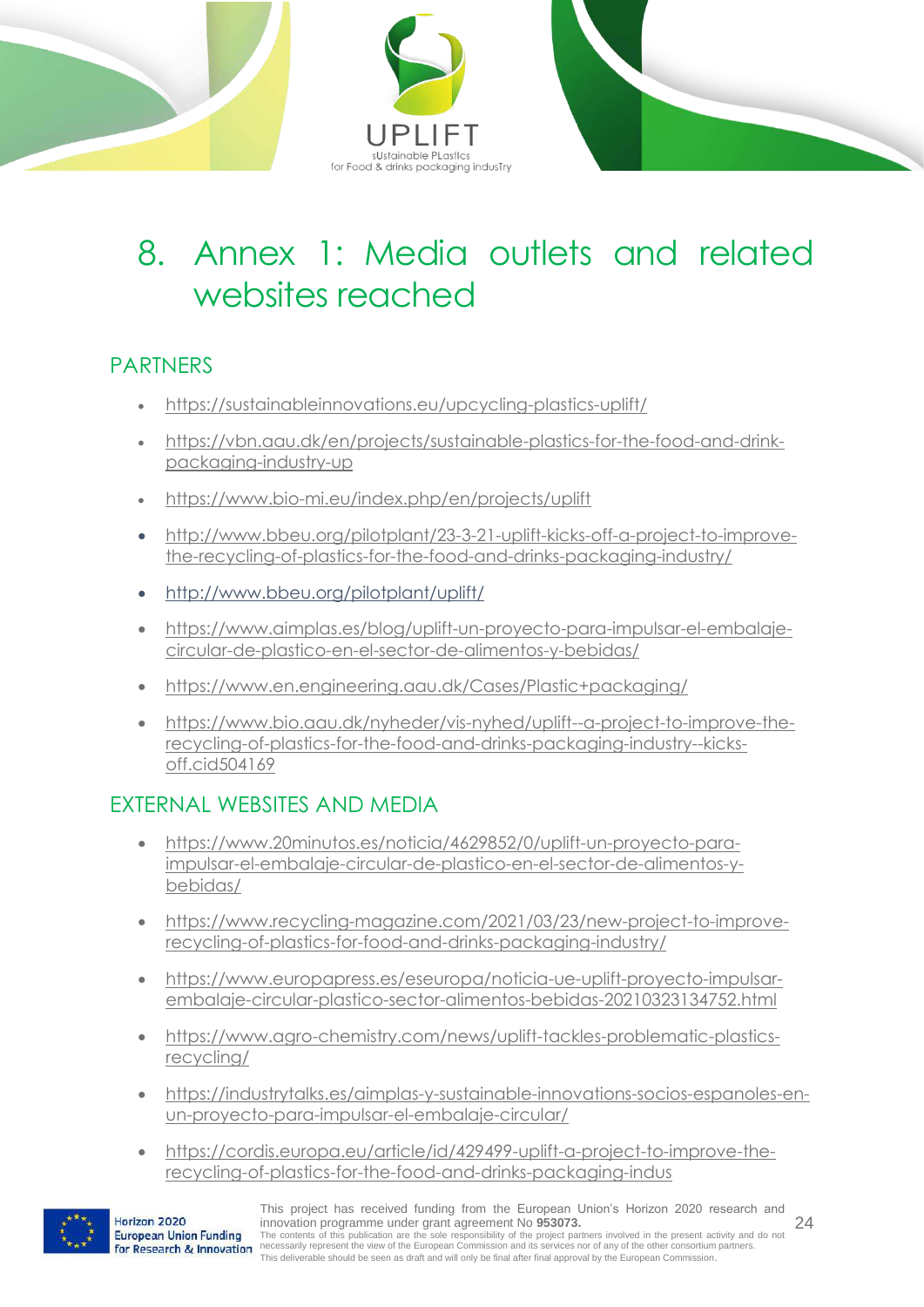

- 
- [https://ec.europa.eu/info/events/upcycling-bio-plastic-food-drink-packaging-](https://ec.europa.eu/info/events/upcycling-bio-plastic-food-drink-packaging-2021-oct-20_en)[2021-oct-20\\_en](https://ec.europa.eu/info/events/upcycling-bio-plastic-food-drink-packaging-2021-oct-20_en)

### RELATED PROJECTS

- <https://uppet.eu/the-project/links>
- [https://uppet.eu/pdf/upPE-T\\_Newsletter01\\_01.pdf](https://uppet.eu/pdf/upPE-T_Newsletter01_01.pdf)
- <https://www.preserve-h2020.eu/cluster-h2020-bioplastics>
- [https://www.preserve-h2020.eu/news/importance-clustering-innovations-and](https://www.preserve-h2020.eu/news/importance-clustering-innovations-and-transition-circular-bioeconomy)[transition-circular-bioeconomy](https://www.preserve-h2020.eu/news/importance-clustering-innovations-and-transition-circular-bioeconomy)
- [https://www.preserve-h2020.eu/news/uplift-uppe-t-and-preserve-hold-joint](https://www.preserve-h2020.eu/news/uplift-uppe-t-and-preserve-hold-joint-online-workshop-upcycling-bio-plastic-food-drink)[online-workshop-upcycling-bio-plastic-food-drink](https://www.preserve-h2020.eu/news/uplift-uppe-t-and-preserve-hold-joint-online-workshop-upcycling-bio-plastic-food-drink)
- https://www.preserve-h2020.eu/news/preserve-joins-forces-uplift-and-uppe-t

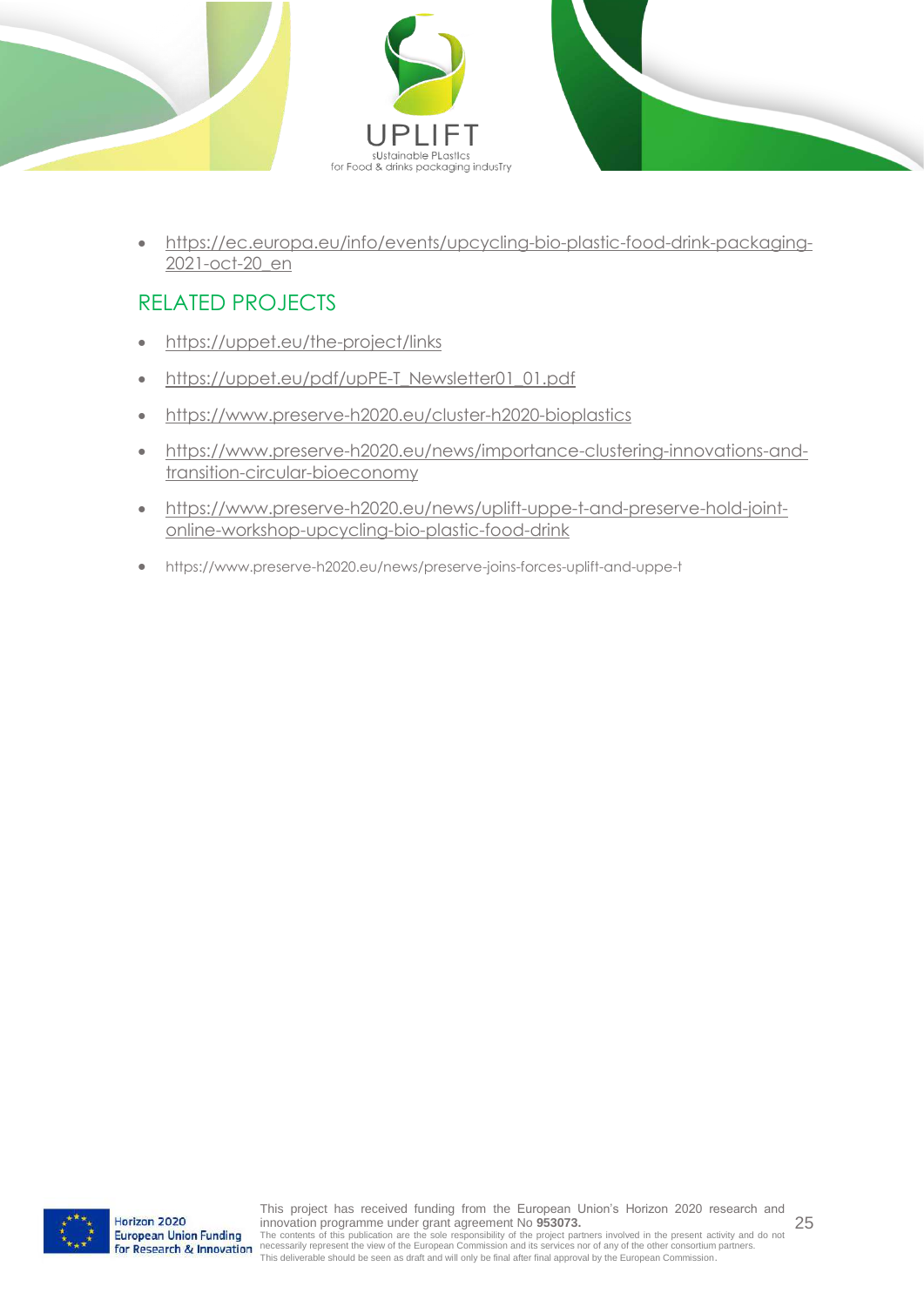

### 9. Annex 2: Dissemination tables (M1 -M11)

|                          |                                            |                          |             |                 | <b>NUMBER OF</b>    |                                                                                                                 |                           |                              |                          |
|--------------------------|--------------------------------------------|--------------------------|-------------|-----------------|---------------------|-----------------------------------------------------------------------------------------------------------------|---------------------------|------------------------------|--------------------------|
| <b>TYPE OF ACTIVITY</b>  | <b>LEADER</b><br><b>MAIN</b><br>/AUTHORS   | <b>TITLE</b>             | <b>DATE</b> | <b>PLACE</b>    | <b>TOTAL NUMBER</b> | LINK TO WEBSITE / SOCIAL MEDIA                                                                                  | <b>FLYERS DISTRIBUTED</b> | <b>OPEN</b><br><b>ACCESS</b> | <b>BRIEF DESCRIPTION</b> |
|                          | SHARE UPLIFT POST CRISTIANO VARRONE        | <b>UPLIFT WEBSITE</b>    | 18/05/2021  | <b>LINKEDIN</b> | 995                 | https://www.linkedin.com/feed/update/urn%3<br>Ali%3Aactivity%3A6798556637436137472/?act<br>orCompanyId=71623060 | <b>NO</b>                 | YES                          | <b>UPLIFT WEBSITE</b>    |
|                          | <b>SHARE UPLIFT POST CRISTIANO VARRONE</b> | <b>UPLIFT IMPACTS</b>    | 25/04/2021  | <b>LINKEDIN</b> | 995                 | https://www.linkedin.com/feed/update/urn%3<br>Ali%3AugcPost%3A6792760379320664064/?ac<br>torCompanyId=71623060  | <b>NO</b>                 | YES                          | <b>UPLIFT IMPACTS</b>    |
|                          | SHARE UPLIFT POST CRISTIANO VARRONE        | UPLIFT ON MEDIA COM.     | 20/04/2021  | <b>LINKEDIN</b> | 995                 | https://www.linkedin.com/feed/update/urn%3<br>Ali%3Aactivity%3A6790236344787505152/?act<br>orCompanyId=71623060 | <b>NO</b>                 | YES                          | UPLIFT ON MEDIA COM.     |
|                          | SHARE UPLIFT POST CRISTIANO VARRONE        | <b>KOM</b>               | 12/04/2021  | <b>LINKEDIN</b> | 995                 | https://www.linkedin.com/feed/update/urn%3<br>Ali%3Aactivity%3A6787381137275715584/?act<br>orCompanyId=71623060 | <b>NO</b>                 | YES                          | KOM                      |
| <b>SHARE UPLIFT POST</b> | CRISTIANO VARRONE                          | <b>WEBSITE DOCUMENTS</b> | 25/05/2021  | <b>TWITTER</b>  | 8                   | https://twitter.com/UPLIFT_EU/status/139708<br>1753483988993                                                    | <b>NO</b>                 | YES                          | <b>WEBSITE DOCUMENTS</b> |

<span id="page-25-0"></span>

This project has received funding from the European Union's Horizon 2020 research and innovation programme under grant agreement No **953073.** The contents of this publication are the sole responsibility of the project partners involved in the present activity and do not

for Research & Innovation necessarily represent the view of the European Commission and its services nor of any of the other consortium partners. This deliverable should be seen as draft and will only be final after final approval by the European Commission.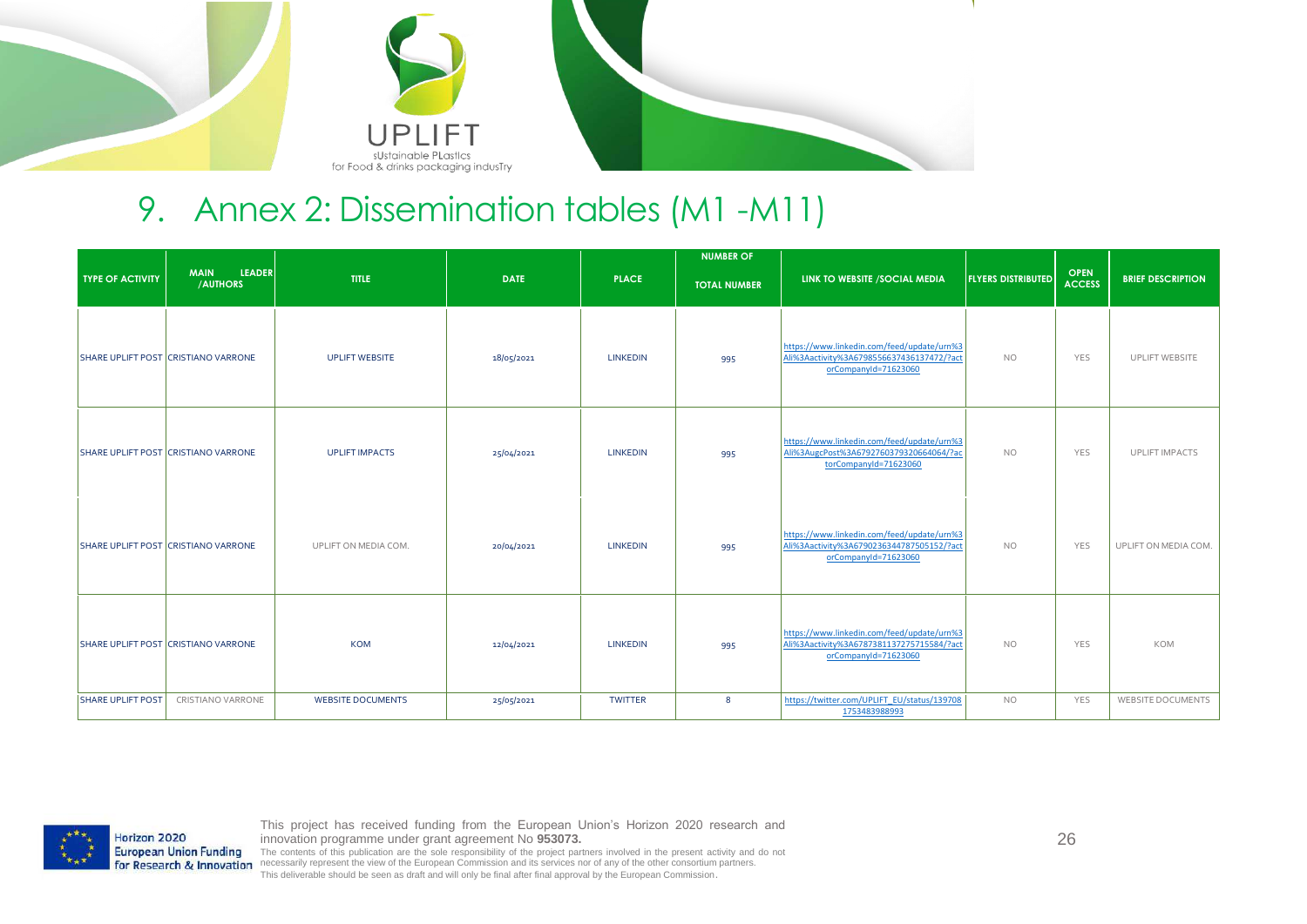





| <b>TYPE OF ACTIVITY</b>  | <b>LEADER</b><br><b>MAIN</b><br>/AUTHORS | <b>TITLE</b>                | <b>DATE</b>      | <b>PLACE</b> | <b>NUMBER OF</b><br><b>TOTAL NUMBER</b> | LINK TO WEBSITE / SOCIAL MEDIA                                                                                  | <b>FLYERS DISTRIBUTED</b> | <b>OPEN</b><br><b>ACCESS</b> | <b>BRIEF DESCRIPTION</b>             |
|--------------------------|------------------------------------------|-----------------------------|------------------|--------------|-----------------------------------------|-----------------------------------------------------------------------------------------------------------------|---------------------------|------------------------------|--------------------------------------|
| SHARE UPLIFT POST        | CRISTIANO VARRONE                        | UPLIFT NEWSLETTER           | <b>JUNE 2021</b> | LINKEDIN     | 995                                     | https://www.linkedin.com/feed/update/urn:li:<br>activity:6809756936846794753/?actorCompan<br>yld=71623060       | <b>NO</b>                 | YES                          | UPLIFT NEWSLETTER                    |
| SHARE UPLIFT POST        | CRISTIANO VARRONE                        | PROJECT PRESENTATION        | <b>JULY 2021</b> | LINKEDIN     | 995                                     | https://www.linkedin.com/feed/update/urn:li:<br>activity:6820641980528279552/?actorCompan<br>yld=71623060       | <b>NO</b>                 | YES                          | <b>PROJECT PRESENTATION</b>          |
| <b>SHARE UPLIFT POST</b> | <b>CRISTIANO VARRONE</b>                 | <b>WEBSITE UPDATES</b>      | JULY 2021        | LINKEDIN     | 995                                     | https://www.linkedin.com/feed/update/urn%3<br>Ali%3Aactivity%3A6822416893266182144/?act<br>orCompanyId=71623060 | <b>NO</b>                 | YES                          | <b>WEBSITE UPDATES</b>               |
| <b>SHARE UPLIFT POST</b> | CRISTIANO VARRONE                        | RELATED PROJECT MEETING     | JULY 2021        | LINKEDIN     | 995                                     | https://www.linkedin.com/feed/update/urn%3<br>Ali%3Aactivity%3A6826531536066662400/?act<br>orCompanyId=71623060 | <b>NO</b>                 | <b>YES</b>                   | RELATED<br>PROJECT<br><b>MEETING</b> |
| <b>SHARE UPLIFT POST</b> | CRISTIANO VARRONE                        | <b>SAVE THE DATE</b>        | <b>JULY 2021</b> | LINKEDIN     | 995                                     | https://www.linkedin.com/feed/update/urn%3<br>Ali%3Aactivity%3A6828240449849888768/?act<br>orCompanyId=71623060 | <b>NO</b>                 | YES                          | SAVE THE DATE                        |
| <b>SHARE UPLIFT POST</b> | CRISTIANO VARRONE                        | UPLIFT PROJECT PRESENTATION | AUGUST 2021      | LINKEDIN     | 995                                     | https://www.linkedin.com/feed/update/urn%3<br>Ali%3Aactivity%3A6820641980528279552/?act<br>orCompanyId=71623060 | <b>NO</b>                 | YES                          | UPLIFT PROJECT<br>PRESENTATION       |



27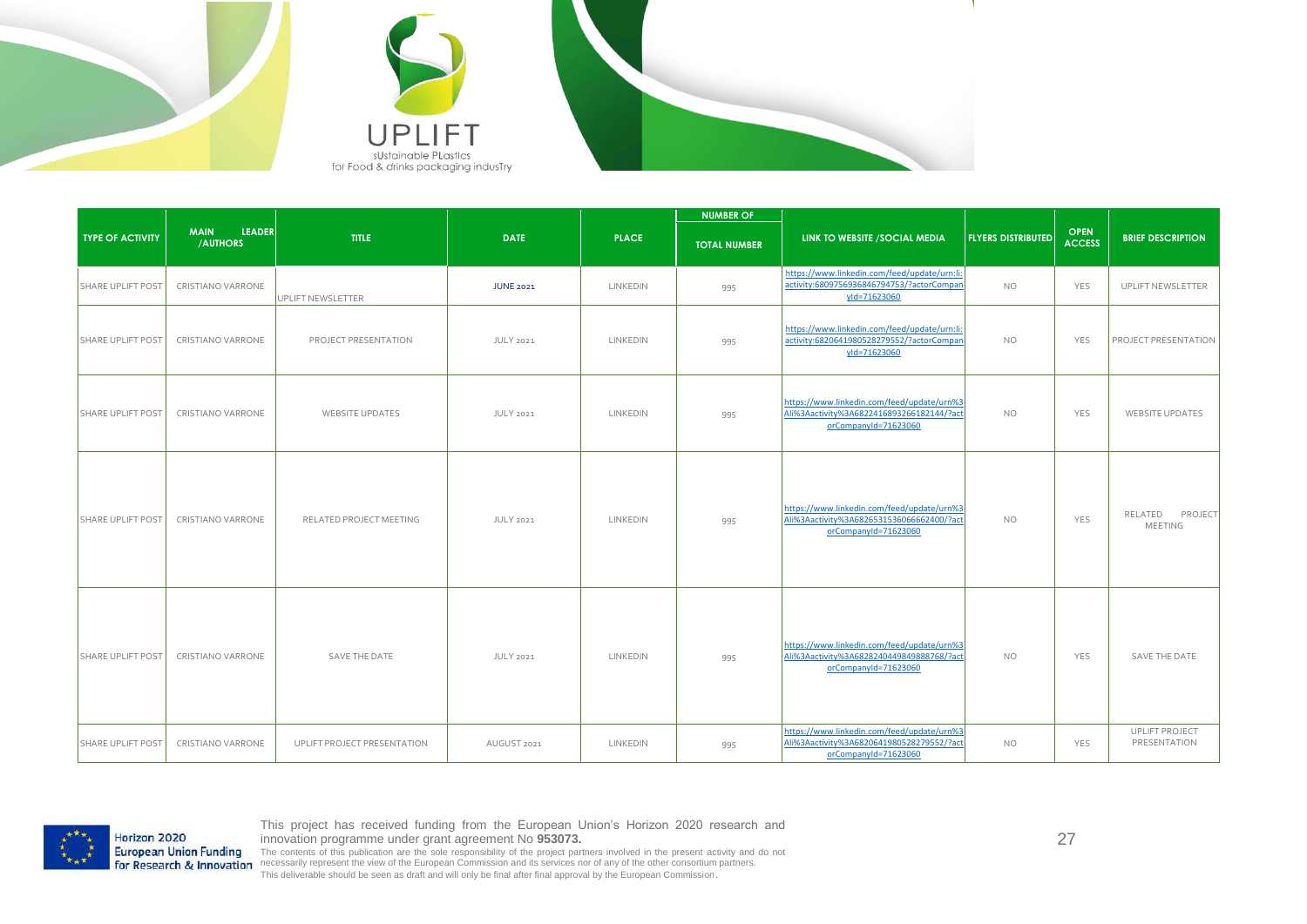



|                          |                                          |                              |             |              | <b>NUMBER OF</b>    |                                                                                                                 |                           |                              |                                   |
|--------------------------|------------------------------------------|------------------------------|-------------|--------------|---------------------|-----------------------------------------------------------------------------------------------------------------|---------------------------|------------------------------|-----------------------------------|
| <b>TYPE OF ACTIVITY</b>  | <b>MAIN</b><br><b>LEADER</b><br>/AUTHORS | TITLE                        | <b>DATE</b> | <b>PLACE</b> | <b>TOTAL NUMBER</b> | LINK TO WEBSITE / SOCIAL MEDIA                                                                                  | <b>FLYERS DISTRIBUTED</b> | <b>OPEN</b><br><b>ACCESS</b> | <b>BRIEF DESCRIPTION</b>          |
| SHARE UPLIFT POST        | CRISTIANO VARRONE                        | RELATED PROJECT MEETING      | AUGUST 2021 | LINKEDIN     | 995                 | https://www.linkedin.com/feed/update/urn%3<br>Ali%3Aactivity%3A6826531536066662400/?act<br>orCompanyId=71623060 | <b>NO</b>                 | YES                          | RELATED PROJECT<br><b>MEETING</b> |
| SHARE UPLIFT POST        | CRISTIANO VARRONE                        | WORKSHOP SAVE THE DATE       | AUGUST 2021 | LINKEDIN     | 995                 | https://www.linkedin.com/feed/update/urn%3<br>Ali%3Aactivity%3A6828240449849888768/?act<br>orCompanyId=71623060 | <b>NO</b>                 | YES                          | WORKSHOP SAVE THE<br>DATE         |
| <b>SHARE UPLIFT POST</b> | CRISTIANO VARRONE                        | <b>WORKSHOP REGISTRATION</b> | AUGUST 2021 | LINKEDIN     | 995                 | https://www.linkedin.com/feed/update/urn%3<br>Ali%3Aactivity%3A6833360462550245376/?act<br>orCompanyId=71623060 | <b>NO</b>                 | YES                          | WORKSHOP<br><b>REGISTRATION</b>   |
| <b>SHARE UPLIFT POST</b> | CRISTIANO VARRONE                        | AIMPLAS INTERVIEW            | AUGUST 2021 | LINKEDIN     | 995                 | https://www.linkedin.com/feed/update/urn%3<br>Ali%3Aactivity%3A6830774649522061312/?act<br>orCompanyId=71623060 | <b>NO</b>                 | YES                          | AIMPLAS INTERVIEW                 |
| <b>SHARE UPLIFT POST</b> | CRISTIANO VARRONE                        | DTU INTERVIEW                | AUGUST 2021 | LINKEDIN     | 995                 | https://www.linkedin.com/feed/update/urn%3<br>Ali%3Aactivity%3A6835891772846075904/?act<br>orCompanyId=71623060 | <b>NO</b>                 | YES                          | DTU INTERVIEW                     |



28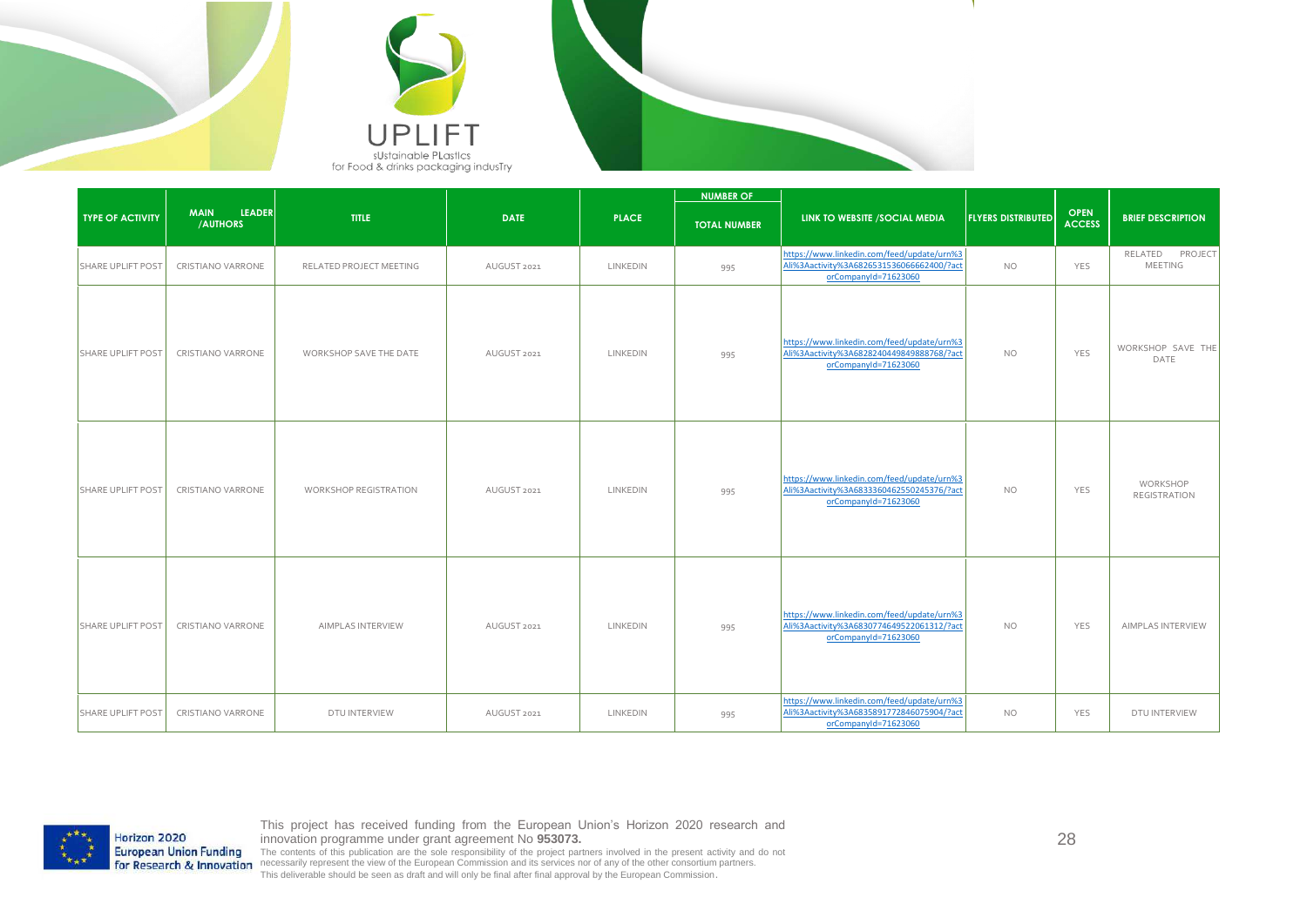



|                          |                                          |                        |                |              | <b>NUMBER OF</b>    |                                                                                                                 |                           |                              |                              |
|--------------------------|------------------------------------------|------------------------|----------------|--------------|---------------------|-----------------------------------------------------------------------------------------------------------------|---------------------------|------------------------------|------------------------------|
| <b>TYPE OF ACTIVITY</b>  | <b>LEADER</b><br><b>MAIN</b><br>/AUTHORS | <b>TITLE</b>           | <b>DATE</b>    | <b>PLACE</b> | <b>TOTAL NUMBER</b> | LINK TO WEBSITE / SOCIAL MEDIA                                                                                  | <b>FLYERS DISTRIBUTED</b> | <b>OPEN</b><br><b>ACCESS</b> | <b>BRIEF DESCRIPTION</b>     |
| <b>SHARE UPLIFT POST</b> | CRISTIANO VARRONE                        | WORKSHOP PRESS RELEASE | AUGUST 2021    | LINKEDIN     | 995                 | https://www.linkedin.com/feed/update/urn%3<br>Ali%3Aactivity%3A6838798711238250496/?act<br>orCompanyId=71623060 | <b>NO</b>                 | YES                          | WORKSHOP<br>PRESS<br>RELEASE |
| <b>SHARE UPLIFT POST</b> | CRISTIANO VARRONE                        | MACARONIGHT            | SEPTEMBER 2021 | LINKEDIN     | 995                 | https://www.linkedin.com/feed/update/urn%3<br>Ali%3Aactivity%3A6840935398085050368/?act<br>orCompanyId=71623060 | <b>NO</b>                 | YES                          | MACARONIGHT                  |
| SHARE UPLIFT POST        | CRISTIANO VARRONE                        | OFFICIAL VIDEO UPLIFT  | SEPTEMBER 2021 | LINKEDIN     | 995                 | https://www.linkedin.com/feed/update/urn%3<br>Ali%3Aactivity%3A6843462900053528576/?act<br>orCompanyId=71623060 | <b>NO</b>                 | YES                          | OFFICIAL VIDEO UPLIFT        |
| <b>SHARE UPLIFT POST</b> | CRISTIANO VARRONE                        | SPEAKERS WORKSHOP      | SEPTEMBER 2021 | LINKEDIN     | 995                 | https://www.linkedin.com/feed/update/urn%3<br>Ali%3Aactivity%3A6846056915273859072/?act<br>orCompanyId=71623060 | <b>NO</b>                 | YES                          | SPEAKERS WORKSHOP            |
| RETWEET                  | CRISTIANO VARRONE                        | OFFICIAL VIDEO UPLIFT  | SEPTEMBER 2021 | TWITTER      | 43                  | https://twitter.com/CristianoVarro2/status/14<br>43558036228952064                                              | <b>NO</b>                 | YES                          | OFFICIAL VIDEO UPLIFT        |
| SHARE UPLIFT POST        | CRISTIANO VARRONE                        | <b>EQUIPLAST EVENT</b> | OCTOBER 2021   | LINKEDIN     | 995                 | https://www.linkedin.com/feed/update/urn:li:<br>share:6858647389427818496/?actorCompanyl<br>d=71623060          | <b>NO</b>                 | YES                          | EQUIPLAST EVENT              |



This project has received funding from the European Union's Horizon 2020 research and

29

innovation programme under grant agreement No 953073.<br>The contents of this publication are the sole responsibility of the project partners involved in the present activity and do not<br>necessarily represent the view of the E This deliverable should be seen as draft and will only be final after final approval by the European Commission.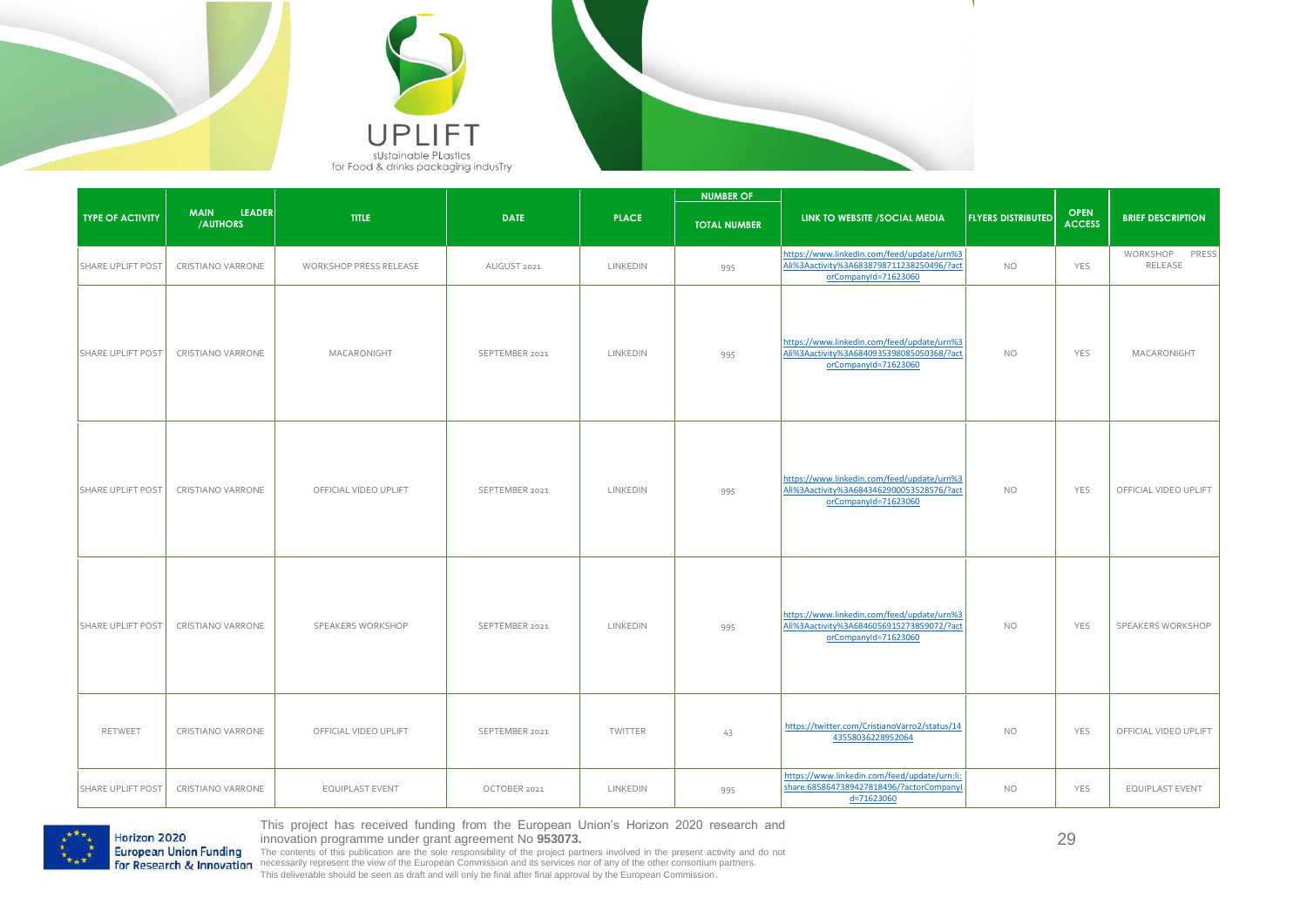



|                                |                                          |                                                                                                                    |               |              | <b>NUMBER OF</b>    |                                                                                                                                    |                                     |                              |                                                                                                                       |
|--------------------------------|------------------------------------------|--------------------------------------------------------------------------------------------------------------------|---------------|--------------|---------------------|------------------------------------------------------------------------------------------------------------------------------------|-------------------------------------|------------------------------|-----------------------------------------------------------------------------------------------------------------------|
| <b>TYPE OF ACTIVITY</b>        | <b>MAIN</b><br><b>LEADER</b><br>/AUTHORS | <b>TITLE</b>                                                                                                       | <b>DATE</b>   | <b>PLACE</b> | <b>TOTAL NUMBER</b> | LINK TO WEBSITE /SOCIAL MEDIA                                                                                                      | <b>FLYERS</b><br><b>DISTRIBUTED</b> | <b>OPEN</b><br><b>ACCESS</b> | <b>BRIEF DESCRIPTION</b>                                                                                              |
| <b>UPLIFT</b><br>SHARE<br>POST | CRISTIANO VARRONE                        | <b>WORKSHOP AGENDA</b>                                                                                             | OCTOBER 2021  | LINKEDIN     | 995                 | https://www.linkedin.com/feed/update/urn:li:<br>ugcPost:6851786134326980608/?actorCompa<br>nyld=71623060                           | <b>NO</b>                           | <b>YES</b>                   | WORKSHOP AGENDA                                                                                                       |
| UPLIFT<br>SHARE<br>POST        | CRISTIANO VARRONE                        | WORKSHOP AROUND THE CORNER                                                                                         | OCTOBER 2021  | LINKEDIN     | 995                 | https://www.linkedin.com/feed/update/urn:li:<br>share:6856163511123423232/?actorCompanyl<br>d=71623060                             | <b>NO</b>                           | <b>YES</b>                   | <b>WORKSHOP AROUND</b><br>THE CORNER                                                                                  |
| UPLIFT<br>SHARE<br>POST        | CRISTIANO VARRONE                        | <b>UPLIFT SURVEY</b>                                                                                               | OCTOBER 2021  | LINKEDIN     | 995                 | https://www.linkedin.com/feed/update/urn:li:<br>share:6853976517857333248/?actorCompanyl<br>d=71623060                             | <b>NO</b>                           | <b>YES</b>                   | <b>UPLIFT SURVEY</b>                                                                                                  |
| <b>UPLIFT</b><br>SHARE<br>POST | CRISTIANO VARRONE                        | WORKSHOP RECORDING                                                                                                 | NOVEMBER 2021 | LINKEDIN     | 995                 | https://www.linkedin.com/feed/update/urn:li:<br>share:6861573205006573568/?actorCompanyl<br>d=71623060                             | <b>NO</b>                           | <b>YES</b>                   | WORKSHOP<br>RECORDING                                                                                                 |
| <b>UPLIFT</b><br>SHARE<br>POST | CRISTIANO VARRONE                        | PAPER                                                                                                              | NOVEMBER 2021 | LINKEDIN     | 995                 | https://www.linkedin.com/feed/update/urn:li:<br>share:6868833476590780416/?actorCompanyl<br>d=71623060                             | <b>NO</b>                           | <b>YES</b>                   | PAPER                                                                                                                 |
| PAPER                          | CRISTIANO VARRONE                        | Rational Protein Engineering to<br>Increase the Activity and Stability of<br>IsPETase Using<br>the PROSS Algorithm | NOVEMBER 2021 | WEBSITE      |                     | https://upliftproject.eu/wpcontent/uploads/2021/11/Rational-<br>Protein-<br>Engineering-Increase-Activity-and-stailityIsPETase.pdf | <b>NO</b>                           | <b>YES</b>                   | Rational Protein<br>Engineering to Increase<br>the Activity and Stability<br>IsPETase Using the<br>PROSS<br>Algorithm |
| UPLIFT<br>SHARE<br>POST        | CRISTIANO VARRONE                        | PAPER <sub>2</sub>                                                                                                 | NOVEMBER 2021 | LINKEDIN     | 995                 | https://www.linkedin.com/feed/update/urn:li:<br>activity:6864541166029864961/?actorCompan<br>yld=71623060                          | <b>NO</b>                           | <b>YES</b>                   | PAPER <sub>2</sub>                                                                                                    |
| <b>UPLIFT</b><br>SHARE<br>POST | CRISTIANO VARRONE                        | <b>GUEST LECTURE</b>                                                                                               | DECEMBER 2021 | LINKEDIN     | 995                 | https://www.linkedin.com/feed/update/urn:li:<br>share:6871439548283437056/?actorCompanyl<br>d=71623060                             |                                     |                              |                                                                                                                       |

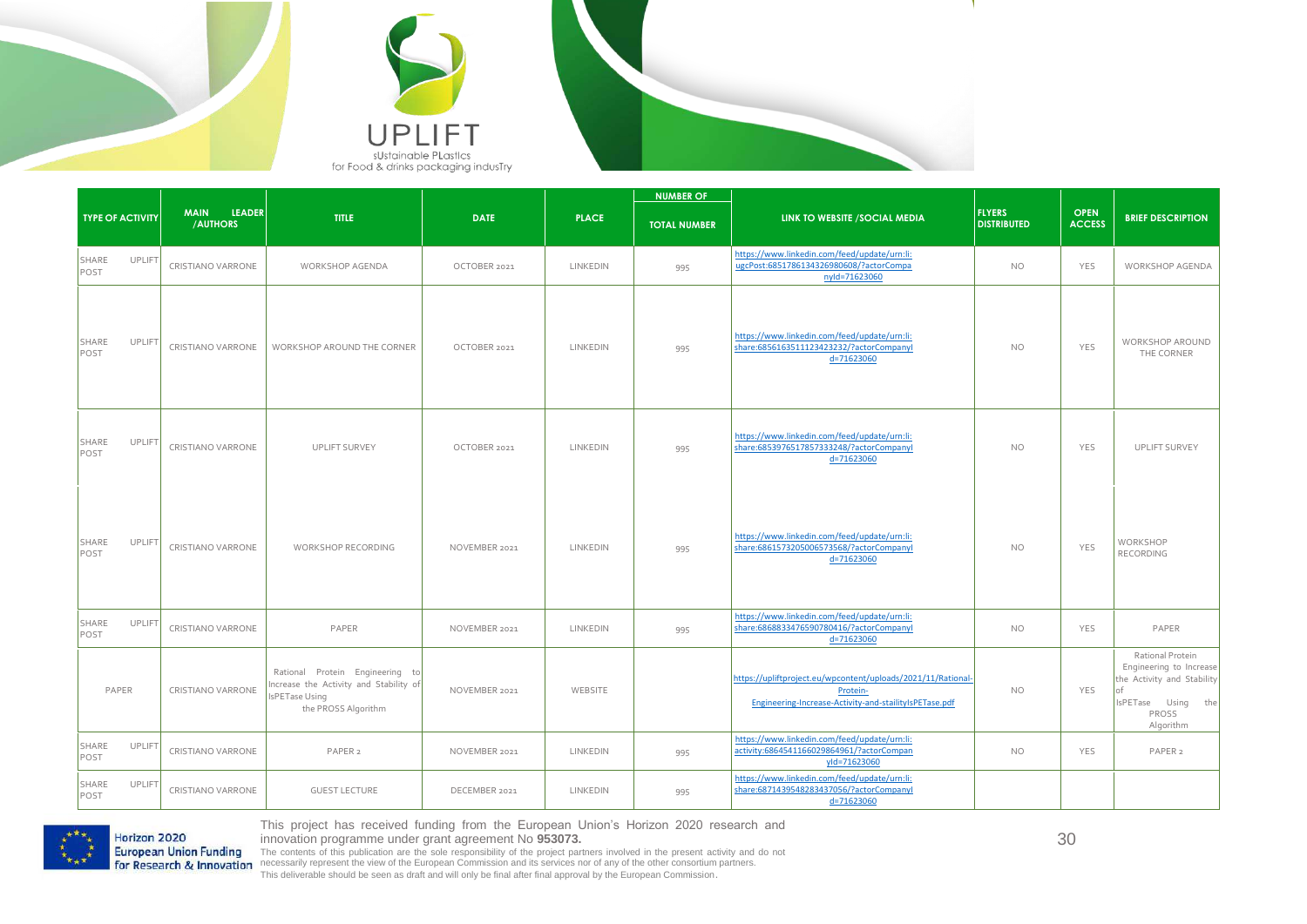

|                                         | <b>MAIN</b><br><b>LEADER</b> |                                                                                      |                   |                       | <b>NUMBER OF</b>    |                                                                                                                                    |                           |                              |                                                                                               |
|-----------------------------------------|------------------------------|--------------------------------------------------------------------------------------|-------------------|-----------------------|---------------------|------------------------------------------------------------------------------------------------------------------------------------|---------------------------|------------------------------|-----------------------------------------------------------------------------------------------|
| <b>TYPE OF ACTIVITY</b>                 | /AUTHORS                     | <b>TITLE</b>                                                                         | <b>DATE</b>       | <b>PLACE</b>          | <b>TOTAL NUMBER</b> | LINK TO WEBSITE / SOCIAL MEDIA                                                                                                     | <b>FLYERS DISTRIBUTED</b> | <b>OPEN</b><br><b>ACCESS</b> | <b>BRIEF DESCRIPTION</b>                                                                      |
| <b>SHARE UPLIFT POST</b>                | CRISTIANO VARRONE            | PAPER <sub>3</sub>                                                                   | JANUARY 2022      | LINKEDIN              | 995                 | https://www.linkedin.com/feed/update/urn:li:<br>activity:6892091123356053504/?actorCompan<br>yld=71623060                          | <b>NO</b>                 | <b>YES</b>                   | PAPER <sub>3</sub>                                                                            |
| RETWEET                                 | CRISTIANO VARRONE            | PAPER <sub>3</sub>                                                                   | JANUARY 2022      | TWITTER               | 68                  | https://twitter.com/CristianoVarro2/status/14<br>85355816056242185                                                                 | <b>NO</b>                 | YES                          | PAPER <sub>3</sub>                                                                            |
| <b>SHARE UPLIFT POST</b>                | CRISTIANO VARRONE            | SUSTAINABILITY AWARDS                                                                | JANUARY 2022      | LINKEDIN              | 995                 | https://www.linkedin.com/feed/update/urn:li:<br>share:6891714235940913152/?actorCompanyl<br>d=71623060                             | <b>NO</b>                 | YES                          | SUSTAINABILITY<br>AWARDS                                                                      |
| <b>SHARE UPLIFT POST</b>                | <b>CRISTIANO VARRONE</b>     | FIRST GENERAL ASSEMBLY                                                               | JANUARY 2022      | LINKEDIN              | 995                 | https://www.linkedin.com/feed/update/urn:li:<br>share:6889126509282492417/?actorCompanyl<br>d=71623060                             | <b>NO</b>                 | <b>YES</b>                   | <b>FIRST GENERAL</b><br>ASSEMBLY                                                              |
| <b>SHARE UPLIFT POST</b>                | CRISTIANO VARRONE            | <b>BIO-MI INTERVIEW</b>                                                              | JANUARY 2022      | LINKEDIN              | 995                 | https://www.linkedin.com/feed/update/urn:li:<br>share:6886587039786135552/?actorCompanyl<br>d=71623060                             | <b>NO</b>                 | YES                          | <b>BIO-MI INTERVIEW</b>                                                                       |
| Conference                              | <b>Alessandro Pellis</b>     | 6th international conference on biocatalysis<br>in non-conventional media (BNCM2021) | 06-08 May 2021    | Milan, Italy (online) |                     | bncm2021 - International Conference on<br><b>Biocatalysis in Non Conventional Media</b>                                            | <b>NO</b>                 | <b>NO</b>                    | 6th<br>international<br>conference on biocatalysis<br>in non-conventional media<br>(BNCM2021) |
| POST                                    | <b>Martin Trinker</b>        | <b>KOM</b>                                                                           | 12/04/2021        | <b>LINKEDIN</b>       | 500                 | https://www.linkedin.com/posts/martintrinker<br>upcycling-bio-plastic-of-food-drink-<br>packagingactivity-6833406772267532288-LcSX | <b>NO</b>                 | YES                          | KOM                                                                                           |
| <b>SHARE UPLIFT POST MARtin Trinker</b> |                              | <b>WORKSHOP REGISTRATION</b>                                                         | AUGUST 2021       | <b>LINKEDIN</b>       | 995                 | https://www.linkedin.com/posts/martintrinker<br>upcycling-bio-plastic-of-food-drink-<br>packagingactivity-6856125030498123776-O4Ef | NO.                       | <b>YES</b>                   | WORKSHOP<br><b>REGISTRATION</b>                                                               |
| <b>SHARE UPLIFT POST MARtin Trinker</b> |                              | <b>WORKSHOP REGISTRATION</b>                                                         | OCTOBER 2021      | <b>LINKEDIN</b>       | 995                 | https://www.linkedin.com/posts/martintrinker<br>survey-uplift-upcycling-bio-plastics-<br>activity6854323667103494144-p2ED          | NO.                       | <b>YES</b>                   | <b>SURVEY UPLIFT</b>                                                                          |
| <b>POST</b>                             | <b>DTU</b>                   | DTU PARTICIPATES IN UPLIFT                                                           | <b>MARCH 2021</b> |                       | 5406                | https://www.linkedin.com/feed/update/urn%3<br>Ali%3Aactivity%3A6788022109089120256/?act<br>orCompanyId=71623060                    | <b>NO</b>                 | YES                          | DTU PARTICIPATED IN<br>UPLIFT                                                                 |



This project has received funding from the European Union's Horizon 2020 research and

innovation programme under grant agreement No 953073.<br>The contents of this publication are the sole responsibility of the project partners involved in the present activity and do not<br>necessarily represent the view of the E This deliverable should be seen as draft and will only be final after final approval by the European Commission.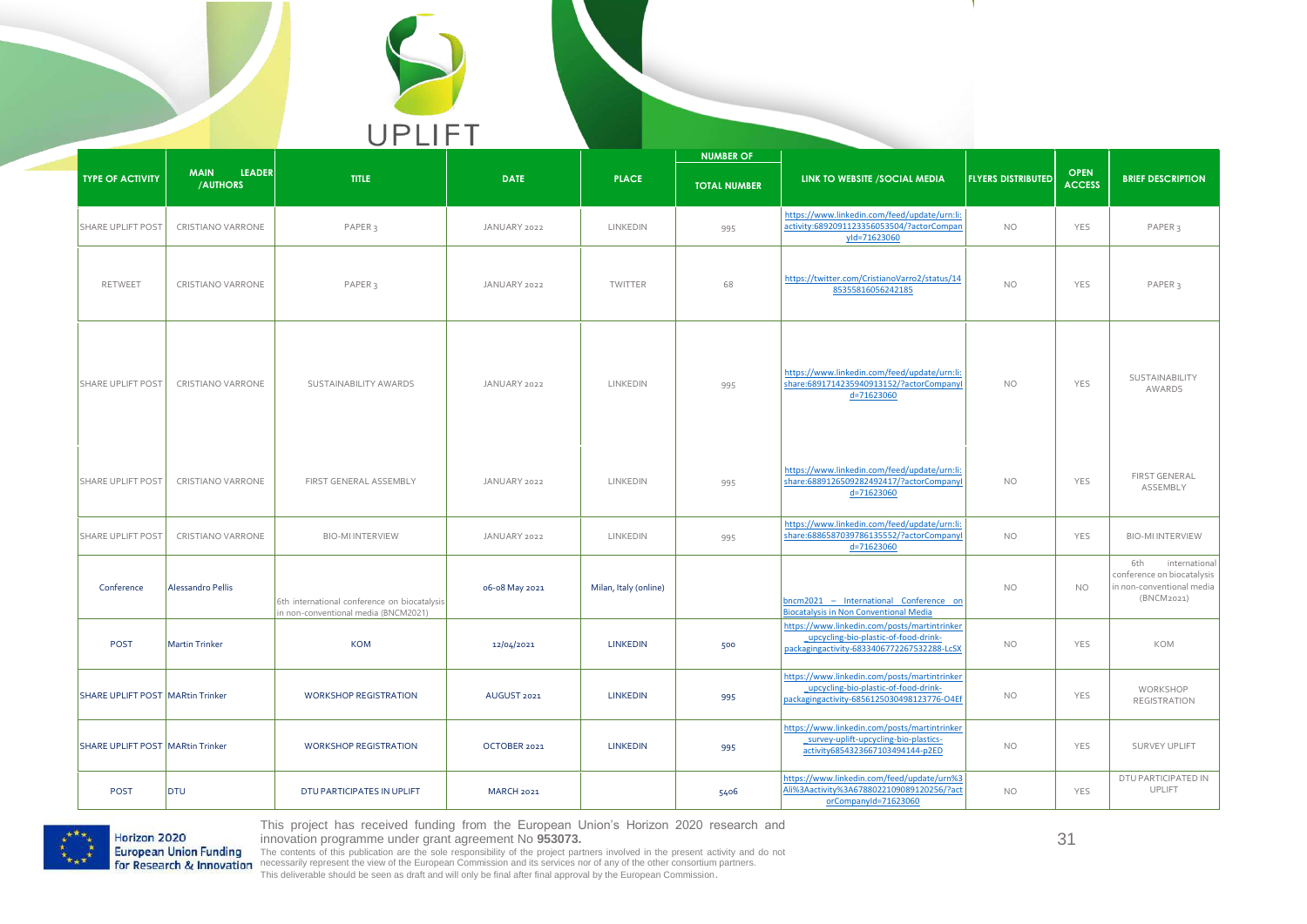

|                               |                                          |                                                                                                                                      |                    |                                          | <b>NUMBER OF</b>    |                                                                                                                                 |                           |                              |                                                                                                                                                                                                                                    |
|-------------------------------|------------------------------------------|--------------------------------------------------------------------------------------------------------------------------------------|--------------------|------------------------------------------|---------------------|---------------------------------------------------------------------------------------------------------------------------------|---------------------------|------------------------------|------------------------------------------------------------------------------------------------------------------------------------------------------------------------------------------------------------------------------------|
| <b>TYPE OF ACTIVITY</b>       | <b>LEADER</b><br><b>MAIN</b><br>/AUTHORS | TITLE                                                                                                                                | <b>DATE</b>        | <b>PLACE</b>                             | <b>TOTAL NUMBER</b> | LINK TO WEBSITE /SOCIAL MEDIA                                                                                                   | <b>FLYERS DISTRIBUTED</b> | <b>OPEN</b><br><b>ACCESS</b> | <b>BRIEF DESCRIPTION</b>                                                                                                                                                                                                           |
| POST                          | DTU                                      | <b>KOM</b>                                                                                                                           | <b>MARCH 2021</b>  |                                          | 4023                | https://www.linkedin.com/feed/update/urn%3<br>Ali%3Aactivity%3A6785132628128391168/?act<br>orCompanyId=71623060                 | <b>NO</b>                 | <b>YES</b>                   | DTU PARTICIPATED IN<br>UPLIFT                                                                                                                                                                                                      |
| Webinar                       | <b>DTU-KT</b>                            | Webinar given titled "Plastics for packaging<br>- simplification and recycling"                                                      | 20/05/2021         | On-line webinar, Food<br>Packaging Forum | 70                  |                                                                                                                                 | no                        | yes                          | I mentioned Uplift as one<br>path for bio-based plastics<br>and referred to the main<br>webpage for people to<br>follow the work. Just a<br>teaser for the project<br>combined with a longer<br>presentation about other<br>things |
| CONFERENCE                    | <b>ULUND</b>                             | <b>STEPS</b>                                                                                                                         | <b>JUNE 4 2021</b> | <b>ONLINE</b>                            |                     | https://steps-mistra.se/                                                                                                        | <b>NO</b>                 | <b>NO</b>                    | <b>UPLIFT WERE</b><br>INTRODUCED IN THE<br>STEPS PROGRAMME                                                                                                                                                                         |
| PAPER                         | ACIB                                     | Assessing the Economic Viability of the<br>Plastic Biorefinery Concept and Its<br>Contribution to a More Circular Plastic<br>Sector. | NOVEMBER 2021      | WEBSITE                                  |                     | https://upliftproject.eu/wp-<br>content/uploads/2021/11/Assessing-<br>Economic-<br>Viability-of-Plastic-Biorefinery-Concept.pdf | <b>NO</b>                 | YES                          | Assessing the Economic<br>Viability of the Plastic<br><b>Biorefinery Concept and Its</b><br>Contribution to a More<br>Circular Plastic Sector.                                                                                     |
| SHARE - UPLIFT<br>POST        | <b>BIO-MI</b>                            | <b>UPLIFT WEBSITE</b>                                                                                                                | 21/05/2021         | <b>LINKEDIN</b>                          | 62                  | https://www.linkedin.com/feed/update/urn%3<br>Ali%3Aactivity%3A6801463743080357888/?act<br>orCompanyId=71623060                 | <b>NO</b>                 | YES                          | UPLIFT WEBSITE                                                                                                                                                                                                                     |
| SHARE - UPLIFT<br><b>POST</b> | <b>BIO-MI</b>                            | <b>RELATED PROJECTS</b>                                                                                                              | 21/05/2021         | <b>LINKEDIN</b>                          | 62                  | https://www.linkedin.com/feed/update/urn%3<br>Ali%3Aactivity%3A6801462674329755648/?act<br>orCompanyId=71623060                 | <b>NO</b>                 | YES                          | PROJECT<br>RELATED<br><b>MEETING</b>                                                                                                                                                                                               |
| SHARE - UPLIFT<br><b>POST</b> | <b>BIO-MI</b>                            | <b>LINKEDIN ANNIVERSARY</b>                                                                                                          | 25/04/2021         | <b>LINKEDIN</b>                          | 62                  | https://www.linkedin.com/feed/update/urn%3<br>Ali%3Aactivity%3A6797438906540269568/?act<br>orCompanyId=71623060                 | <b>NO</b>                 | YES                          | <b>KOM</b>                                                                                                                                                                                                                         |
| SHARE - UPLIFT<br>POST        | <b>BIO-MI</b>                            | KOM                                                                                                                                  | 26/04/2021         | <b>LINKEDIN</b>                          | 62                  | https://www.linkedin.com/feed/update/urn%3<br>Ali%3Aactivity%3A6790956498941046785/?act<br>orCompanyId=71623060                 | <b>NO</b>                 | YES                          | <b>KOM</b>                                                                                                                                                                                                                         |



This project has received funding from the European Union's Horizon 2020 research and

innovation programme under grant agreement No 953073.<br>The contents of this publication are the sole responsibility of the project partners involved in the present activity and do not<br>necessarily represent the view of the E This deliverable should be seen as draft and will only be final after final approval by the European Commission.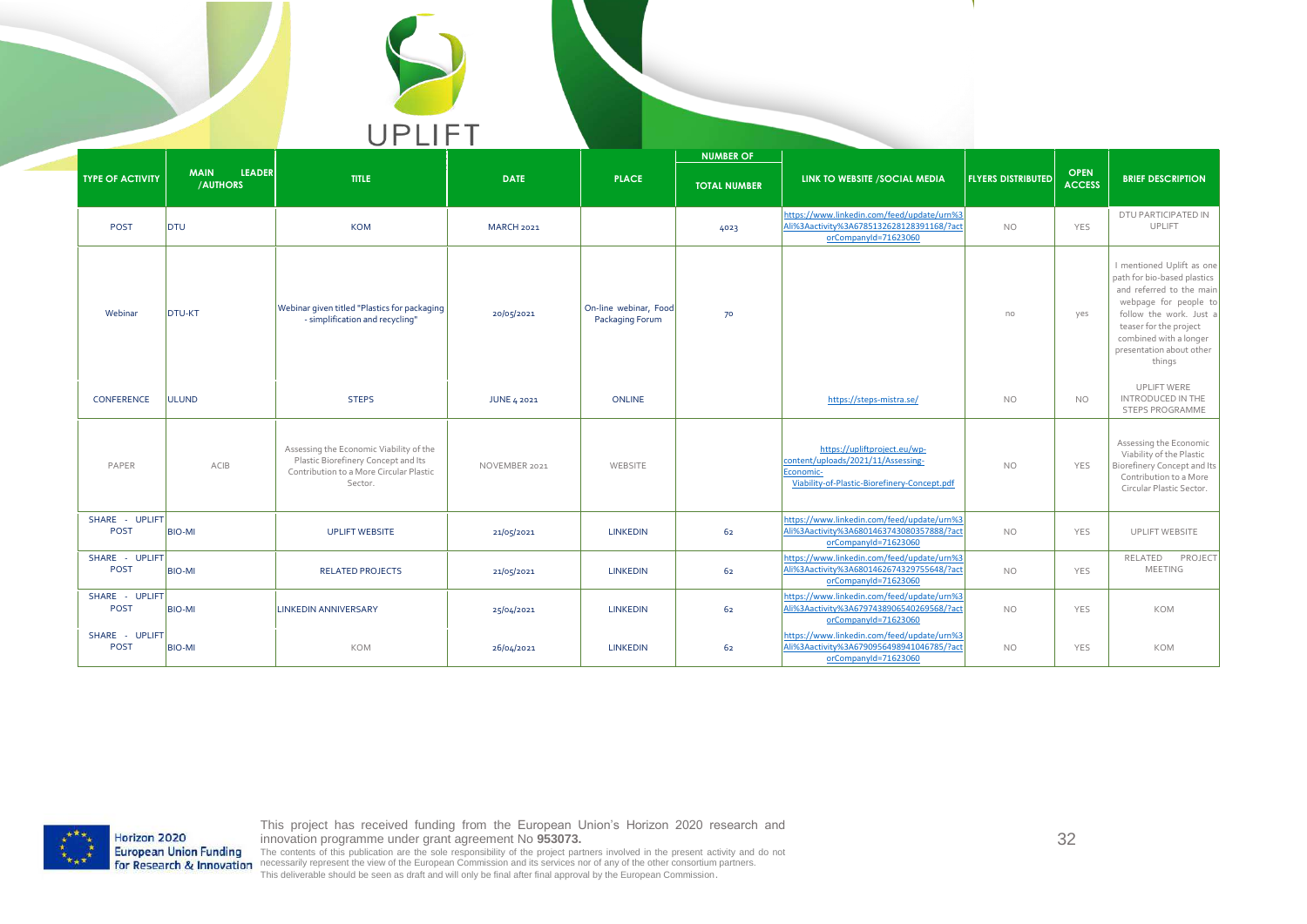|                                |                                                 |                                     |                  |                 | <b>NUMBER OF</b>    |                                                                                                                                     |                           |                              |                                        |
|--------------------------------|-------------------------------------------------|-------------------------------------|------------------|-----------------|---------------------|-------------------------------------------------------------------------------------------------------------------------------------|---------------------------|------------------------------|----------------------------------------|
| <b>TYPE OF ACTIVITY</b>        | <b>LEADER</b><br><b>MAIN</b><br><b>/AUTHORS</b> | <b>TITLE</b>                        | <b>DATE</b>      | <b>PLACE</b>    | <b>TOTAL NUMBER</b> | LINK TO WEBSITE / SOCIAL MEDIA                                                                                                      | <b>FLYERS DISTRIBUTED</b> | <b>OPEN</b><br><b>ACCESS</b> | <b>BRIEF DESCRIPTION</b>               |
| <b>RETWEET</b>                 | BIO-MI                                          | <b>PRESS RELEASE</b>                | 22/04/2021       | <b>TWITTER</b>  | 159                 | https://twitter.com/mi sustainable/status/138<br>5183906194939911                                                                   | <b>NO</b>                 | yes                          | PRESS RELEASE                          |
| <b>RETWEET</b>                 | BIO-MI                                          | KOM                                 | 06/04/2021       | TWITTER         | 159                 | https://twitter.com/UPLIFT EU/status/137938<br>5383994150916                                                                        | <b>NO</b>                 | yes                          | KOM                                    |
| <b>RETWEET</b>                 | BIO-MI                                          | <b>RELATED PROJECTS</b>             | 21/05/2021       | TWITTER         | 159                 | https://twitter.com/mi sustainable/status/139<br>5700111649431555                                                                   | <b>NO</b>                 | yes                          | PROJECT<br>RELATED<br><b>MEETING</b>   |
| <b>RETWEET</b>                 | BIO-MI                                          | UPLIFT DOCUMENTS                    | 25/05/2021       | <b>TWITTER</b>  | 159                 | https://twitter.com/UPLIFT EU/status/139708<br>1753483988993                                                                        | <b>NO</b>                 | YES                          | UPLIFT DOCUMENTS                       |
| SHARE - UPLIFT<br><b>POST</b>  | BIO-MI                                          | JPLIFT NEWSLETTER                   | <b>JUNE 2021</b> | LINKEDIN        | 63                  | https://www.linkedin.com/feed/update/urn%3<br>Ali%3Aactivity%3A6805484064502513664/?act<br>orCompanyId=71623060                     | <b>NO</b>                 | YES                          | UPLIFT NEWSLETTER                      |
| <b>RETWEET</b>                 | BIO-MI                                          | UPLIFT NEWSLETTER                   | 1 JUNE 2021      | <b>LINKEDIN</b> | 168                 | https://twitter.com/mi sustainable/status/139<br>9715610599243778                                                                   | <b>NO</b>                 | yes                          | <b>UPLIFT NEWSLETTER</b>               |
| SHARE - UPLIFT<br><b>POST</b>  | BIO-MI                                          | PROJECT PARTNERS                    | <b>JULY 2021</b> | LINKEDIN        | 65                  | https://www.linkedin.com/feed/update/urn%3<br>Ali%3Aactivity%3A6826513210955456513/?act<br>orCompanyId=71623060                     | <b>NO</b>                 | YES                          | PROJECT PARTNERS                       |
| <b>RETWEET</b>                 | BIO-MI                                          | <b>RELATED PROJECTS</b>             | <b>JULY 2021</b> | TWITTER         | 159                 | https://twitter.com/mi sustainable/status/142<br>0772896297963521                                                                   | <b>NO</b>                 | YES                          | PROJECT<br>RELATED<br><b>MEETING</b>   |
| <b>TWEET</b>                   | BIO-MI                                          | PROJECT RELATED                     | $ U -21$         | TWITTER         | 125                 | https://twitter.com/UPLIFT EU/status/141049<br>3511858802692                                                                        | <b>NO</b>                 | YES                          | WORKSHOP                               |
| <b>RETWEET</b>                 | BIO-MI                                          | PROJECT RELATED                     | ago-21           | TWITTER         | 100                 | nttps://twitter.com/UPLIFT_EU/status/142757<br>9012709339138                                                                        | <b>NO</b>                 | YES                          | WORKSHOP                               |
| TWEET                          | BIO-MI                                          | PROJECT RELATED                     | sep-21           | LINKEDIN        | 75                  | https://www.linkedin.com/feed/update/urn:li:<br>activity:6844590062471008256                                                        | <b>NO</b>                 | <b>YES</b>                   | WORKSHOP                               |
| <b>UPPET</b><br>SHARE-<br>POST | BIO-MI                                          | PROJECT RELATED                     | $sep-21$         | LINKEDIN        | 80                  | https://www.linkedin.com/feed/update/urn:li:<br>activity:6844595097867169793                                                        | <b>NO</b>                 | YES                          | WORKSHOP                               |
| SHARE - UPLIFT<br>POST         | BIO-MI                                          | Interview Acib                      | october 21       | LINKEDIN        | 73                  | https://www.linkedin.com/feed/update/urn:li:<br>share:6853314797178503168/?actorCompanyl<br>d=71623060                              | <b>NO</b>                 | YES                          | <b>INTERVIEW ACIB</b>                  |
| SHARE - UPPET<br>POST          | BIO-MI                                          | <b>JOINT WORKSHOP</b>               | october 21       | LINKEDIN        | 73                  | https://www.linkedin.com/feed/update/urn:li:<br>activity:6853315972686721024/?actorCompan<br>vld=71623060                           | <b>NO</b>                 | YES                          | <b>TINIOL</b><br>WORKSHOP<br>UPLIFT    |
| <b>RETWEET</b>                 | BIO-MI                                          | <b>BIO-MI INTERVIEW</b>             | JANUARY 2022     | LINKEDIN        | 196                 | https://twitter.com/mi sustainable/status/148<br>3929209626107906                                                                   | <b>NO</b>                 | YES                          | <b>BIO-MI INTERVIEW</b>                |
| <b>POST</b>                    | <b>BBEPP</b>                                    | <b>BBEPP</b> participates in UPLIFT | 01/04/2021       | <b>LINKEDIN</b> |                     | https://www.linkedin.com/posts/bio-base-<br>europe_bbepp-partners-in-uplift-this-projectseeks-<br>activity-6780756276528906240-KuXQ | <b>NO</b>                 | YES                          | <b>BBEPP</b> participates in<br>UPLIFT |
| <b>POST</b>                    | Zsófia Kádár                                    | <b>KOM</b>                          | 12/04/2021       | <b>LINKEDIN</b> | 711                 | https://www.linkedin.com/feed/update/urn%3<br>Ali%3Aactivity%3A6787325273256849408/?act<br>orCompanyId=71623060                     | <b>NO</b>                 | YES                          | <b>KOM</b>                             |
| <b>POST</b>                    | Zsófia Kádár                                    | <b>PROJECT PARTNERS</b>             | <b>JULY 2021</b> | <b>LINKEDIN</b> | 711                 | https://www.linkedin.com/feed/update/urn%3<br>Ali%3Aactivity%3A6823135671159414784/?act<br>orCompanyId=71623060                     | <b>NO</b>                 | <b>YES</b>                   | PROJECT PARTNERS                       |
| <b>SHARE UPLIFT POST</b>       | Zsófia Kádár                                    | <b>WORKSHOP SAVE THE DATE</b>       | AUGUST 2021      | <b>LINKEDIN</b> | 711                 | https://www.linkedin.com/feed/update/urn%3<br>Ali%3Aactivity%3A6828301793575911424/?act<br>orCompanyId=71623060                     | <b>NO</b>                 | YES                          | WORKSHOP SAVE THE<br>DATE              |
| <b>SHARE UPLIFT POST</b>       | Zsófia Kádár                                    | <b>WORKSHOP RECORDING</b>           | NOVEMBER 2021    | <b>LINKEDIN</b> | 711                 | https://www.linkedin.com/feed/update/urn:li<br>share:6861646633675874305/?actorCompanyl<br>d=71623060                               | NO.                       | <b>YES</b>                   | <b>WORKSHOP RECORDING</b>              |

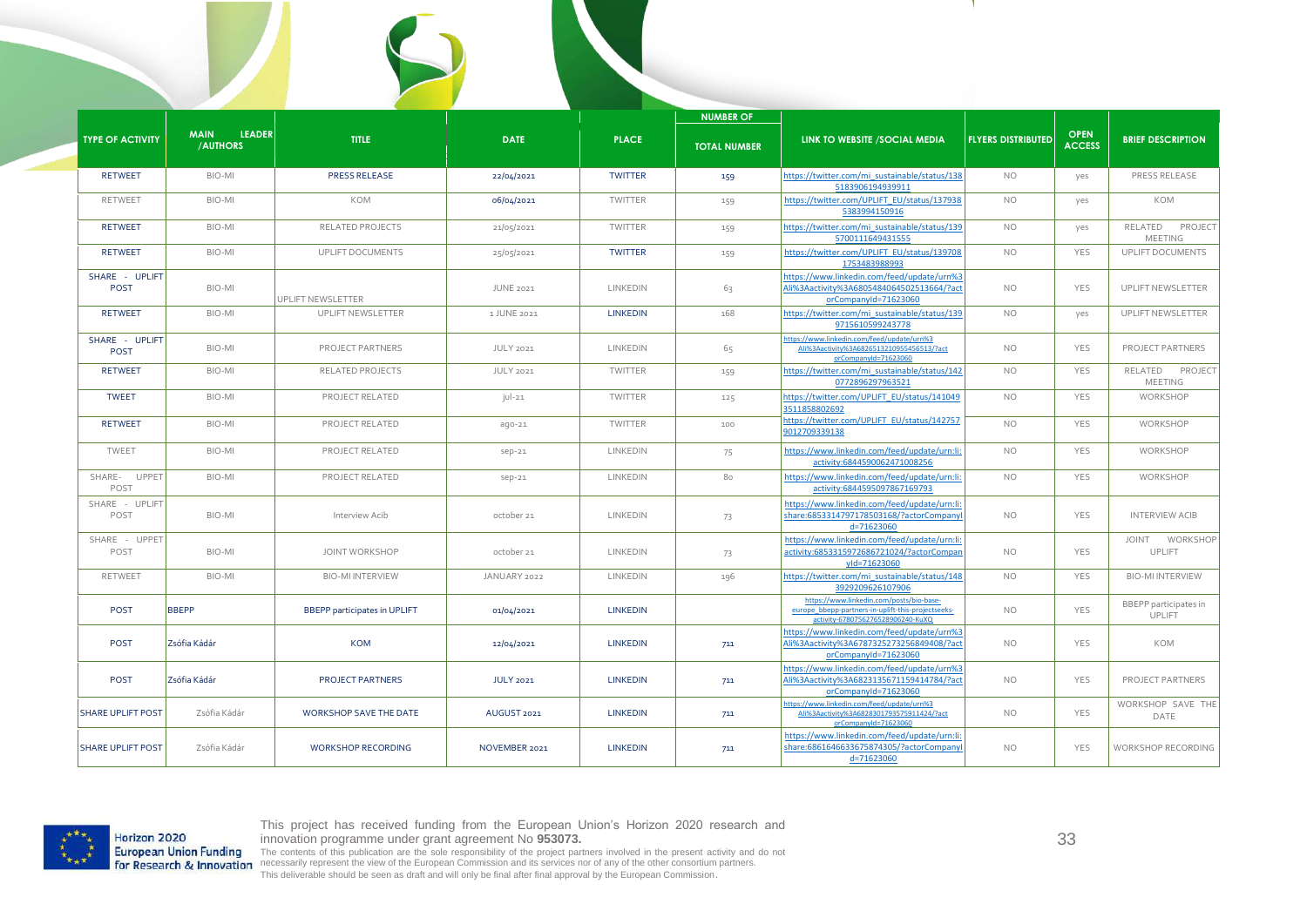| SHARE UPLIFT POST | Zsófia Kádár | PAPER                                | NOVEMBER 2021 | LINKEDIN | 711 | https://www.linkedin.com/posts/zsofikadar_ra<br>tional-protein-engineering-to-increase-<br>activity6868822217812193280-zA8K | <b>NO</b> | YES | <b>PAPER</b> |
|-------------------|--------------|--------------------------------------|---------------|----------|-----|-----------------------------------------------------------------------------------------------------------------------------|-----------|-----|--------------|
|                   |              | for Food & drinks packaging indusTry |               |          |     |                                                                                                                             |           |     |              |

|                          |                                           |                                                                                                  |                  |                 | <b>NUMBER OF</b>    |                                                                                                                                                     |                           |                              |                          |
|--------------------------|-------------------------------------------|--------------------------------------------------------------------------------------------------|------------------|-----------------|---------------------|-----------------------------------------------------------------------------------------------------------------------------------------------------|---------------------------|------------------------------|--------------------------|
| <b>TYPE OF ACTIVITY</b>  | LEADER<br><b>MAIN</b><br>/AUTHORS         | <b>TITLE</b>                                                                                     | <b>DATE</b>      | <b>PLACE</b>    | <b>TOTAL NUMBER</b> | LINK TO WEBSITE /SOCIAL MEDIA                                                                                                                       | <b>FLYERS DISTRIBUTED</b> | <b>OPEN</b><br><b>ACCESS</b> | <b>BRIEF DESCRIPTION</b> |
| <b>SHARE UPLIFT POST</b> | Zsófia Kádár                              | <b>BBEPP INTERVIEW</b>                                                                           | NOVEMBER 2021    | <b>LINKEDIN</b> | 711                 | https://www.linkedin.com/posts/zsofikadar w<br>hat-are-the-main-challenges-for-the-<br>companyactivity-6866301550122344448-LZj5                     | NO.                       | YES                          | <b>BBEPP INTERVIEW</b>   |
| <b>SHARE UPLIFT POST</b> | ANOEK VAN CANNEYT                         | <b>BBEPP INTERVIEW</b>                                                                           | NOVEMBER 2021    | <b>LINKEDIN</b> | 485                 | https://www.linkedin.com/posts/anoek-<br>vancanneyt-a5b093b3 what-are-the-main-<br>challenges-for-the-company-activity-<br>6866295199858081792-Hi-2 | NO.                       | YES                          | <b>BBEPP INTERVIEW</b>   |
| <b>SHARE UPLIFT POST</b> | <b>BBEPP</b>                              | <b>BBEPP INTERVIEW</b>                                                                           | NOVEMBER 2021    | <b>LINKEDIN</b> | 551                 | https://www.linkedin.com/posts/bio-base-<br>europe what-are-the-main-challenges-for-<br>thecompany-activity-6867376407647981569<br>KgIX             | NO.                       | <b>YES</b>                   | <b>BBEPP INTERVIEW</b>   |
| <b>SHARE UPLIFT POST</b> | <b>BBEPP</b>                              | NEWSLETTER 2                                                                                     | DECEMBER 2021    | <b>LINKEDIN</b> | 711                 | https://www.linkedin.com/feed/update/urn:li:<br>share:6876833988259012608/?actorCompanyl<br>d=71623060                                              | NO.                       | YES                          | <b>BBEPP INTERVIEW</b>   |
| <b>SHARE UPLIFT POST</b> | ZSOFIA KADAR                              | <b>GUEST LECTURE</b>                                                                             | DECEMBER 2021    | LINKEDIN        | 711                 | https://www.linkedin.com/feed/update/urn:li:<br>share:6871448444439969792/?actorCompanyl<br>d=71623060                                              | NO.                       | YES                          | <b>GUEST LECTURE</b>     |
|                          | SOCIAL MEDIA POST ALBERTO BARRANCA        | PROJECT PRESENTATION                                                                             | <b>JULY 2021</b> | <b>LINKEDIN</b> | 485                 | https://www.linkedin.com/feed/update/urn%3<br>Ali%3Aactivity%3A6821889018196721664/?act<br>orCompanyId=71623060                                     | NO.                       | YES                          | PROJECT PRESENTATION     |
|                          | SHARE UPLIFT POST ALBERTO BARRANCA        | <b>AIMPLAS INTERVIEW</b>                                                                         | AUGUST 2021      | <b>LINKEDIN</b> | 485                 | https://www.linkedin.com/feed/update/urn%3<br>Ali%3Aactivity%3A6830772562880958465/?act<br>orCompanyId=71623060                                     | NO.                       | YES                          | AIMPLAS INTERVIEW        |
|                          | <b>SHARE UPLIFT POST ALBERTO BARRANCA</b> | <b>ACIB INTERVIEW</b>                                                                            | SEPTEMPER 2021   | <b>LINKEDIN</b> | 485                 | https://www.linkedin.com/feed/update/urn%3<br>Ali%3Aactivity%3A6848682738053066752/?act<br>orCompanyId=71623060                                     | NO.                       | <b>YES</b>                   | <b>ACIB INTERVIEW</b>    |
| POST                     | AIMPLAS                                   |                                                                                                  | March 24 2021    | <b>TWITTER</b>  |                     | https://twitter.com/aimplas/status/1374741285<br>$5,481$ 169471488                                                                                  | NO                        | YES                          | <b>UPLIFT KOM</b>        |
| POST                     | AIMPLAS                                   | $\sqrt{\omega}$ Sustainable Inn E and $\omega$ aimplas are the $\sqrt{\frac{1}{M}$ March 24 2021 |                  | <b>TWITTER</b>  |                     | https://twitter.com/aimplas/status/1374745799<br>5481 956041729                                                                                     | NO                        | YES                          | UPLIFT KOM               |
| POST                     | AIMPLAS                                   | <b>@SustainableInnE</b> and @aimplas are the t                                                   | March 24 2021    | LINKEDIN        | 16002               | https://www.linkedin.com/posts/aimplas_sust<br>ainable-innovations-sie-y-aimplas-<br>activity6780507012972232704-Leqb                               |                           | YES                          | UPLIFT KOM               |
| POST                     | AIMPLAS                                   | Sustainable Innovations (SIE) y AIMPLAS                                                          | March 24 2021    | LINKEDIN        |                     | https://www.linkedin.com/posts/aimplas_sust<br>ainable-innovations-sie-y-aimplas-<br>16002 activity6780510793566867458-2IXQ                         |                           | <b>YES</b>                   | <b>UPLIFT KOM</b>        |

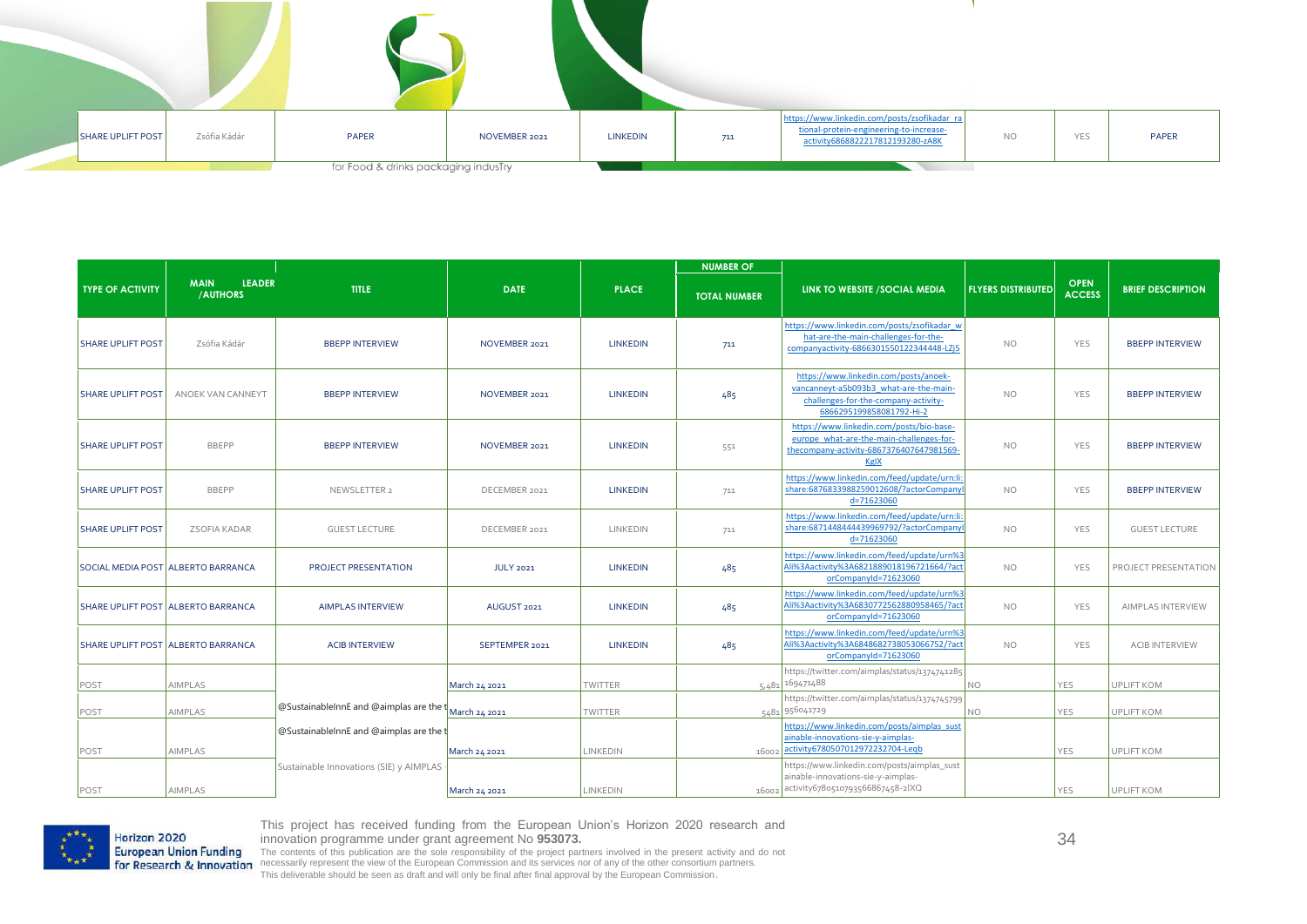|      |                | Sustainable Innovations (SIE) y AIMPLAS                                               |                 | https://www.linkedin.com/posts/aimplas_wor<br>kshop-upcycling-plastic-<br>activity6851117110555377664-nn5l                                            |            | <b>WORKSHOP</b>   |
|------|----------------|---------------------------------------------------------------------------------------|-----------------|-------------------------------------------------------------------------------------------------------------------------------------------------------|------------|-------------------|
| POST | <b>AIMPLAS</b> | Online joint #workshop in #upcycling bio                                              | 21-oct LINKEDIN | 16002                                                                                                                                                 | YES        |                   |
| POST | AIMPLAS        | Until September 17 we are at the Equiplast<br>Fair, presenting the projects:          | sep-21 LINKEDIN | https://www.linkedin.com/posts/aimplas_rethi<br>nkingplastics-<br>expoasociadosaemacequiplast2021-activity-<br>16002 6843883850737713152nMKo          | YES        | Equiplast Fair    |
| POST | AIMPLAS        | Hasta el 17 de septiembre estamos en la<br>Feria Equiplast, presentando los proyectos | sep-21 LINKEDIN | https://www.linkedin.com/posts/aimplas_rethi<br>nkingplastics-<br>expoasociadosaemacnosvemosenequiplast-<br>activity6843883851261988865-_aeh<br>16002 | YES        | Equiplast Fair    |
| POST | AIMPLAS        | Sustainable Innovations (SIE) y AIMPLAS                                               | mar-21 FACEBOOK | https://www.facebook.com/aimplas/photos/a.<br>2205 192081674152638/4406883069339123/                                                                  | YES        | <b>UPLIFT KOM</b> |
| POST | <b>AIMPLAS</b> | Sustainable Innovations (SIE) y AIMPLAS                                               | mar-21 FACEBOOK | https://www.facebook.com/aimplas/photos/a.<br>2205 192081674152638/4406916396002457/                                                                  | YES        | <b>UPLIFT KOM</b> |
| POST | <b>AIMPLAS</b> | Until September 17 we are at the Equiplast<br>Fair, presenting the projects:          | sep-21 FACEBOOK | https://www.facebook.com/aimplas/photos/a.<br>2205 192081674152638/4936576933036398/                                                                  | <b>YES</b> | Equiplast Fair    |

|                         |                                          |                                                                                       |             |                                                                 | <b>NUMBER OF</b>    |                                                                                      |                           |                              |                                                                                    |
|-------------------------|------------------------------------------|---------------------------------------------------------------------------------------|-------------|-----------------------------------------------------------------|---------------------|--------------------------------------------------------------------------------------|---------------------------|------------------------------|------------------------------------------------------------------------------------|
| <b>TYPE OF ACTIVITY</b> | <b>LEADER</b><br><b>MAIN</b><br>/AUTHORS | <b>TITLE</b>                                                                          | <b>DATE</b> | <b>PLACE</b>                                                    | <b>TOTAL NUMBER</b> | LINK TO WEBSITE / SOCIAL MEDIA                                                       | <b>FLYERS DISTRIBUTED</b> | <b>OPEN</b><br><b>ACCESS</b> | <b>BRIEF DESCRIPTION</b>                                                           |
| POST                    | <b>AIMPLAS</b>                           | Hasta el 17 de septiembre estamos en la<br>Feria Equiplast, presentando los proyectos |             | sep-21 FACEBOOK                                                 |                     | https://www.facebook.com/aimplas/photos/a.<br>2205 192081674152638/4936576966369728  |                           | YES                          | Equiplast Fair                                                                     |
| POST                    | AIMPLAS                                  | Online joint #workshop in #upcycling bio                                              |             | 21-oct FACEBOOK                                                 |                     | https://www.facebook.com/aimplas/photos/a.<br>2205 192081674152638/5001425049884919/ |                           | YES                          | <b>WORKSHOP</b>                                                                    |
| FAIR                    | <b>AIMPLAS</b>                           | Plastics Industry Newsletter - August 2021                                            |             | ago-21 NEWSLETTER                                               |                     | 14000 https://aimplas.email/email/preview/416                                        |                           | YES                          | NEWSLETTER                                                                         |
| FAIR                    | <b>AIMPLAS</b>                           | <b>EQUIPLAST</b>                                                                      |             | sep-21 EQUIPLAST                                                | 12000               |                                                                                      | <b>YES</b>                | YES                          | FLYER EXHIBITED AT THE<br>FAIR                                                     |
| FAIR                    | <b>AIMPLAS</b>                           | <b>ECOFIRA</b>                                                                        |             | 21-oct ECOFIRA                                                  | 2000                |                                                                                      | <b>YES</b>                | <b>YES</b>                   | <b>FLYER EXHIBITED AT THE</b><br>FAIR                                              |
| FAIR                    | AIMPLAS                                  | <b>ECOMONDO</b>                                                                       |             | 21-oct ECOMONDO                                                 | 1800                |                                                                                      | <b>YES</b>                | <b>YES</b>                   | FLYER EXHIBITED AT THE<br>FAIR                                                     |
| FAIR                    | <b>AIMPLAS</b>                           | <b>PRS FAIR</b>                                                                       |             | 21-nov PRS FAIR                                                 | 4400                |                                                                                      | YES                       | YES                          | FLYER EXHIBITED AT THE<br>FAIR                                                     |
| FAIR                    | AIMPLAS                                  | Multilayer Flexible Packaging                                                         |             | Multilayer Flexible<br>21-nov Packaging                         | 150                 |                                                                                      | <b>YES</b>                | <b>YES</b>                   | FLYER EXHIBITED AT THE<br><b>FAIR</b>                                              |
| EVENT<br><b>EVENT</b>   | <b>AIMPLAS</b><br>Tanja Narancic         | INTERNATIONAL SEMINAR ON PLASTICS<br><b>RECYCLING</b>                                 | 26/04/2021  | <b>INTERNATIONAL</b><br>21-dic SEMINAR ON<br>PLASTICS RECYCLING | 231<br>300          | https://www.simbhq.org/sbfc/                                                         | <b>YES</b><br>No          | <b>YES</b><br>No             | <b>FLYER &amp; POSTER</b><br>EXHIBITED AT THE FAIR<br>Brief introduction of Uplift |
|                         |                                          | Symposium on Biomaterials, Fuels and<br>Chemicals                                     |             | Online                                                          |                     |                                                                                      |                           |                              | at Symposion                                                                       |

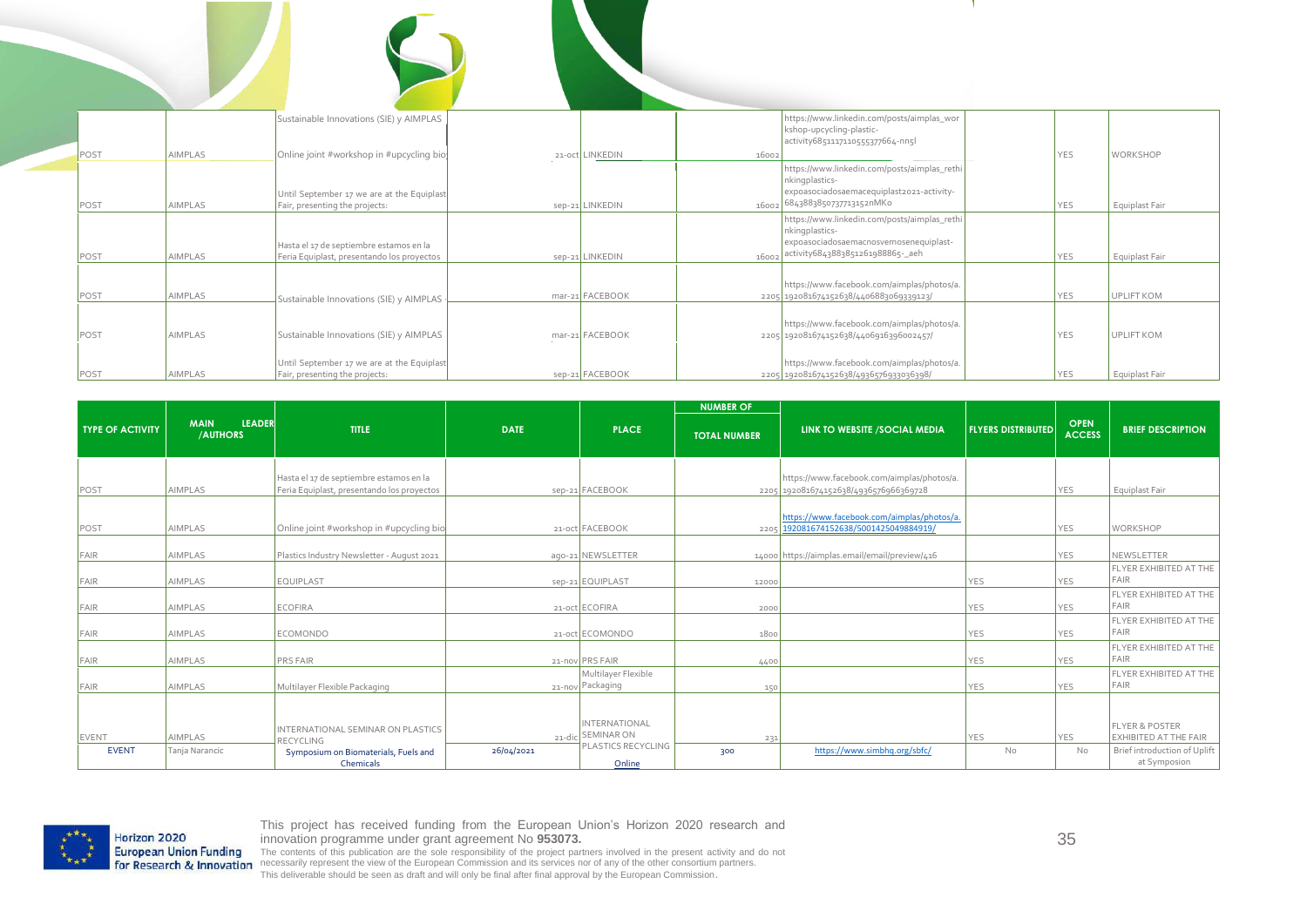| share UPLIFT POST   Tanja Narancic |            | <b>UPLIFT ON MEDIA COM.</b> | 13/04/2021     | <b>TWITTER</b>   | 1120 impressions, 24 total<br>engagements | https://twitter.com/portokalica/status/138195<br>0013555757057                                                  | <b>No</b> | YES        | media                                        |
|------------------------------------|------------|-----------------------------|----------------|------------------|-------------------------------------------|-----------------------------------------------------------------------------------------------------------------|-----------|------------|----------------------------------------------|
| PRESS RELEASE                      | <b>SIE</b> | SIE PARTICIPATES IN UPLIFT  | March 23 2021  | <b>MEDIA</b>     | 5436                                      | https://www.linkedin.com/feed/update/urn:li:<br>activity:6780081031908257792/                                   | NO.       | <b>YES</b> | SIE PARTICIPATES IN<br><b>UPLIFT PROJECT</b> |
| POST                               | <b>SIE</b> | SIE PARTICIPATES IN UPLIFT  | MARCH 23 2021  | <b>LINKEDIN</b>  | 180                                       | https://www.sustainableinnovations.eu/upcycl<br>ing-plastics-uplift/                                            | <b>NO</b> | YES        | SIE PARTICIPATES IN<br>UPLIFT PROJECT        |
| POST                               | <b>SIE</b> | SIE PARTICIPATES IN UPLIFT  | MARCH 23 2021  | <b>TWITTER</b>   | 634                                       | https://twitter.com/SustainableInnE/status/13<br>74317105030574087                                              | <b>NO</b> | <b>YES</b> | SIE PARTICIPATES IN<br><b>UPLIFT PROJECT</b> |
| POST                               | <b>SIE</b> | SIE PARTICIPATES IN UPLIFT  | MARCH 23 2021  | <b>INSTAGRAM</b> | 479                                       | https://www.instagram.com/p/CMwrBRdn0g<br>M/?utm_source=ig_web_copy_link                                        | <b>NO</b> | <b>YES</b> | <b>UPLIFT KOM</b>                            |
| POST                               | SIE        | <b>KOM UPLIFT</b>           | APRIL 12 2021  | <b>TWITTER</b>   | 634                                       | https://twitter.com/SustainableInnE/status/13<br>81491834657107968                                              | <b>NO</b> | <b>YES</b> | <b>UPLIFT KOM</b>                            |
| POST                               | SIE        | <b>KOM UPLIFT</b>           | APRIL 12 2021  | <b>LINKEDIN</b>  | 5436                                      | https://www.linkedin.com/feed/update/urn:li:<br>activity:6787257229612515328                                    | <b>NO</b> | YES        | <b>UPLIFT KOM</b>                            |
| POST                               | SIE        | <b>KOM UPLIFT</b>           | APRIL 12 2021  | <b>INSTAGRAM</b> | 479                                       | https://www.instagram.com/p/CNkD3J2H2rN/<br>?utm source=ig web copy link                                        | <b>NO</b> | <b>YES</b> | <b>UPLIFT KOM</b>                            |
| POST                               | SIE        | <b>UPLIFT WEBSITE</b>       | 18/04/2021     | LINKEDIN         | 5436                                      | https://www.linkedin.com/feed/update/urn%3<br>Ali%3Aactivity%3A6798513106646519808/?act<br>orCompanyId=71623060 | <b>NO</b> | YES        | <b>UPLIFT WEBSITE</b>                        |
| <b>POST</b>                        | SIE        | COMM. MANAGER               | AUGUST 2021    | LINKEDIN         | 5882                                      | https://www.linkedin.com/feed/update/urn%3<br>Ali%3Aactivity%3A6831474869243318272/?act<br>orCompanyId=71623060 | <b>NO</b> | YES        | COMM, MGR                                    |
| POST                               | SIE        | <b>MARKETING MANAGER</b>    | SEPTEMBER 2021 | LINKEDIN         | 5992                                      | https://www.linkedin.com/feed/update/urn%3<br>Ali%3Aactivity%3A6841624049995563008/?act<br>orCompanyId=71623060 | <b>NO</b> | YES        | <b>MARKETING MANAGER</b>                     |
| POST                               | SIE        | <b>MARKETING MANAGER</b>    | SEPTEMBER 2021 | TWITTER          | 696                                       | https://twitter.com/SustainableInnE/status/14<br>35858704386203648                                              | <b>NO</b> | YES        | MARKETING MANAGER                            |
| POST                               | SIE        | <b>MARKETING MANAGER</b>    | SEPTEMBER 2021 | INSTAGRAM        | 541                                       | https://www.instagram.com/p/CTmdbsNlf8B/                                                                        | <b>NO</b> | YES        | <b>MARKETING MANAGER</b>                     |

|                         |                                                 |                                         |             |                  | <b>NUMBER OF</b>    |                                                                                                                                                      |                           |                              |                                            |
|-------------------------|-------------------------------------------------|-----------------------------------------|-------------|------------------|---------------------|------------------------------------------------------------------------------------------------------------------------------------------------------|---------------------------|------------------------------|--------------------------------------------|
| <b>TYPE OF ACTIVITY</b> | <b>LEADER</b><br><b>MAIN</b><br><b>/AUTHORS</b> | <b>TITLE</b>                            | <b>DATE</b> | <b>PLACE</b>     | <b>TOTAL NUMBER</b> | LINK TO WEBSITE /SOCIAL MEDIA                                                                                                                        | <b>FLYERS DISTRIBUTED</b> | <b>OPEN</b><br><b>ACCESS</b> | <b>BRIEF DESCRIPTION</b>                   |
| POST                    | <b>SIE</b>                                      | <b>PABLO IS MODERATING THE WORKSHOP</b> | OCTOBER 21  | LINKEDIN         | 6096                | https://www.linkedin.com/feed/update/urn:li:<br>activity:6856475439611854848/?actorCompan<br>yld=71623060                                            | <b>NO</b>                 | <b>YES</b>                   | PABLO IS MODERATING<br>THE WORKSHOP        |
| POST                    | <b>SIE</b>                                      | <b>PABLO IS MODERATING THE WORKSHOP</b> | OCTOBER 21  | TWITTER          | 600                 | https://twitter.com/SustainableInnE/status/14<br>50710265255927810                                                                                   | <b>NO</b>                 | <b>YES</b>                   | PABLO IS MODERATING<br>THE WORKSHOP        |
| POST                    | <b>SIE</b>                                      | <b>PABLO IS MODERATING THE WORKSHOP</b> | OCTOBER 21  | <b>INSTAGRAM</b> | 554                 | https://www.instagram.com/p/CVQFGfXsyg3                                                                                                              | NO.                       | YES                          | PABLO IS MODERATING<br>THE WORKSHOP        |
| POST                    | PABLO MORALES                                   | <b>PABLO IS MODERATING THE WORKSHOP</b> | OCTOBER 21  | LINKEDIN         | 690                 | https://www.linkedin.com/posts/pablomorales-<br>moya-188499a1 innovation-<br>consulting-sustainable-innovations-<br>activity6856607955203211264-SIR5 | <b>NO</b>                 | <b>YES</b>                   | <b>PABLO IS MODERATING</b><br>THE WORKSHOP |
| POST                    | <b>SIE</b>                                      | SIE ATTENDING THE GA                    | DECEMBER 21 | LINKEDIN         | 6157                | https://www.linkedin.com/feed/update/urn:li:<br>activity:6873892910480326656                                                                         | <b>NO</b>                 | <b>YES</b>                   | SIE ATTENDING GA                           |



36